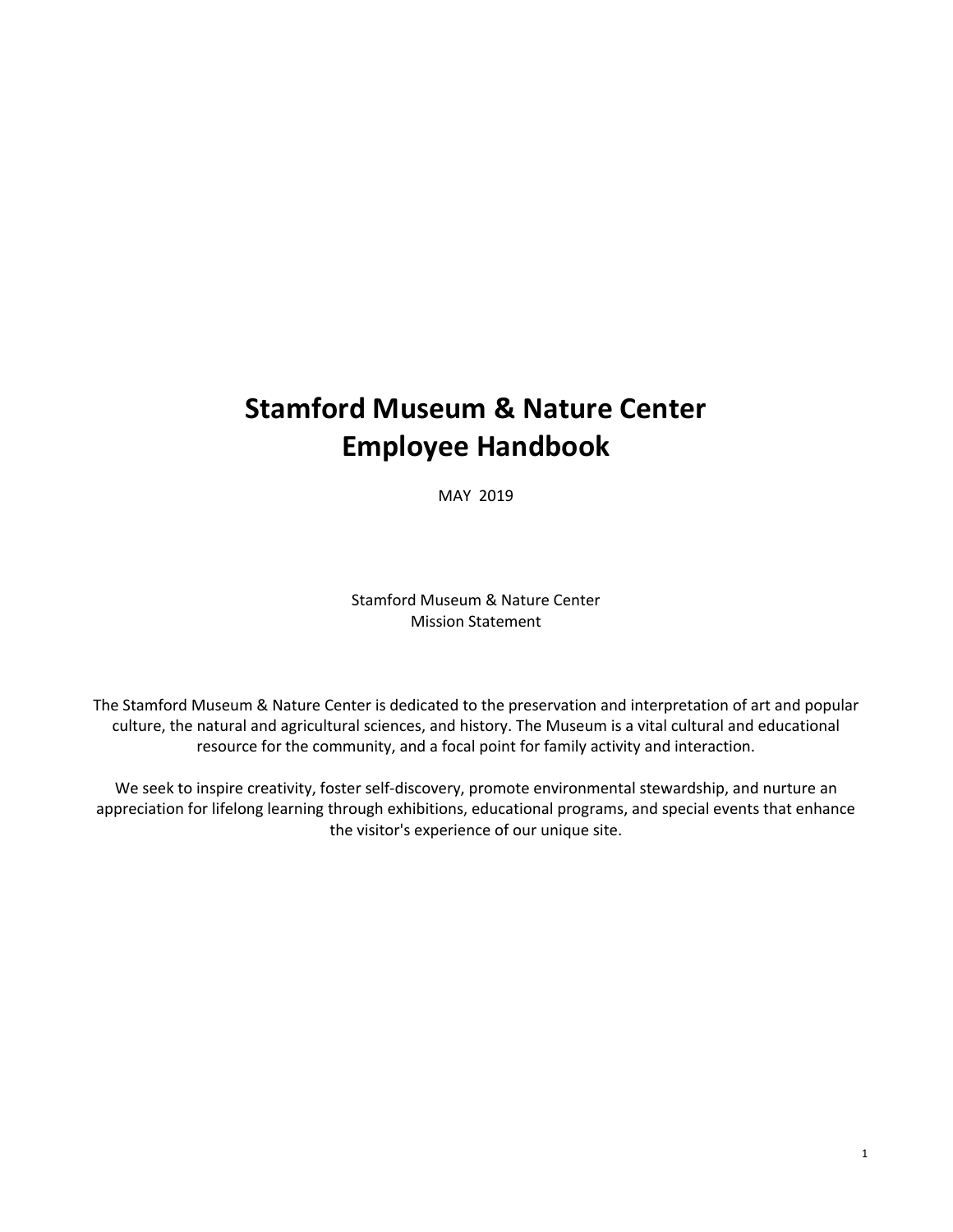# **TABLE OF CONTENTS**

| Executive Director's Welcome                        | з         |
|-----------------------------------------------------|-----------|
| Mission                                             | 4         |
| Core Values                                         | 4         |
| <b>Historical Perspective</b>                       | 4-8       |
| High Performance Culture                            | 8-9       |
| Standards of Conduct and Ethical Behavior           | $9 - 10$  |
| <b>Equal Employment Opportunity Policy</b>          | 10        |
| <b>Employment Application Process</b>               | 10-11     |
| <b>New Hire Checklist</b>                           | $11 - 12$ |
| Orientation                                         | 12        |
| Employee Personnel Records                          | $12 - 13$ |
| <b>Prohibition of Harassment</b>                    | 13        |
| • Sexual Harassment                                 | 13        |
| • Harassment Complaint Procedure                    | 14        |
| Pay Policy                                          | 14-15     |
| • Employment Classifications                        | 14-15     |
| <b>Work Schedules</b>                               | $15 - 16$ |
| <b>Weather Closings</b>                             | 16        |
| <b>Employee Benefits</b>                            | $16 - 17$ |
| <b>Taking Time Off</b>                              | $17 - 22$ |
| • Holiday Schedule                                  | 17        |
| • Flexible Days                                     | 17        |
| • Vacation Policy                                   | 17-18     |
| • Jury Duty                                         | 18        |
| • Military Leave                                    | 18        |
| • Bereavement Leave                                 | 18-19     |
| • Sick Leave                                        | 19        |
| • Family and Medical Leave Policy                   | 19-22     |
| Solicitation and Distribution Policy                | 22        |
| <b>Staff Discounts</b>                              | 22-23     |
| See Something, Say Something                        | 23        |
| <b>Service Animals Policy</b>                       | $23 - 24$ |
| Smoking in the Workplace                            | 24        |
| Uniform Allowance                                   | 24        |
| <b>Worker's Compensation</b>                        | 24-25     |
| <b>Electronic Media Policies</b>                    | $25 - 28$ |
| Social Media Policy                                 | 28-29     |
| Intellectual Property                               | 29-30     |
| <b>Document Retention</b>                           | 30        |
| Drug and Alcohol Policy                             | 30-31     |
| <b>Performance Reviews</b>                          | 31-32     |
| <b>Personal Collecting</b>                          | 32        |
| Public Relations, Public Image & Public Information | 32-33     |
| In Case of Emergency                                | 33        |
| Lost Child Procedure                                | 33        |
| <b>Outside Employment</b>                           | 34        |
| Ending the Employment Relationship                  | 34-35     |
| Disclaimer                                          | 36        |
| Visitor Code of Conduct                             | 37        |
| Acknowledgment Form                                 | 38        |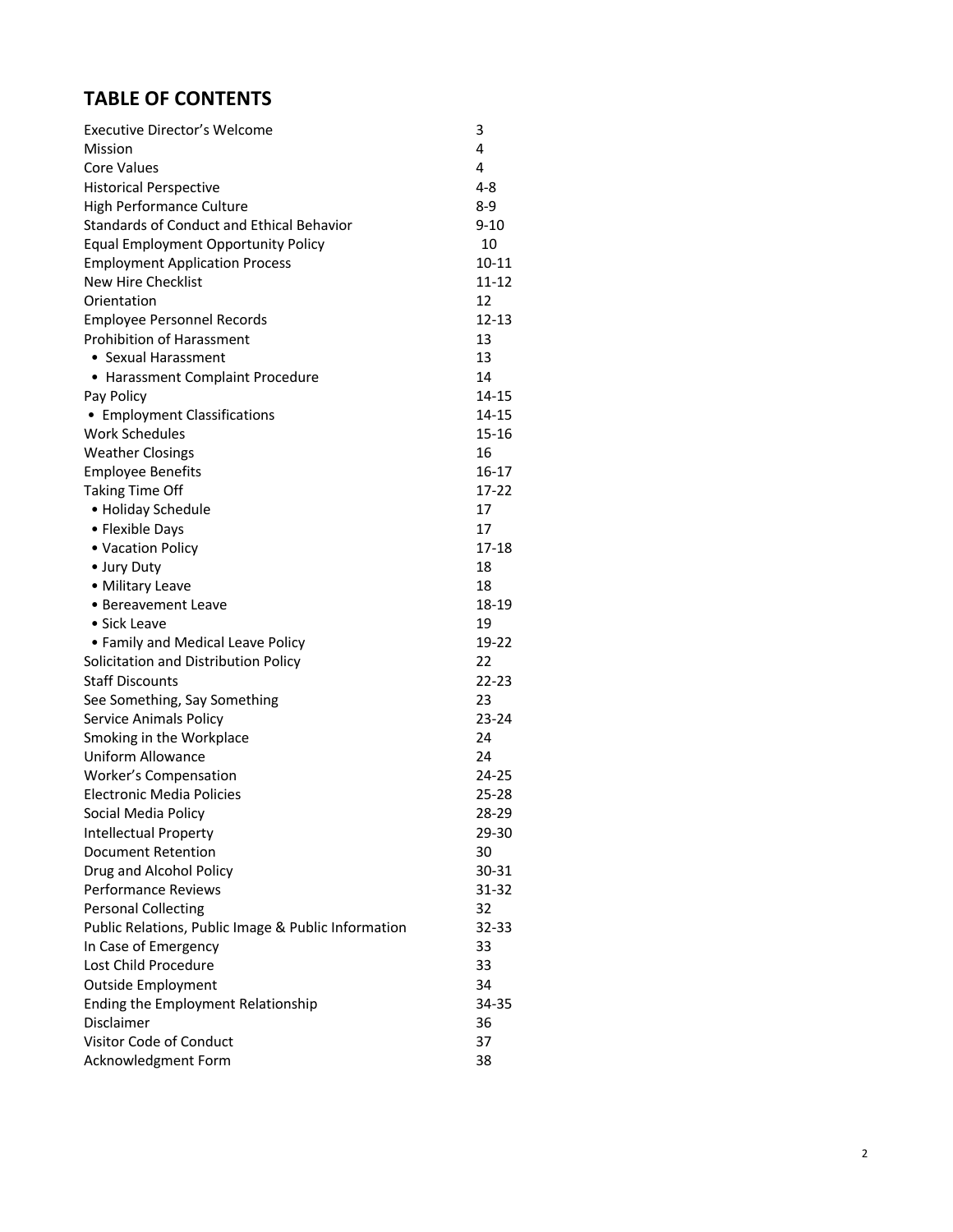# **EXECUTIVE DIRECTOR'S WELCOME**

Welcome to the Stamford Museum & Nature Center.

All of us hope you will find your association with us rewarding and fulfilling. For our part, we look forward to working with you, as together we serve the many friends and families of the Stamford Museum & Nature Center as well as all members and guests.

All of us at the Stamford Museum & Nature Center want a friendly, enjoyable, and productive working environment. Individually, we will do our very best to make it that way, and we expect our co-workers to do the same. What does this mean? Being cooperative, showing initiative, doing quality work, being punctual and regular in attendance, working safely, and otherwise conducting ourselves with generosity, thoughtfulness, and care.

We owe our co-workers mutual respect, as we are committed to attracting and retaining dedicated staff members who bring expertise and potential to the Stamford Museum & Nature Center. We expect all who are employed here to adhere to the highest standards of honesty, fairness, and integrity as outlined in the Standards of Conduct and Ethical Behavior.

As a new member of the staff, please familiarize yourself with the Mission of the institution and also the capsule History that follows in this manual. We ask that all of our staff serve as good ambassadors for this unique institution.

Your fellow staff and the Board of Directors are pleased to welcome you to the staff.

Melissa H. Mulrooney Executive Director & CEO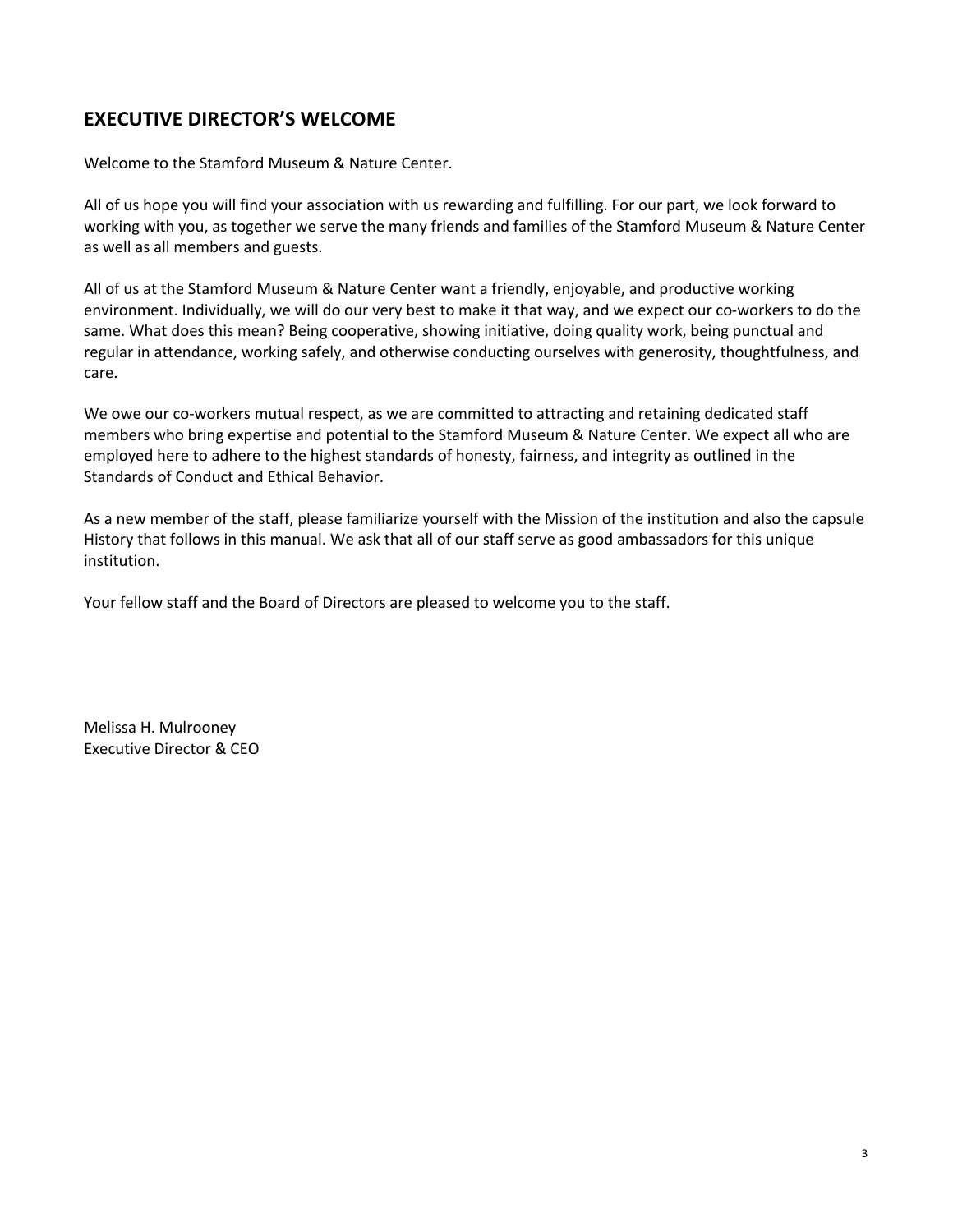### **OUR MISSION**

The Stamford Museum & Nature Center is dedicated to the preservation and interpretation of art, the natural and agricultural sciences, and history. The Stamford Museum & Nature Center is a vital cultural, educational and environmental resource for the community, and a focal point for family activity and interaction.

We seek to inspire creativity, foster self-discovery and nurture an appreciation for lifelong learning through exhibits, educational programs and special events that enhance the visitor's experience of our unique site.

The Stamford Museum & Nature Center is a 501 (c)(3) not-for-profit organization funded by the City of Stamford, corporations, foundations, membership, and through contributions by our Members and other generous donors.

### **CORE VALUES**

What we believe in and stand for as an organization.

| STEWARDSHIP           | Preserving and protecting resources, mission, and traditions. |
|-----------------------|---------------------------------------------------------------|
| <b>ACCOUNTABILITY</b> | Upholding best practices and highest ethical standards.       |
| <b>EXCELLENCE</b>     | Striving for leadership and highest performance.              |
| <b>RESPECT</b>        | Fostering diversity, integrity, and trust.                    |
| <b>CREATIVITY</b>     | Encouraging curiosity, exploration, and discovery.            |

### **HISTORICAL PERSPECTIVE**

In 1936, the Museum's founders envisioned a safe and stimulating sanctuary where children and families could learn about the natural world, the agricultural sciences, astronomy, art, and history. Today, more than 170,000 visitors each year participate in our educational activities. We proudly continue the tradition of educational excellence established over the past 73 years as we welcome new generations of visitors to the Stamford Museum & Nature Center.

Dr. G.R.R. Hertzberg, a prominent Stamford surgeon and the founding father of the museum, brought this philosophy to the first organizational meeting of the Museum on January 20, 1936. Three rooms were rented in the Stamford Trust Company building at 300 Main Street. The official title of the Museum was The Stamford Museum, which permitted it to expand its scope to include art as well as natural science. The Museum opened to the public on June 27, 1936, with a number of natural science collections forming its nucleus.

In 1939, the Museum was incorporated under a State charter, which enabled it to receive public funds while still remaining autonomous. The Town and City of Stamford (there were two governments at that time) began contributing, and as the Museum grew, so did the city and town's contributions.

When the E.Y. Weber's estate deeded eight acres to the City of Stamford, Courtland Park was created. In 1945, the former carriage house was leased to the Museum for its new home. A small barnyard and a wildlife area were constructed. Art exhibits came into full bloom. A convertible planetarium was constructed, and the weather station was born. Again, programs, events and exhibits soon outgrew their space. In 1955, the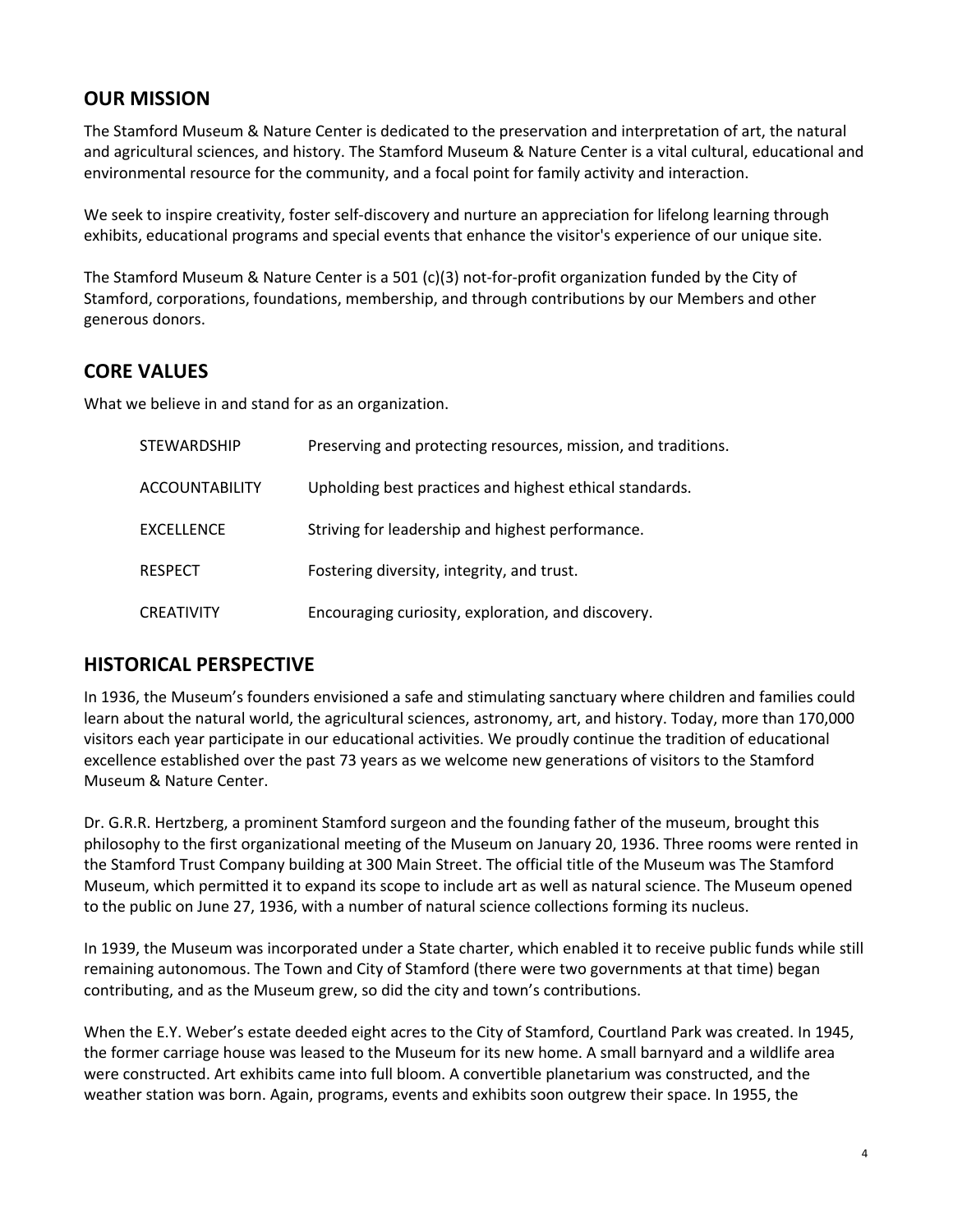Connecticut Turnpike claimed six of the Museum's eight acres in Courtland Park, forcing the Museum to look for an alternative location.

Through the hard work of Board members, fundraising committees and the generosity of the public, the Henri Bendel estate with three buildings and eighty acres of woodland became the Museum's new home in 1955. In 1929, in North Stamford, on the Museum's present site, fashion magnate Henri Bendel built his large, asymmetrical 10,000 square-foot, neo-Tudor mansion as a summer home. This property had belonged previously to George Blickensderfer, inventor and manufacturer of the Blickensderfer typewriter. The mansion was set high on the site to take advantage of the stunning views of the property.

The Museum grew considerably in 19 years from three rooms in the center of Stamford to eight acres in Courtland Park, to 80 acres on Scofieldtown Road. An additional 16 acres of the Bird Sanctuary owned by the City of Stamford were made accessible. Board member Benjamin D. Gilbert donated another property of eight acres and a right of way of three acres making the Museum accessible to the Bartlett Arboretum trails was donated by Mr. & Mrs. Dwight Marshall. In 1980, eleven acres abutting these properties was purchased by the City of Stamford, with the Museum having permanent property rights, bringing the Museum's total property to 118 acres.

### **FARM AND WILDLIFE**

A small farmyard containing a miniature barn was constructed at Courtland Park, and it became home to a lamb, a young goat, bantams, a hen and rooster, and numerous rabbits. Many orphaned or injured animals were brought to the Museum where they were cared for by the Junior Curators, a group of students who were studying in the nature and wildlife conservation classes. Before long, they developed a small wildlife area including an American bald eagle, a golden eagle, a fox, opossum, skunks, squirrels, and woodchucks.

By September 1955, plans were drawn for a model farmyard and barn at the new Scofieldtown Road site, and by July 1956, the farm was completed. In what was to be the beginning of continued generous support of the farm, the Heckscher Foundation for Children funded the building of the red barn and silo which became familiar to thousands of visitors. A sheep shelter and chicken house were added in 1957.

In the fall of 1957, the first of 15 wildlife exhibits was constructed. By 1963, bobcats, fox, porcupines, raccoons, woodchucks, and birds of prey were located along the roadway through the farm. A medical facility was added in 1975 to ensure proper care of the animals.

In the spring of 1977, the Board of Directors and the Museum staff considered the possibility of creating a period farm typical of one that would have been commonplace in Southern New England during the 19th century. It was indeed a challenge, but long-range it would provide a specific focus and strengthen the educational programming. It was to prove a sound idea since the City of Stamford was quickly turning from a quiet suburban community into a corporate center. Small farms in the area were rapidly disappearing as industry and housing gobbled up the land. Here at the Museum, the Heckscher Farm would provide a striking example of our rural heritage.

During the next five years, projects developed at a rapid pace. Land was cleared to create pastures, colonial fencing was installed, and a magnificent historic Cheshire barn, circa 1750, was moved from Cheshire, Connecticut and reassembled at the farm on a hand-laid stone foundation. The farm became home to animals typical of the era and area: now oxen, cows, sheep, pigs, goats, and chickens. Today, a distinctive focus of our animals is the heirloom breeds we continue to showcase and champion on the Heckscher Farm.

At the Heckscher Farm, first-hand encounters with farm life were new and exciting experiences for children and adults. As the farm grew, annual programs were created such as Sheep-to-Shawl Day, Maple Sugaring, Ice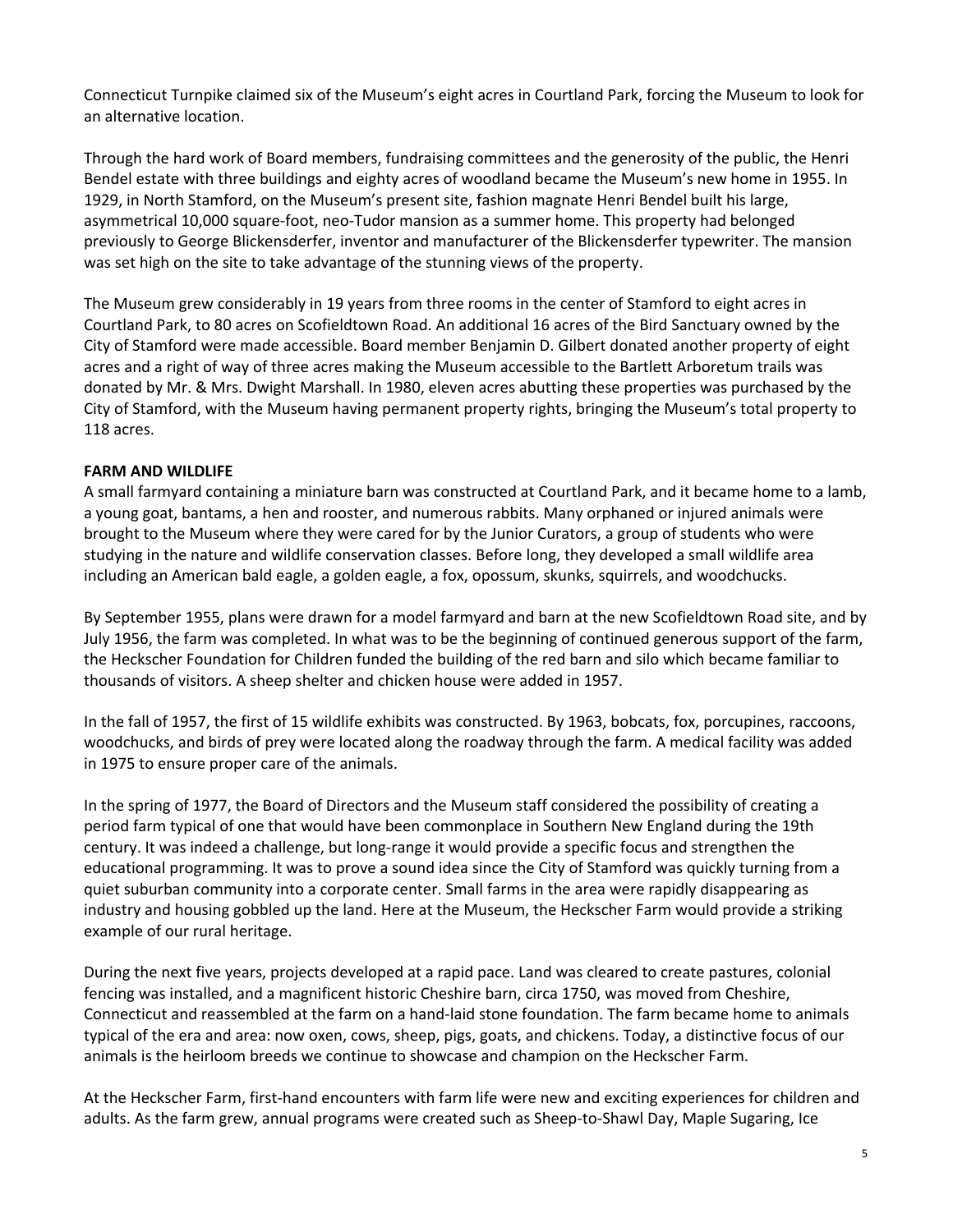Harvesting, and Harvest Day. The most popular farm class has always been the Junior Curator program. Today, we continue to be very proud of the various programs we offer including Maple Sugar Sunday, Pumpkin Patch weekends, Observatory Nights, Summer Camp-outs, Teddy Bear Tea Parties and more.

#### **NATURE EDUCATION**

While the emphasis was on nature when the Museum was on 300 Main Street, the move to Courtland Park opened up a whole new range of activities. Outdoor classes in the summer incorporated the natural surroundings and the Museum's own animals, classes and programs in art, astronomy, and weather were added to the existing nature classes.

After the move to Scofieldtown Road, the opportunities seemed endless. The unique natural qualities of the site were a challenge that the staff met with enthusiasm and creativity. With the help of Boy Scouts, nature trails were forged through the woods, providing access to flora and fauna on the trails, pond and stream. Classes and programs were developed such as Owl Prowl, Hawk Talk, and Warbler Walk and became annual events. In May 1957, the Museum received a donation from Mr. & Mrs. Frank Altschul for a new building to be called the Overbrook Natural Science Center. Here classrooms were combined with displays, which complemented the natural exhibits on the museum grounds. A variety of long- and short-term exhibits on natural science and natural history were installed over the years.

### **ART EDUCATION**

There was no room for art at 300 Main Street, but when the Museum opened at Courtland Park, Stamford artists were among the first exhibitors. Space was limited however, and on good days volunteers would hang artwork outside on the patio in the morning and take it in at night. This inspired an anonymous donor to provide funds for enclosing the patio, making space for "all-weather" exhibits. Art classes for all ages were introduced. One of the teachers and volunteers for hanging exhibits was the late Karl Lang who had been an apprentice of Gutzon Borglum, and whose sculpture graces parks and buildings throughout the country. Borglum's most wellknown work, of course, is Mount Rushmore.

The Studio Building, the former garage on the Bendel estate, was converted to classrooms and studio space. This became the center for art and dance classes and included a ceramic studio with a kiln, dark room, dance studio, classrooms, and a small gallery. The natural surroundings have played an important role in the classes. Adults have sculpted pieces outdoors behind the Studio building, drawn and photographed the unending variety of flora and fauna in the woods and on the farm. Children have collected objects in their explorations of the grounds to be used in their artwork.

A large room was also set aside in the main building for art exhibitions. In 1961, the Museum received as a distinguished gift the Shulman Collection of American paintings that became an exceptional centerpiece for the museum's permanent collection. As the collection grew and more exhibitions were planned, space was in demand for galleries and storage. In June of 1973, an enlarged and modernized art gallery opened in the main building. Art exhibitions continued to grow in stature, featuring the works of artists of international reputation, selections from outstanding collections, as well as works from local art organizations, and from permanent collection.

For the next nine years, the Museum and the community grew at a rapid pace and the Museum sought ways to fulfill its commitment to provide more exhibits for its increasing number of visitors. With a major matching gift in 1982, the museum felt it had the means to go ahead with plans to create more gallery space plus the needed storage area for the collections. Not only did the museum match the gift, but far exceeded it through donations from the private sector and corporations, making possible the creation of a new wing which would provide over 2,000 square feet of art exhibition space with gallery and a sculpture terrace, while freeing the existing art gallery for rotating exhibits without closing down galleries. To house the collection, a 900 square foot storage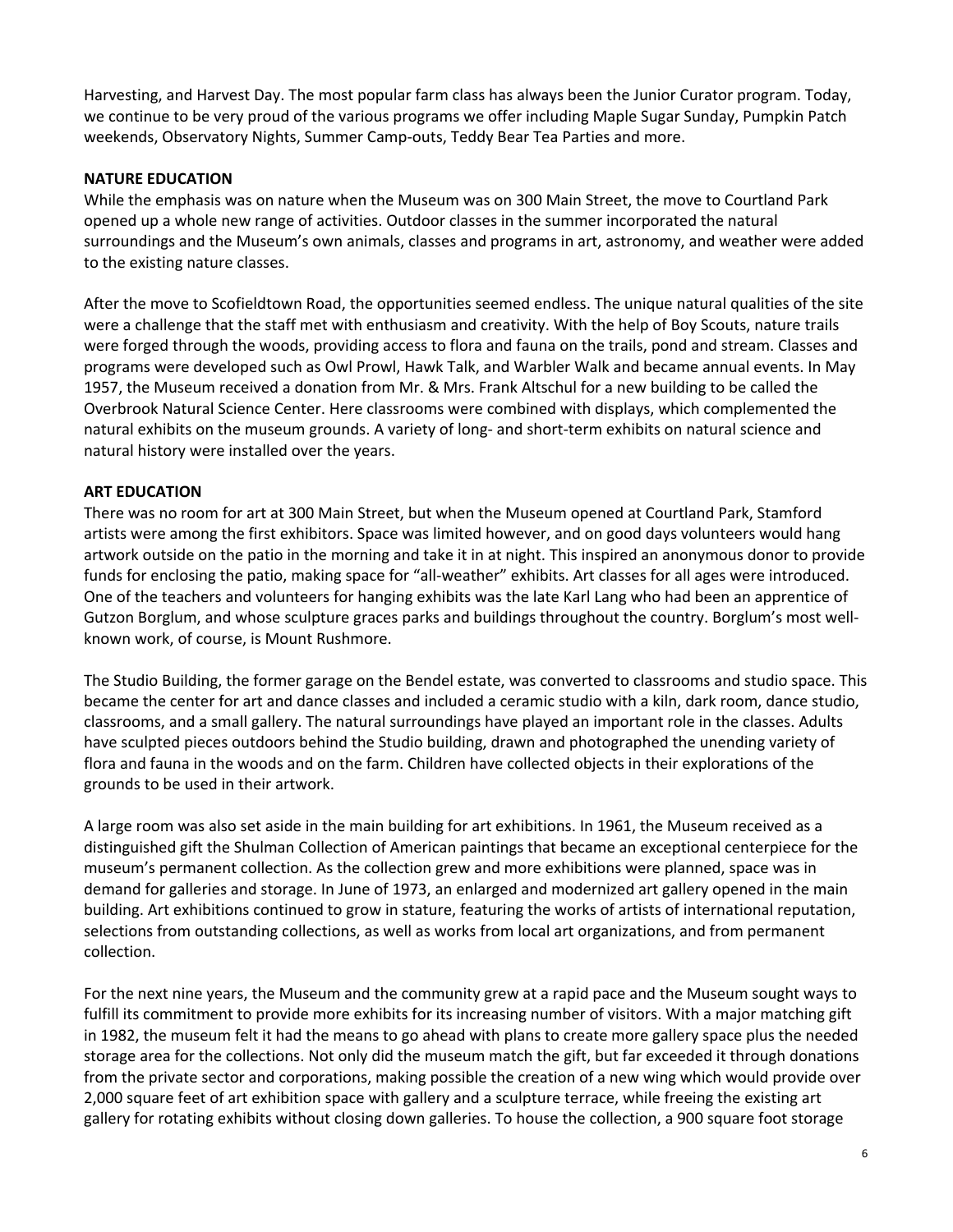area with the necessary temperature and humidity controls was created. The new wing opened on September 8, 1985 with "Reuben Nakian Sculpture and Drawings" exhibition.

In the ensuing years, the Museum's collection grew. It now fits into five different categories: American art, with emphasis on 20th century, from 1900 through the early 1960s; Native American art from pre-history to the 20th century; natural history of the northeast; American history and culture (pre-WWII); and farm implements from the late 19th century through World War II. The Museum now maintains a permanent collection of more than 20,000 works of art, artifacts, specimens, and living collections.

In recent years, the Museum has presented a series of engaging exhibitions in our Bendel Mansion galleries. These exhibitions have included: "Out of Rushmore's Shadow: The Artistic Development of Gutzon Borglum"; "Ukulele Fever; The World of Clement, Edith and Thacher Hurd"; "Creative Contraptions"; "Consuming Desires: Modern Marketing Posters, 1880-1918"; "BUILT TO SCALE: Auto, Plane & Boat Model Masterpieces, The Motorcycle, Italian Style Riding the Curves with MVAgusta"; "Architecture of the Imagination: The Lure of the Lego Brick"; "Rodin: In His Own Words, Selections from the Iris and B. Gerald Cantor Foundation"; and "Baseball's League of Nations: A Salute to Native American Baseball Players", "Gerberich's Gadgetry: Art that Moves" and more.

### **ASTRONOMY**

The first astronomy classes were held in 1941 when the Fairfield County Astronomical Society was formed. To view the night sky, members would set up their telescopes on the steps of the old Town Hall. Later, a member had a shed built on a hill on her property where people could view the sky through the telescope.

In Courtland Park, a planetarium was constructed in one end of the lecture hall by building a dome, which could be raised and lowered for planetarium shows. One of the first Spitz projectors was installed and programs and special effects were created by William Dutton.

After moving to Scofieldtown Road, an open courtyard of the main building was enclosed to create a planetarium, which was completed in 1956. A new Spitz projector was purchased in 1957. The Edgerton Memorial Planetarium was dedicated on January 19, 1958, in memory of Malcolm and Edna Edgerton, who had been outstanding supporters of the Museum.

With an interest in astronomy for a property well suited to study the sky, Mr. & Mrs. Frank Altschul contributed the funds to construct an observatory on the property, which was completed in 1960. Area corporations donated materials for the twenty-two inch research telescope, and volunteers and the Fairfield Astronomical Society built the telescope. The largest telescope in the East available for public viewing was dedicated on June 13, 1965. The year 2010 marks the 55th anniversary of the telescope – commemorated by an Earth & Science exhibition in the galleries and various astronomy programs over the summer months.

#### **A BRIGHT FUTURE**

Today, the Stamford Museum & Nature Center is a vital cultural, educational and environmental resource for the entire community, inspiring creativity, fostering self-discovery, and nurturing an appreciation for lifelong learning. It does this through its many and varied exhibitions, educational programs, and special events, all of which enhance a visitor's experience at this unique site.

The public can view our moon, solar system, and deep space objects; enjoy hiking on our miles of trails, which wind through a mature forest of American beech, oak, black walnut, hickory, maple, and other native plant species; view the activity in our vernal ponds, home to various species of amphibians and reptiles; participate in our extensive educational program which offers year-round classes in art and nature, geared for all ages; and enjoy the fascinating exhibitions presented in the refurbished Bendel Mansion galleries.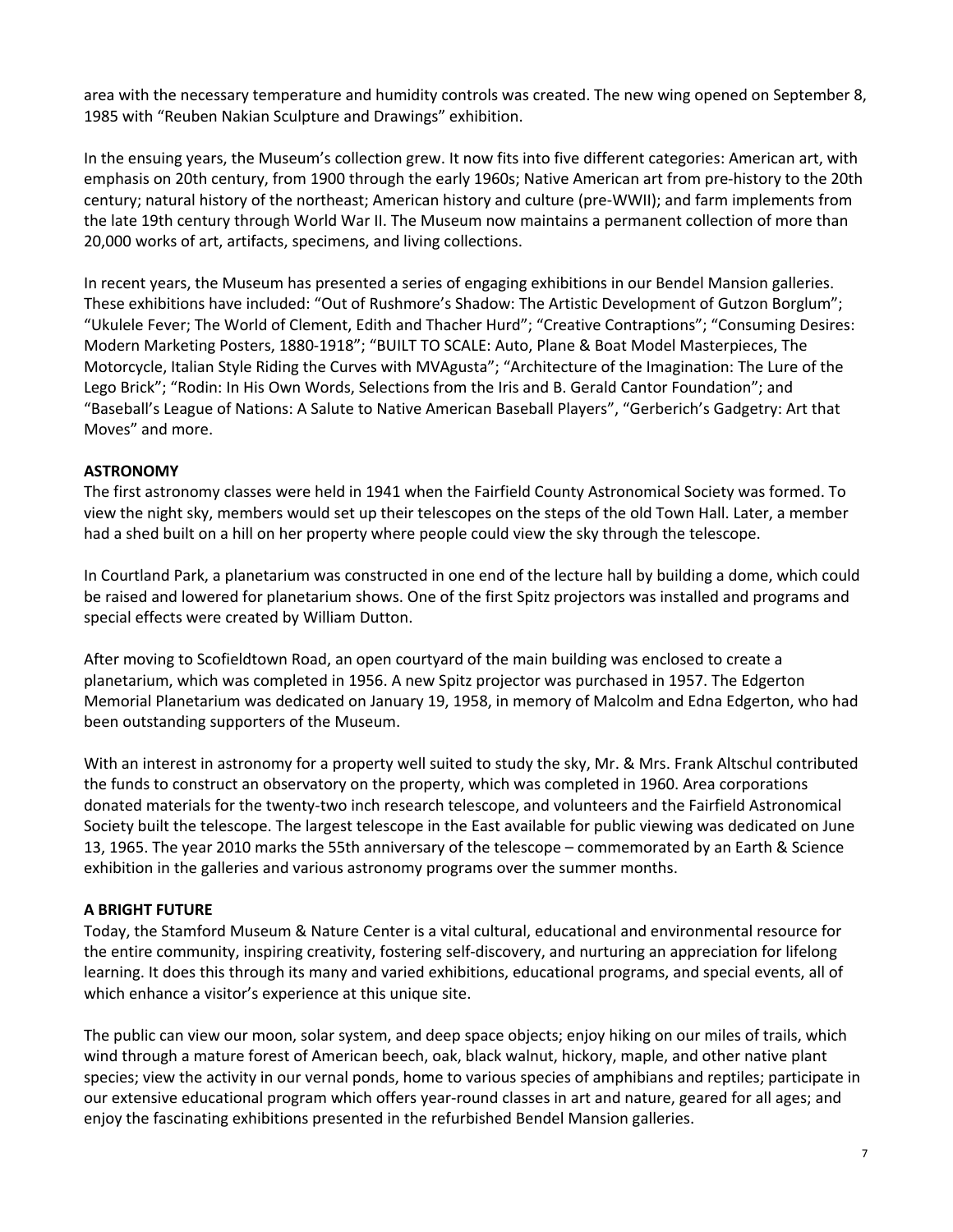Today, the Stamford Museum & Nature Center site includes:

- The main building (Bendel Mansion) with its 4000 square feet of exhibition space, a 50-seat planetarium, full-scale catering kitchen, main gallery with seating for 120 and storage for the permanent collection.
- The Heckscher Farm with its farmyard, barns, organic garden, and the new Edith & Robert Graham Otter Pond, currently showcasing "Edie", the Otter.
- The Overbrook Nature Center with gift shop and visitor center including a video history of the Stamford Museum & Nature Center and a varied collection of preserved wildlife under glass for viewing by the public.
- The Studio building recently reopened with four pre-school classrooms for 3 & 4-year-olds, lobby and office.
- The Stamford Observatory, a state-of-the-art research and public facility
- Nature's Playground, a participatory outdoor space with activities crafted from natural materials
- A hardwood forest with an extensive trail system, including our Wheels in the Woods universally accessible trail

We look forward to the growth and expanded programming that is certain to take place in the future at the Stamford Museum & Nature Center.

### **HIGH PERFORMANCE CULTURE**

The Stamford Museum & Nature Center promotes and encourages a culture of high performance that allows both individuals and work teams to surpass their goals using initiative; innovation & creativity; flexibility; resiliency; collaboration; accountability and a can-do attitude.

High Performers achieve the best results and achieve more goals as a result of their understanding of the mission of the organization and their unique ability to align their performance to that mission. By virtue of their ability to consistently support the decisions and goals of the Board and management they translate this into success.

This shift in organizational culture also meets the personal and professional needs of staff creating respect for individual differences and allowing individuals to (agree to disagree) in a supportive environment where respect for one another is valued.

Our high performance culture allows us to try new things, step out of our comfort zone, think differently and recognize that in order to change the outcome - often we must change ourselves and our views.

Encouraging individuals and teams to engage in active communication and sharing of information through regularly held staff meetings, focus reviews, individual and team meetings, task forces, cabinet meetings, training sessions and coaching sessions creates opportunity to develop a high performance workplace where input is encouraged, decisions are shared and results are high.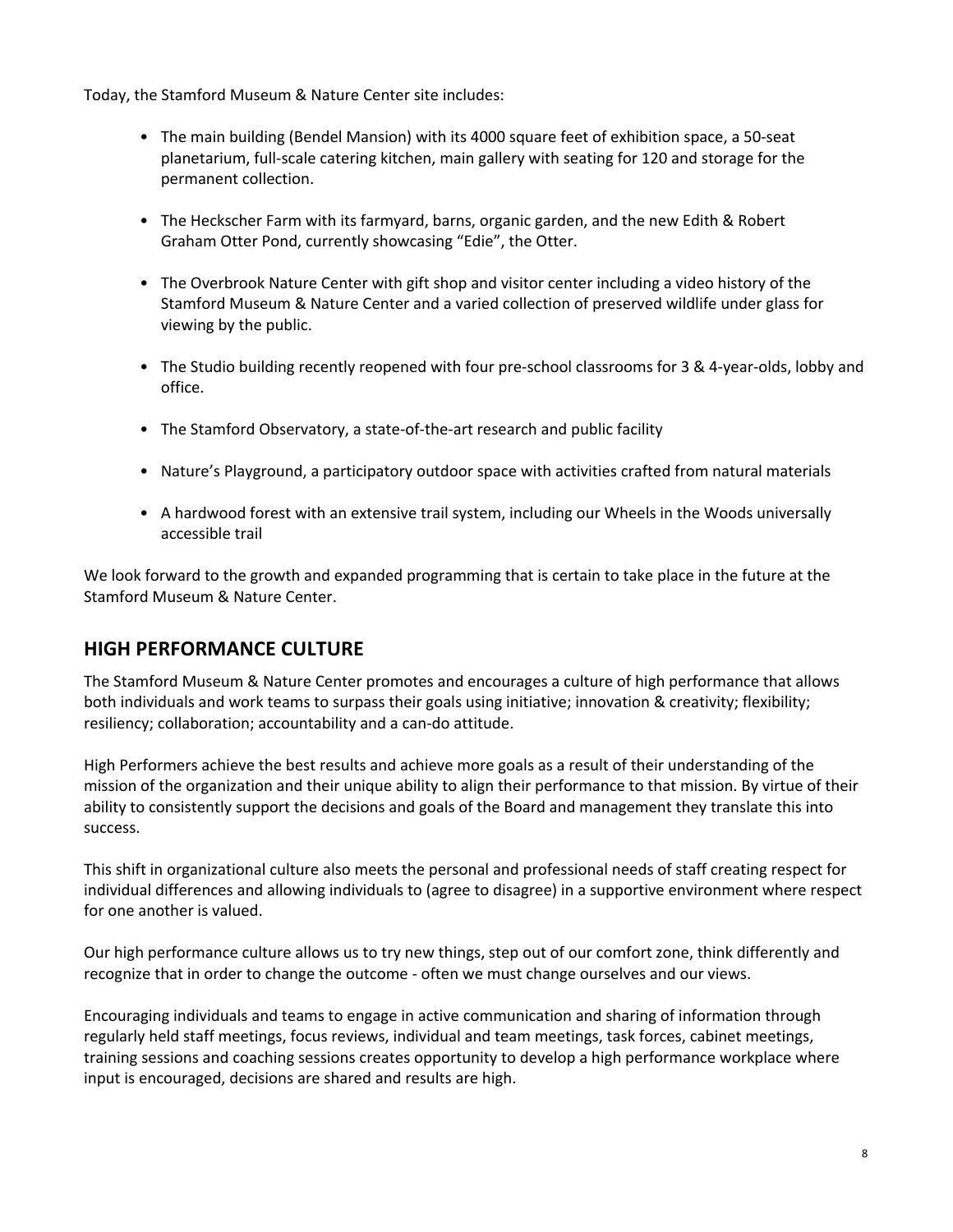Maximizing the potential of all staff is accomplished by motivated employees whose thoughts, opinions and feelings are valued and who have the information and resources they need to perform their best. Multiple policies throughout this Employee Handbook empower staff to communicate for problem solving, handle conflict situations and provide guidance on how to achieve their highest potential.

When the Stamford Museum & Nature Center succeeds, we all succeed!

# **STANDARDS OF CONDUCT & ETHICAL BEHAVIOR**

The Stamford Museum & Nature Center is strongly committed to conducting our operations with honesty, integrity and the highest ethical and professional standards. These standards, which will be reviewed by the Board periodically, are intended to inform all who work with us of policies that govern professional conduct relating to Stamford Museum & Nature Center interests.

The Stamford Museum & Nature Center expects all employees and contractors to behave in a professional manner during working hours and/or while representing the Stamford Museum & Nature Center at any time. Employees are expected to adhere to the highest standards of honesty, fairness, and integrity; to respect the rights and property of the Stamford Museum & Nature Center, its visitors, fellow employees, Board members and other members of the Stamford Museum & Nature Center community; and to perform job responsibilities conscientiously and energetically. Specifically, all employees are expected to:

### **CODE OF CONDUCT**

- Actively support and pursue the mission and goals of the Stamford Museum & Nature Center as stated in the Stamford Museum & Nature Center mission statement and administered by the Executive Director and Board of Directors. Be an active, positive ambassador and advocate for the organization.
- Protect and preserve the business operation and reputation of the Stamford Museum & Nature Center, as well as the morale of its employees.
- Respect and follow the established lines of communication within the organizational structure of the Stamford Museum & Nature Center.
- Maintain the confidentiality of all information relating to the Stamford Museum & Nature Center, its members, Board members, employees and our strategic business information. Such information includes but is not limited to membership, board, development lists, budgets, compensation, exhibit information, security arrangements, prices paid or value of items in the Museum collections, information about donors, lenders, or gifts to the Stamford Museum & Nature Center that are not otherwise publicly available.
- Respect the confidentiality of internal discussions and decisions.
- Avoid any activities, relationships, affiliations or business associations that would create or appear to be a conflict of interest with the business of the Stamford Museum & Nature Center. Decline inappropriate gifts and do not solicit gifts, donations or entertainment for personal use. Secure and retain all records, data, equipment and information as crucial to our business interests and in a consistent, systematic and reliable manner in accordance with appropriate legal and financial practices. Comply with all legislated requirements regarding personal data of employees.
- Refrain from political or religious activities or solicitations during working hours or on Stamford Museum & Nature Center business-related activities.

### **HIGH PERFORMANCE**

- Perform all job functions as stated in the job description and as assigned by management.
- Exercise financial responsibility in all business transactions performed on behalf of Stamford Museum & Nature Center following financial policies relevant to the employee's role at the Stamford Museum & Nature Center.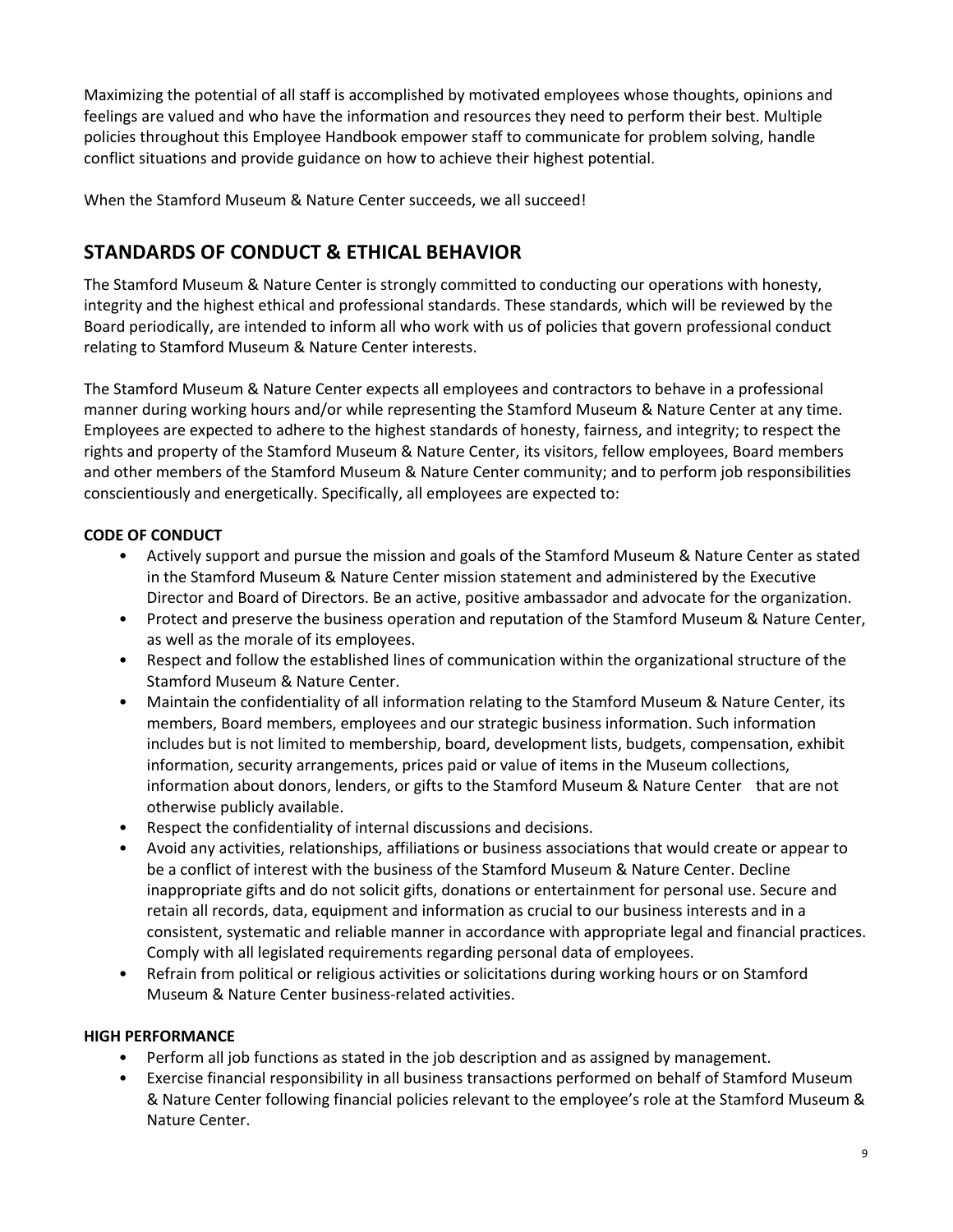- Report to work punctually as scheduled and give proper advance notice whenever you are unable to work or to report to work on time.
- Provide efficient and effective service as well as professional and courteous attention to all staff, volunteers, members, vendors, contractors, and visitors, in line with our high performance culture.

### **SAFETY & SECURITY**

Maintain the safety and security of the facilities and property of the Stamford Museum & Nature Center and report to the appropriate management any situation that might affect the health and safety of employees or visitors to our premises. The Stamford Museum & Nature Center is a weapons-free environment and firearms of any kind are not allowed on our site.

Any employee found to be in violation of the standards of conduct & ethical behavior will be disciplined up to and including immediate termination at the sole discretion of management.

### **EQUAL EMPLOYMENT OPPORTUNITY**

The Stamford Museum & Nature Center is an equal opportunity employer and complies with all applicable federal and state fair employment practices and laws. The Stamford Museum & Nature Center does not discriminate against employees or applicants because of race, color, religion, national origin, ancestry, age, physical or mental disability, sex, marital status, veteran status, sexual orientation or any other class or status protected by federal or state law.

This policy applies to all terms and conditions of employment including, but not limited to, hiring, training, promotion, compensation, benefits, layoff and recall, disciplinary action, termination and retirement.

Employees are protected by law from coercion, intimidation, interference, discrimination, retaliation or harassment for filing a complaint or assisting in an investigation in connection with the federal and state Equal Employment Opportunity ("EEO") laws and regulations.

These commitments apply uniformly to and are the responsibility of every employee.

### **EMPLOYMENT APPLICATION PROCESS**

The Board of Directors appoints the Executive Director. The Executive Director is responsible for the selection, hiring and supervision of the organization's staff as outlined in the respective job descriptions. The Executive Director or appropriate department head may engage members of staff in the interview and selection process at his/her discretion.

### **APPLICATION**

All applicants for positions at the Stamford Museum & Nature Center will complete our standard application form along with our background investigation form. Information provided on the application and resume are subject to review and verification during the selection process. Any information found to be false may disqualify the candidate from further consideration. The Stamford Museum & Nature Center reserves the right to investigate an employee's education and employment history, credit history, DMV record and criminal background record, to check references and to subject the applicant to drug testing and/or a physical depending on job requirements. Fingerprinting and/or other requirements for certain disciplines within Stamford Museum & Nature Center will be carried out with applicable authorization. All such background investigations will be done in a manner that is consistent with applicable laws and will be kept confidential to the fullest extent possible. Falsification of any information provided on employment documents (e.g. an application or a resume) or as part of the interview or screening process or withholding true and accurate information regarding one's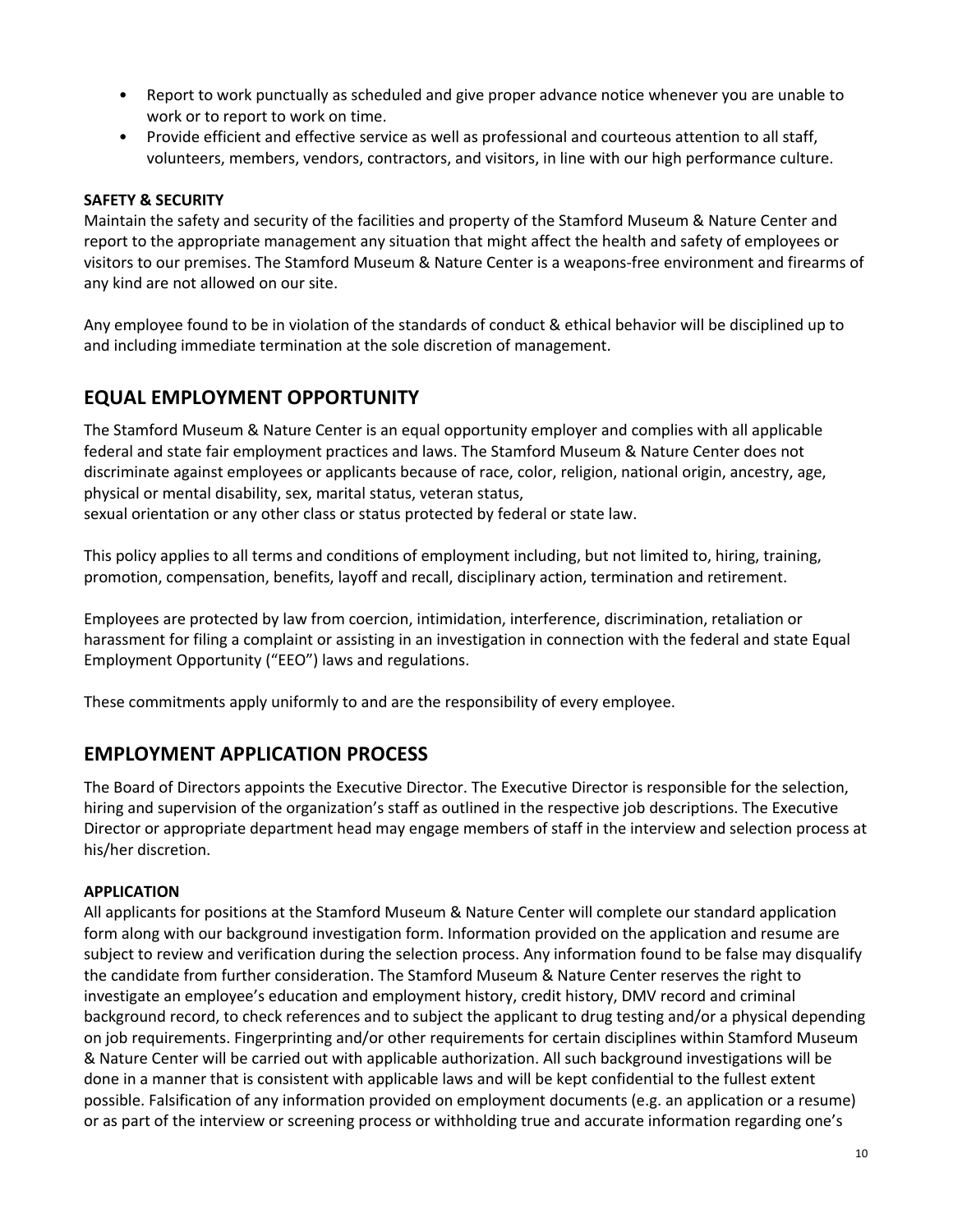ability to perform the essential duties of the position for which one is applying will be grounds on which to rescind an offer of employment. If employment has already commenced, falsification will be grounds for termination.

### **OFFERS OF EMPLOYMENT**

The Department Head will make the offer of employment via an offer letter that includes the job title, reporting relationship, work schedule and beginning compensation. The candidate will formally accept the offer of employment and the terms and conditions set forth in the letter by signing in the designated place and returning the letter to the Human Resource Director or Department Head.

### **NEW HIRE CHECKLIST**

(To be completed by Hiring Manager)

- Employment Application
- Resume
- Background Check Release Form
- Offer Letter of employment
- I9 Immigration Paperwork including Identification \_\_\_\_
	- Social Security Card
		- Driver's License
		- US Passport
	- Birth Certificate
- Connecticut W 4 Form for Payroll
- Federal W4 Form
- Emergency Contact Information
- Telephone Extension
- Business Cards \_\_\_\_
- Office Keys \_\_\_\_

New Hire to be given by the Hiring Manager

- Absentee Calendar with instructions on how to complete and submit at the end of each month to HR and how to request paid time off in advance.
- Time Sheet if needed
- Job Description & Goals
- Work Schedule
- Instructions on What to do in the event of a Workplace Accident
- Performance Review timeframe

New Hire to be given by Human Resources during Orientation

- Schedule of Benefits Eligible For based on Part time/Full time
- Access to Employee Handbook Online
- Discussion of High Performance Culture
- Verification that all paperwork is complete
- Entered into Payroll (K Smith or B King)
- Credit Card if applicable

#### As Requested

- Complete Health Insurance Enrollment Form
- Complete Life Insurance Enrollment form
- Complete dental, STDF, Vision Enrollment Forms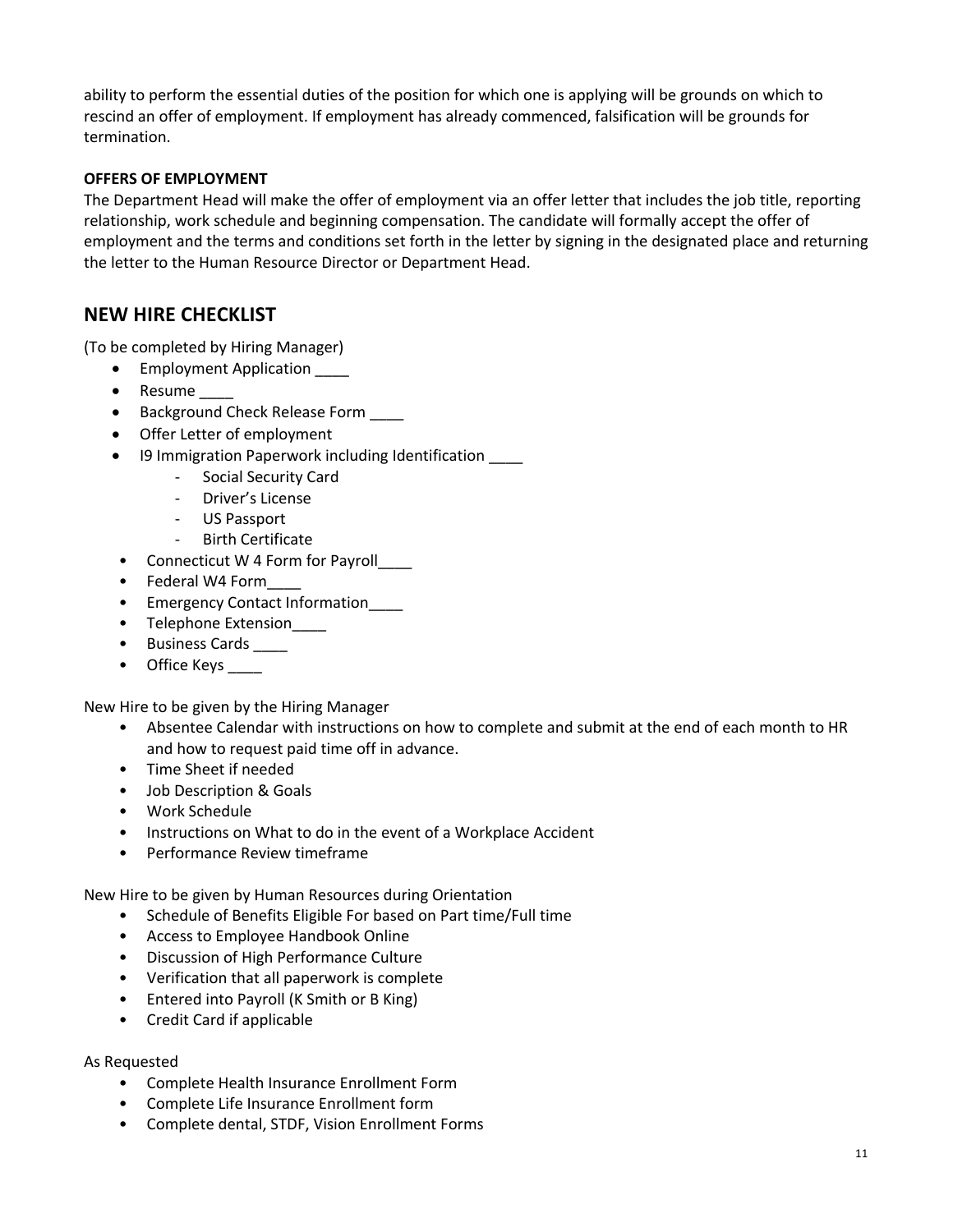- Computer System Log-in Instructions
- Set Up on Computer System
	- E-mail address & password
	- Access to network printer/copier/scanner
	- Set up employee drive on SM&NC server
- Set up employee on SM&Nc telephone system
- Check Payment Request Instructions

### **ORIENTATION**

During the first week new employees will meet with the Human Resources Director (and/or designated Museum management) to review the Stamford Museum & Nature Center policies and procedures and complete required employment documentation. The Stamford Museum & Nature Center complies with all aspects of the Immigration Reform and Control Act, which requires that we verify every employee's right to work in the United States. New employees will be required to present documentation proving their right to work prior to commencing employment (by the completion of I-9 forms). The Stamford Museum & Nature Center Employee Handbook will also be conveyed at this meeting. New employees will be given a tour of the Stamford Museum & Nature Center and introduced to staff as appropriate to their position. Additional orientation sessions with individual department heads and department personnel will be scheduled as appropriate and as quickly as possible.

### **EMPLOYEE PERSONNEL RECORDS**

The Stamford Museum & Nature Center maintains a personnel file on each employee. The personnel file includes such documents as the employee's job application, offer letter, background screening documents, transcripts, resume, performance appraisals, salary increases, training certificates, and other employment records such as licensing documents required for the employee's position.

Personnel files are the property of the Stamford Museum & Nature Center. The Stamford Museum & Nature Center maintains the confidentiality of all documents contained therein and will restrict access to them pursuant to applicable law. Only the Executive Director, the Human Resources Director (and in some cases the employee's manager) who have an employment related need-to-know may view an employee's file. Except as required by law or a court order, other information contained in the employee's file may not be released or conveyed in any manner without the employee's written permission.

Employees who wish to review their own file may do so upon written request (with reasonable advanced notice) to the Director of Human Resources. This review will take place in a confidential office in the presence of the Director of Human Resources at a mutually convenient time. A copy of the file may be provided to the employee but no documents can be added to or removed from the file without the approval of the Director of Human Resources.

An Employee Information/Emergency Contact document will be completed by each employee and maintained in his or her personnel file and updated on an annual basis. Changes in that information will be updated by completing a new Employee Information form.

Employees are responsible for notifying the Director of Human Resources in writing of any changes in the following information that may affect the employee or benefit status. This written notification must include the date of the qualifying event and the date of notification. Examples of those changes are: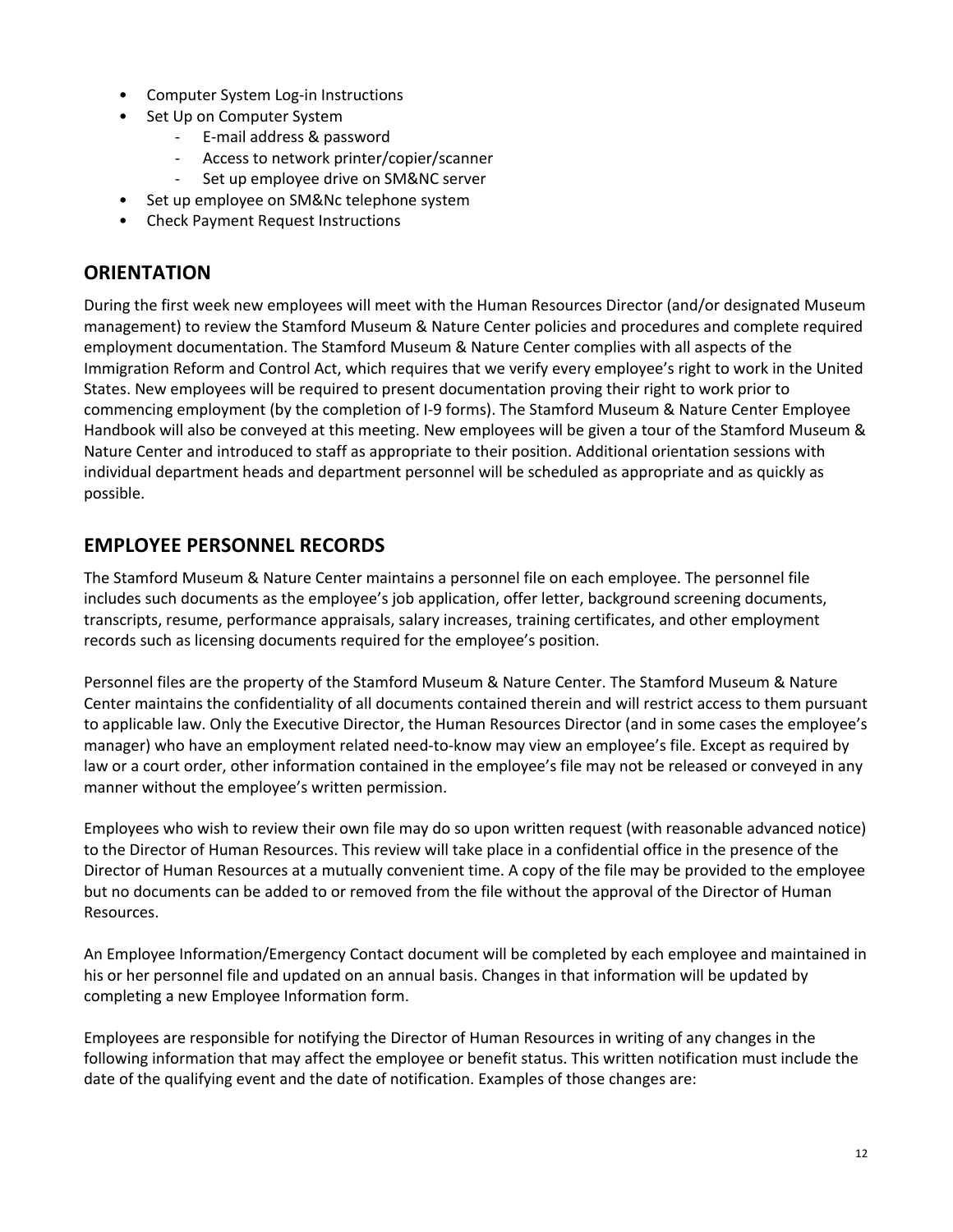- Name, Address, Telephone number
- Information which would qualify as a "life event change" for benefits coverage (e.g. birth of a child) must be reported within 30 days of the event or benefit coverage will be delayed until the next open enrollment.
- Marital status
- Tax status or any change in status affecting tax withholding
- Names and birth dates of dependents
- Beneficiary designations for employee benefit plans
- Person to be notified in case of emergency
- Work Status change under the Immigration Reform and Control Act

Emergency medical notification information may be placed in the personnel file however, medical records or any reference to medical conditions will be placed in the employee's "benefits" file and will be maintained in separate, locked, confidential file as required by government regulations under Health Insurance Portability and Accountability Act ("HIPPA").

# **PROHIBITION OF HARASSMENT**

The Stamford Museum & Nature Center expressly prohibits any form of unlawful employee harassment based on race, sex, color, religion, age, physical or mental disability, national origin, ancestry, marital status, sexual orientation, or any other status protected by state or federal law. This policy prohibiting harassment extends to every aspect of the Stamford Museum & Nature Center and operations. Accordingly, harassment by an employee, a manager, a client, a Board member, a consultant, a contractor, a volunteer or a visitor will not be tolerated. All the Stamford Museum & Nature Center employees have a responsibility to foster a workplace free of harassment.

### **SEXUAL HARASSMENT**

Sexual harassment warrants particular attention. Sexual harassment is unlawful. It also is an insidious practice that undermines the integrity of the employer-employee relationship. It demeans individuals, adversely affects morale and effectiveness, and creates unacceptable stress for the entire organization.

Sexual harassment consists of unwelcome sexual advances, requests for sexual favors and other visual, verbal or physical conduct of a sexual nature where:

- Submission to the conduct is an explicit or implicit term or condition of employment;
- Submission to or rejection of the conduct is used as the basis for an employment decision; or
- The conduct has the purpose or effect of unreasonably interfering with an individual's work performance or creating an intimidating, hostile or offensive working environment.

Offensive comments, jokes, innuendoes and other sexually oriented statements also may constitute sexual harassment. When interacting with others in the workplace, it is important to be sensitive to the way in which others may perceive words and actions. If they could reasonably be perceived as offensive and unwelcome, they could be unlawful harassment. Normal, courteous, respectful, pleasant and non-coercive interaction between individuals that is acceptable to all is not considered to be sexual harassment.

If you believe you are being harassed, the Stamford Museum & Nature Center encourages you to tell the harasser that his or her conduct is unwelcome and offensive, and request that it be stopped immediately.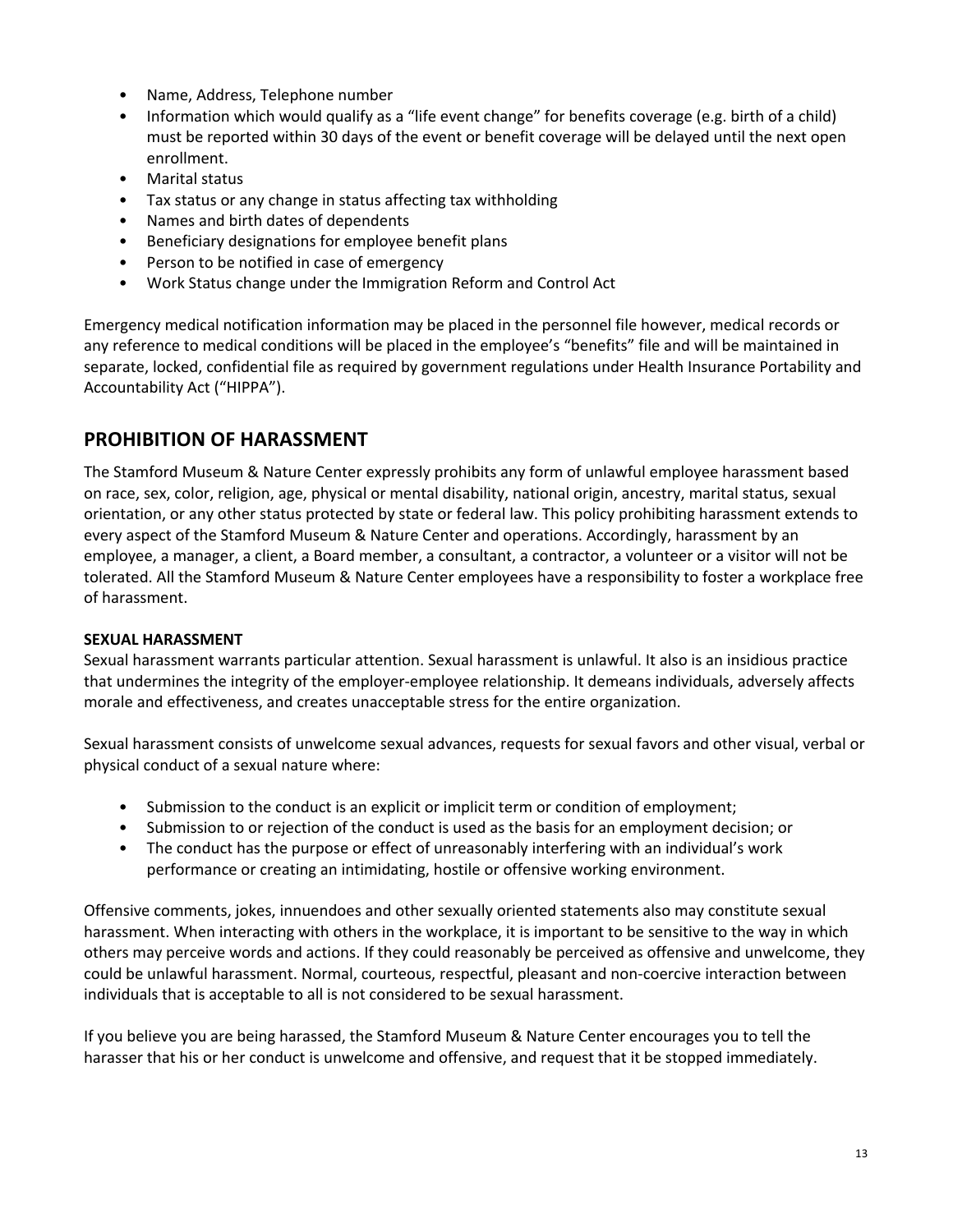### **HARASSMENT COMPLAINT PROCEDURE**

If you experience or witness any job-related harassment or believe you have been treated in an unlawful, discriminatory manner, promptly report the incident to your manager. If you are uncomfortable going to your manager, report it to the Executive Director, the Director of Human Resources or the Chair of the Human Resource Committee of the Board of Directors. All complaints will be investigated promptly and appropriate action will be taken. Your complaint will be kept confidential. If the Stamford Museum & Nature Center determines that an employee has engaged in unlawful harassment or discrimination, appropriate disciplinary action will be taken against the offending individual, up to and including termination. Accusations that prove to be false will be addressed with appropriate disciplinary action, up to and including termination.

The Stamford Museum & Nature Center prohibits any form of retaliation against an employee for making a bona fide complaint of discrimination or harassment or for assisting in the investigation into a complaint. All employees are required to cooperate fully in the Stamford Museum & Nature Center investigations.

To reinforce our commitment to this policy, sexual harassment training will be provided to all employees each year.

# **PAY POLICY**

Paychecks are issued bi-weekly on Thursday. Salaried employees are paid through the current week of the paycheck. Hourly employees are paid through the prior week of the paycheck. The employee may elect to have their paycheck directly deposited into his or her bank account. Once direct deposit service starts, the pay envelope will contain only the employee's pay statement explaining the payments, taxes, and deductions withheld. Payroll deductions include all those required by federal and state law and those authorized by the employee.

When an employee does not cash their paycheck and we receive notification of an uncashed payroll check, the employee will be notified and will need to deposit the check within ten days of notice. If they payroll check is voided by the payroll service, a \$25.00 re-issue fee will be charged to the employee and deducted from the reissued check.

From time to time, the Stamford Museum & Nature Center may elect to communicate changes affecting employees on the pay statement. Employees are responsible to review their pay statement when received to ensure both the accuracy of payment information and the receipt of important information that is included. Any questions relative to pay should be directed to the Director of Finance and/or the Director of Human Resources.

#### **EMPLOYMENT CLASSIFICATIONS**

It is the intent of the Stamford Museum & Nature Center to clarify the definitions of employment classifications so that employees understand their employment status and benefit eligibility. These classifications do not guarantee employment for any specified period of time. Accordingly, the right to terminate the employment-atwill relationship at any time is retained by both the employee and the employer.

Each employee, according to his/her position and job description, is designated as either exempt or nonexempt in accordance with federal and state wage and hour laws. Nonexempt employees are paid on an hourly or salaried basis. Nonexempt employees who work more than forty (40) hours in one week will be paid, at minimum, a rate of time and one-half for the hours worked in excess of forty (40) hours that week. Exempt employees are paid on a fixed salary basis and are not eligible for overtime pay.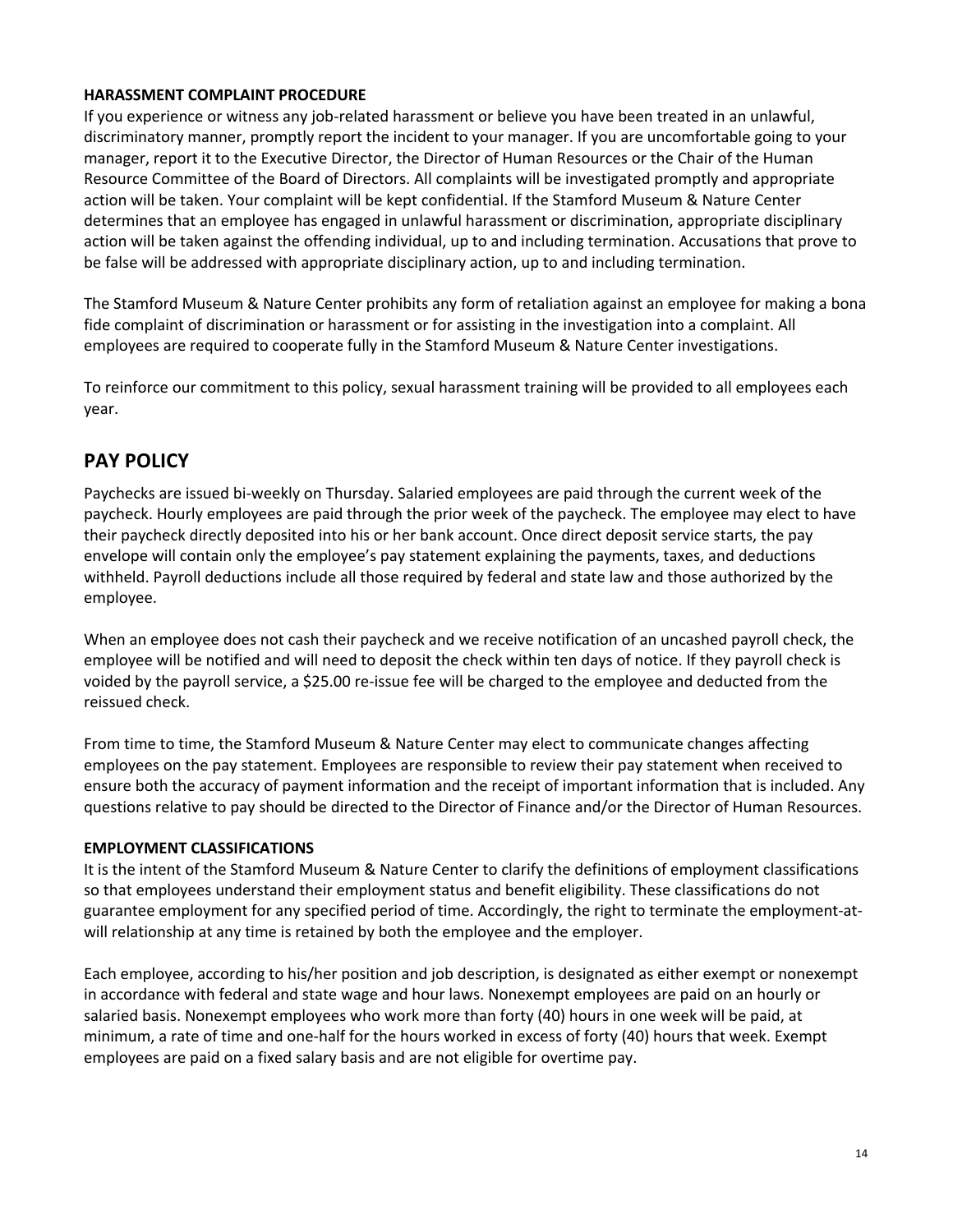In addition to the above categories, each employee may also belong to one other employment category:

- Full-Time Employees are those who are regularly scheduled to work a minimum of 35 hours each week.
- Regular Part-Time Employees are those who are regularly scheduled to work at least 20 hours but less than 35 hours each week.
- Other Part Time Employees are those that work less than 20 hours per week or on a sporadic schedule (ie. Camp counselors).
- Temporary Employees are those who work for the Stamford Museum & Nature Center whose offer letter specifies a defined term of employment for a defined period of time and with prescribed paid time-off benefits.
- Interns are volunteers who are participating in training with the Stamford Museum & Nature Center staff. Interns may be given a stipend for their work upon completion but are not considered employees of the Stamford Museum & Nature Center.
- On-Call Employees have no set schedule and are called to work on an as-needed basis. They are not eligible to participate in any benefit plans and receive no paid time off.

### **OTHER CLASSIFICATIONS**

The Stamford Museum & Nature Center engages with volunteers, interns and independent contractors who provide services for, but are not employees of, the Stamford Museum & Nature Center. Personnel acting in a non-employee category will be oriented to the Stamford Museum & Nature Center policies, practices and expectations through a separate process as appropriate for the position and the activity they are engaged in.

### **WORK SCHEDULES**

There are occasions when it may become necessary to ask certain employees to work beyond their regularly scheduled hours. On such occasions, eligible non-exempt employees will receive appropriate compensation for time/overtime worked. Stamford Museum & Nature Center will make every effort to distribute overtime fairly and equitably. Overtime must be approved in advance by the employee's immediate manager.

Exempt employees may be required to work beyond their regular schedule to accomplish the responsibilities of their position. In the event that this time becomes excessive for time relating to a particular event or project, the Stamford Museum & Nature Center will consider providing compensating time off. If an exempt employee works on event-related activities on a Saturday, Sunday, holiday (as defined by the Stamford Museum & Nature Center 's published holiday schedule) or at night, the manager and the employee shall make every effort to adjust the employee's work schedule to compensate for time worked beyond the employee's regular schedule. Exempt employees are urged to make this schedule adjustment during the week when the additional time is worked, but in any event within 30 days. Time not taken within the 30-day period will expire. Compensable time cannot be taken past 30 days without the written permission of the manager and the Director of Human Resources.

Compensable time will be arranged between the Employee and their immediate "manager" and confirmed in writing. A "Paid Time Off" form documenting those arrangements will be completed and approved in writing to confirm Compensable time off (earned and used), vacation, sick days and any other category of paid time away from work for Exempt employees. These forms should be forwarded to the Director of Finance each pay period. Compensable time must be taken in full or half workdays and will not be tracked on an hourly basis.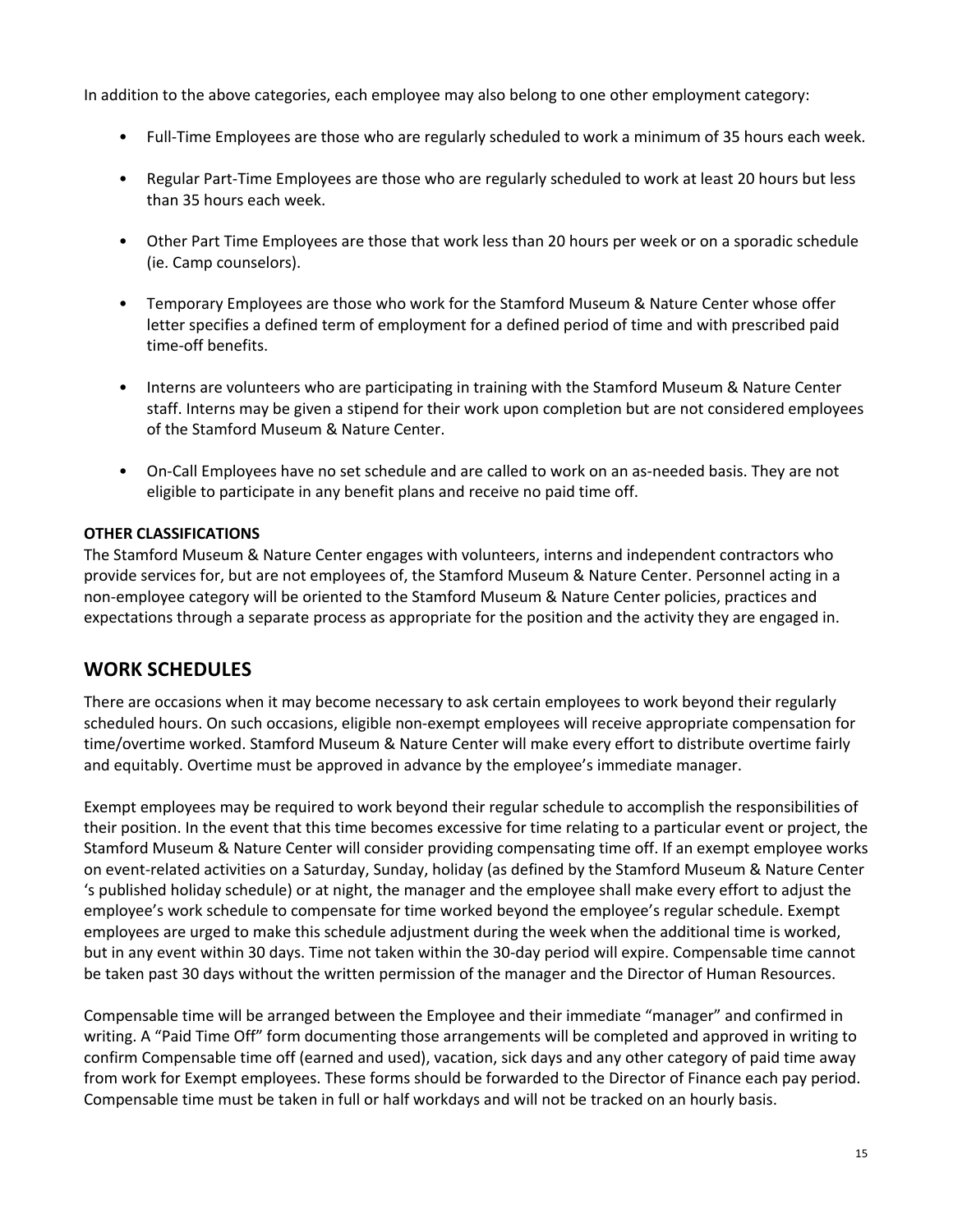In order to carry out its functions and provide the highest quality of service, the Stamford Museum & Nature Center requires all staff members to be responsible for regular attendance at work, to be punctual and to respect the scheduled hours of business. If an employee is not able to arrive at work by their scheduled start time, they must contact their manager in advance (or ASAP in case of an emergency).

The standard workweek for exempt staff is Monday through Friday from 9 to 5 with one (1) hour for lunch. However, the Stamford Museum & Nature Center practices flexible scheduling in order to live up to its mission. The normal workweek for certain staff may require a variable schedule including evenings and weekends and will be addressed per the individual's job responsibilities. The Executive Director working with the immediate manager to support the mission and strategies of the Stamford Museum & Nature Center will approve alternative schedules.

The work week for non-exempt staff can vary throughout the week and throughout the seasons of the year. The normal workday includes 7 1/2 hours of work assignments with one-half (1/2) hour for lunch. Any deviation from this schedule must be approved, in writing, by the employee's direct manager, documented on the Time sheet each pay period and forwarded to the Director of Finance.

The Executive Director retains the right to modify employee's schedules to meet business needs of the Stamford Museum & Nature Center and to meet programming requirements for the audiences it serves.

# **WEATHER CLOSINGS**

Under some extreme weather conditions, it may be necessary for the SM&NC to close to the public due to inclement weather.

In the event that we determine to close the SM&NC in advance employees who are able to do so are encouraged to take work home and work from home in order to have the day be considered a paid work day. Any employee who is unable to do so, or chooses not to, will be taking a flex day or a vacation day to cover this time from work.

All facility closings are announced on the SM&NC voice mail system and employees are encouraged to check voice mail to determine if the facility is closed. That phone number is 203-977-6599.

The SM&NC preschool staff workdays coincide with school days in the city of Stamford public schools. If Stamford public schools are closed, then the SM&NC pre-school is closed. Such days are not considered workdays for the pre-school staff.

All employees should use good judgment and not jeopardize their safety during inclement weather. Employees may decide not to come to work and take the day as a flex day or a vacation day even when the SM&NC is not officially closed. Employees who are unable to meet the requirements of their role (for any reason) are required to notify their supervisor as soon as possible. If the supervisor is not available, the employee should leave a message on their supervisor's voice mail.

Full-time and Regular part-time Employees who come in on a snow day when we are closed and work that day will be paid 1.5 times their normal rate of pay for all hours worked.

# **EMPLOYEE BENEFITS**

The Stamford Museum & Nature Center currently offers a variety of employee benefit programs, including health insurance, life insurance, a retirement plan and other benefits. The health and life insurance is available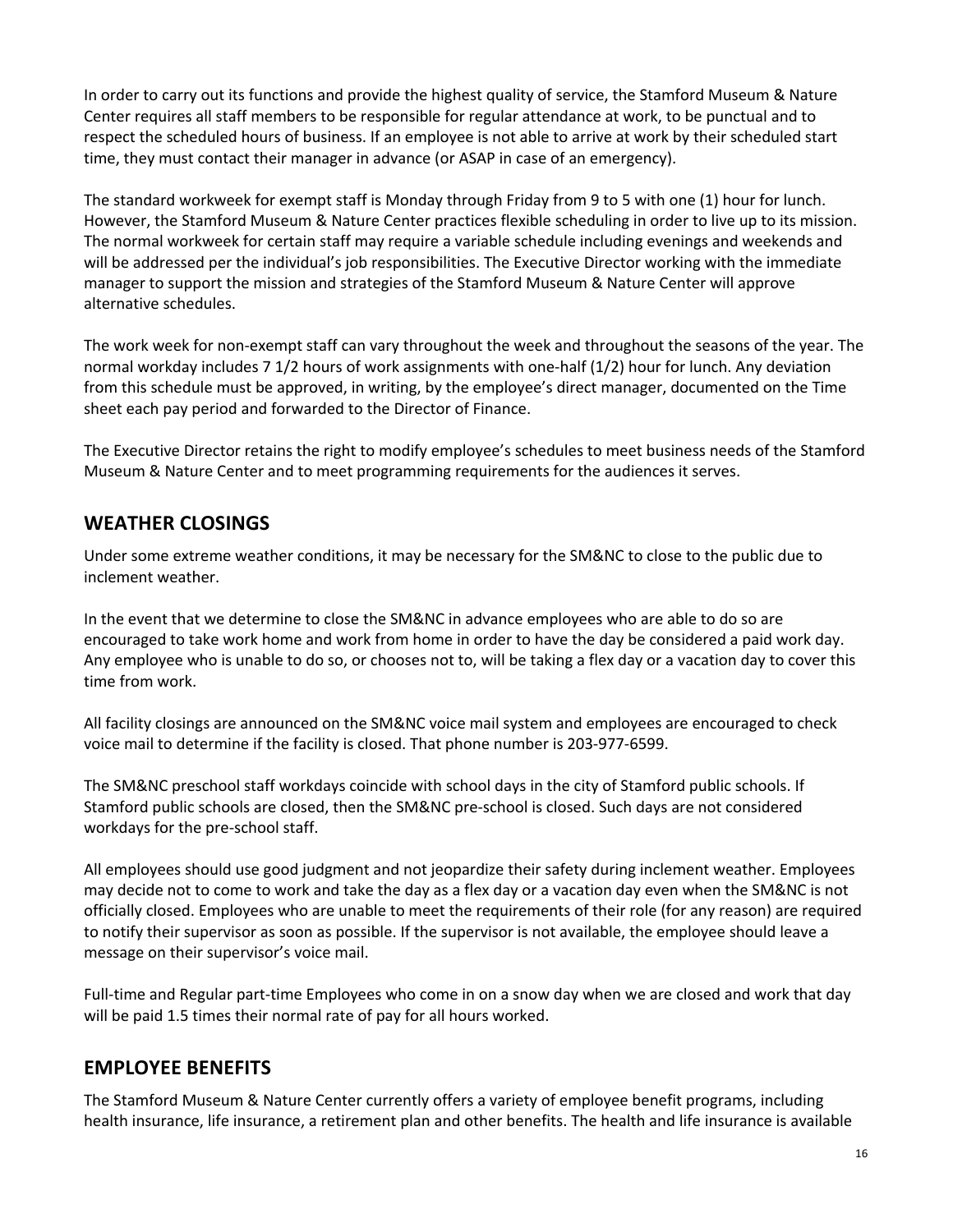to all employees who regularly work a minimum of thirty (30) hours per week. The retirement plan is available to employees twenty-one (21) years or older who have worked 1,000 hours for five consecutive years without a break in service. Vesting is provided at the rate of 20%/year.

All benefit programs are described fully through the benefit provider websites or in Summary Plan Description (SPD) documents, which the employee receives when eligible to participate in those programs. In the event of any contradiction between the information appearing in this handbook, the Summary Plan Descriptions and the information that appears in the master plan documents, shall govern in all cases.

# **TAKING TIME OFF**

### **HOLIDAY SCHEDULE**

All full-time and regular part-time employees working more than 20 hours per week will be paid for the following holidays each year:

- New Year's Day
- Memorial Day
- Independence Day
- Labor Day
- Thanksgiving Day
- Christmas Day

Regular part-time employees who work at least twenty hours per week and are scheduled to work the day before and the day after a holiday will be compensated for the holiday based on their normal work schedule.

Full-time and regular part-time Employees who are scheduled to work on the holiday will be paid 1.5 times their normal rate for the holiday. Full time employees whose normal work schedule eliminates them having the holiday will get another day off upon mutual agreement with their manager.

### **FLEXIBLE DAYS**

All full-time employees and regular part-time employees (pro-rated) are eligible for up to eight days of paid flex leave in each calendar year. These days accrue each month at the rate of one day per month until the maximum of eight days is reached. Flex days are not to be used as vacation days or wrapped around vacation time. Flex days are to be used for "life events". Some examples include the following: Home/car repair appointment, driver's license renewal, passport renewal, college road trip, family commitment, school appointment or activity that you need/wish to attend, house closing, moving, legal appointment, court appointment to name a few.

Requests for use of flex days must be given as early as possible, and no later than the day before. Approval by the employee's manager (in their absence, the Director of Human Resources) is required. Unused flex days may not be carried over from one year to the next year. An employee will not be paid for unused flex days upon separation from employment.

### **VACATION POLICY**

All full-time and regular part-time employees are eligible for time away from the workplace each year for rest, relaxation and renewal. Such time off contributes to an individual's well-being and effectiveness, and employees are encouraged to use their vacation time.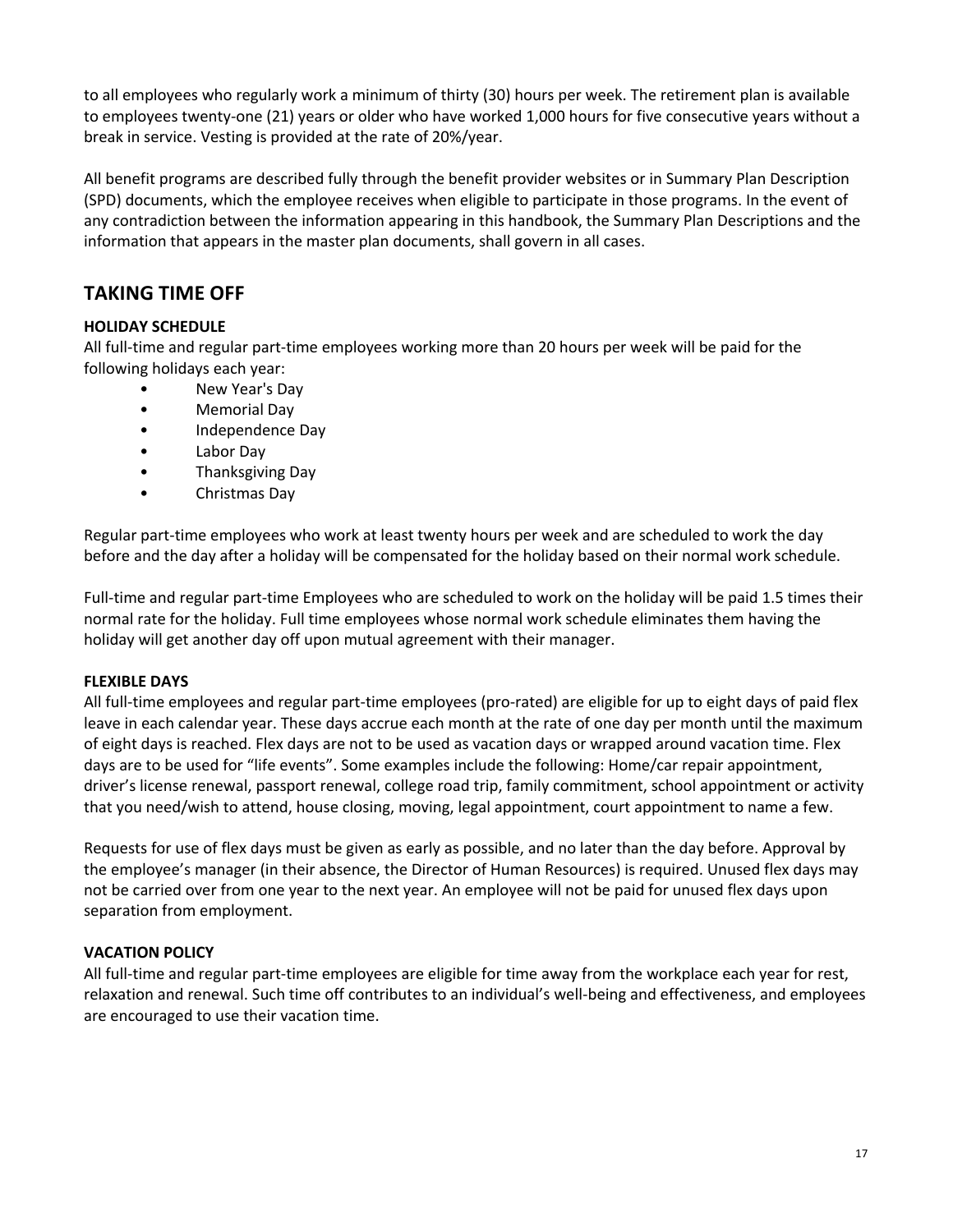The Stamford Museum & Nature Center employees earn vacation based on the following:

| <b>TENURE</b>                                    | <b>EARN</b>        |
|--------------------------------------------------|--------------------|
| First year through year four (from date of hire) | .83 da             |
|                                                  | (10 da             |
| Five years through year nine:                    | 1.25c              |
|                                                  | (15 <sub>d</sub> ) |
| Ten years or more:                               | 1.66c              |
|                                                  | (20 da             |
|                                                  |                    |

### **IED/ACCRUED TIME**

ays of vacation per month ays/year) days of vacation per month ays/year) days of vacation per month ays/year)

Regular part-time employees will accrue vacation time according to the above vacation schedule but pro-rated according to their regular working schedule.

Eligible employees accrue vacation from the first day of employment but are not eligible to take accrued vacation until at least 90 calendar days of service are completed.

Vacation time is to be taken within the calendar year in which it is earned. Unused vacation time will be forfeited. The employee will not be paid or otherwise compensated for any forfeited vacation time. Any exception to these limitations must be requested in writing with as much advance notice as possible and approved in writing by the Director of Human Resources or Executive Director. A signed copy of this agreement must be placed in the employee's personnel file.

All vacation requests must be approved in advance by the employee's manager. If eligible at the time of termination from employment, an employee will be paid for accrued but unused vacation.

### **JURY DUTY LEAVE**

All full-time regular employees who work thirty (30) hours per week or more will be paid their normal rate of pay for the first five (5) days of Jury Duty. To qualify for Jury Duty leave, the employee must submit to his or her manager and the Director of Human Resources a copy of the summons to serve as soon as it is received.

- Employees must notify their manager each day that they are required to be in court and must provide written documentation of service from the court for each day served.
- Employees who receive any remuneration from the court for the first five days of service must turn that remuneration, (excluding transportation, parking and meals) into the Stamford Museum & Nature Center.
- Employees who serve beyond five (5) days may elect to use accrued vacation or accrued flex time to cover their absence from work or elect to go on an unpaid leave of absence. In that event, they will continue their insurance and other benefits and will be reinstated to their regular position at the conclusion of Jury Duty service.
- Employees who report to Jury Duty on non-scheduled workdays will not be paid.
- All employees must report for work in his or her regular assignment when not required to be in attendance at court.
- Part-time, seasonal & temporary employees will not be eligible for Jury Duty pay.

### **MILITARY LEAVE**

Employees who are required to attend yearly military reserve training are entitled to unpaid time off and to reinstatement in accordance with applicable state and federal laws. The Stamford Museum & Nature Center requires that advance notice be given to the employee's manager and the Director of Human Resources so that necessary staffing and other arrangements can be made for military leaves. In the case that an employee who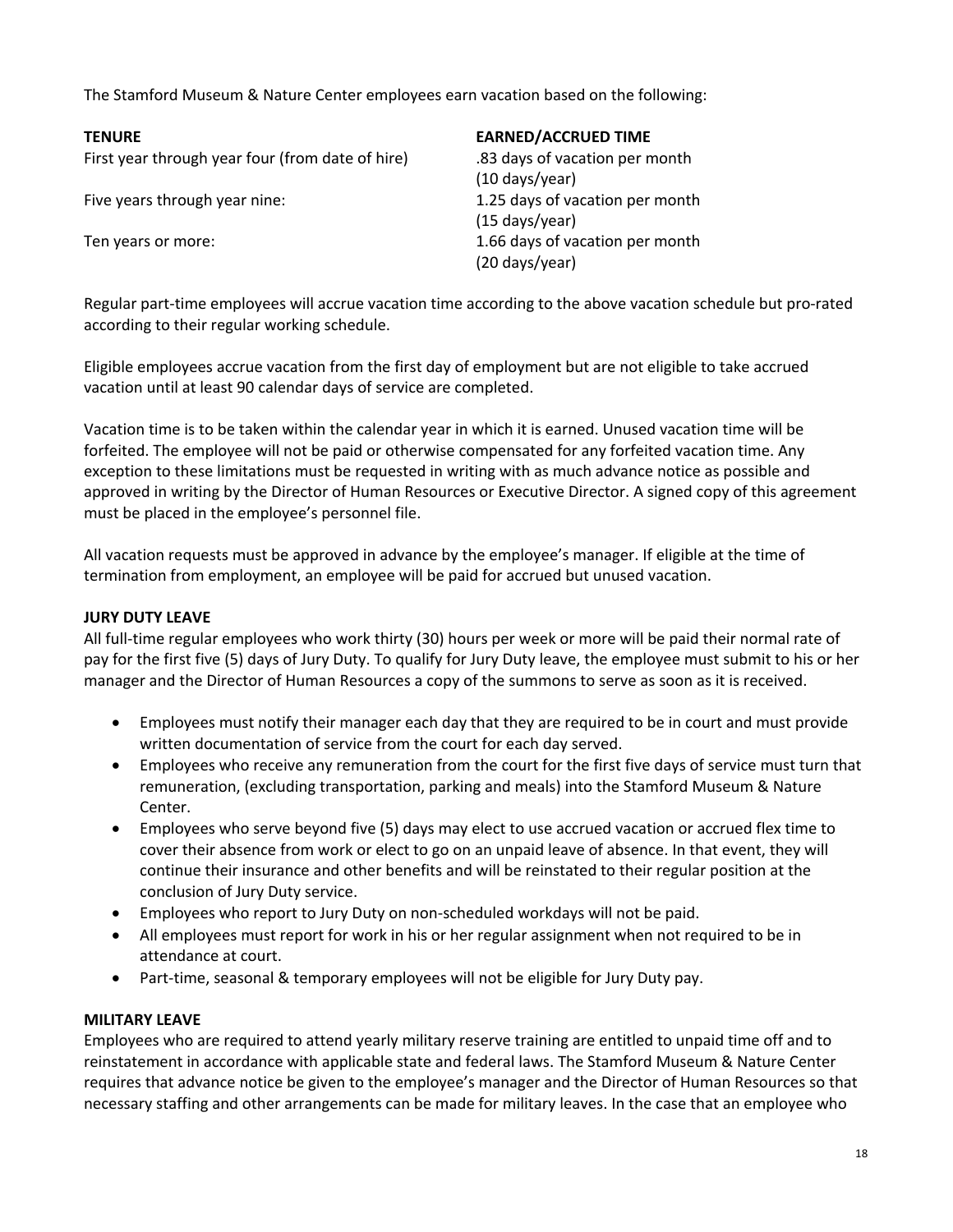has a reserve military obligation and is called to active duty, the Stamford Museum & Nature Center will comply with the requirements of the Uniformed Services Employment and Reemployment Rights Act.

### **BEREAVEMENT LEAVE**

Full-time employees are permitted up to three (3) days paid time off in the event of a death in the employee's immediate family, subject to approval by the Director of Human Resources. The Executive Director may, after considering the circumstances of the particular situation, extend the leave for more than three days. "Immediate family" is defined as mother, father, grandfather, grandmother, step-parent, spouse, domestic partner, son, daughter, step-children, grandchildren, brother, sister, step-brother, step-sister, mother-in-law, father-in-law, brother-in-law, sister-in-law, son-in-law and daughter-in-law, aunts, uncles, first cousins. An employee might request flex days or vacation to extend time off when personal circumstances require it.

The Stamford Museum & Nature Center reserves the right to modify, amend or terminate any of those programs or to require or increase employee premium contributions toward any benefit at its discretion. This reserved right may be exercised at any time, for any reason, and in the absence of financial necessity. For more information regarding our benefit programs, please consult the relevant website or contact the Director of Finance.

### **SICK LEAVE**

Full-time employees are eligible for a maximum of twelve (12) days of paid sick leave for personal illness in each calendar year, to be accrued at the rate of one day per month. Regular part-time employees are also eligible for sick leave, pro-rated based upon the number of regular hours worked each pay period. Absences in excess of three (3) consecutive days must be confirmed by a physician's statement. The physician's opinion will determine when an employee will be allowed to return to work.

Employees may not carry over sick leave from one year to the next. An employee will not be paid for any accrued unused sick time upon separation from employment. Employees are expected to contact their manager no later than the beginning of the business day if they are unable to come to work due to illness. If the manager is not available at the time of the call, a message should be left in the manager's voice mailbox and notice should then be left with the administrative office. Any manager who will be absent must contact the Director of Finance or the Director of Human Resources or the Executive Director to inform them of his/her absence and any responsibilities that need to be addressed.

#### **FAMILY & MEDICAL LEAVE POLICY**

In accordance with the federal Family and Medical Leave Act (FMLA), and where applicable, state family and medical leave laws, the Stamford Museum & Nature Center provides eligible employees with up to twelve (12) weeks of unpaid leave upon the occurrence of certain events. At the end of the covered leave the employee may be entitled to return to the position he or she held at the beginning of the leave or to an equivalent position. Stamford Museum & Nature Center will adhere to the most current state and federal FMLA requirements and contingencies where new statutes supersede the following definitions.

A covered leave is a leave of absence taken by an eligible employee for the birth or adoption of a child, placement of a child for foster care, or for the serious health condition of the employee or the employee's family member, as these terms are defined below. Health and dental insurance will be continued for the duration of a covered leave under the same terms and conditions as prior to commencement of the leave.

An eligible employee is allowed up to twelve (12) weeks of unpaid family or medical leave for a covered condition. This twelve (12) week period will begin with the first day the medical leave of absence/family leave of absence is taken. If the state in which the employee works provides for leave for the same condition, time spent on the leave will be counted simultaneously against the employee's leave entitlement under both state and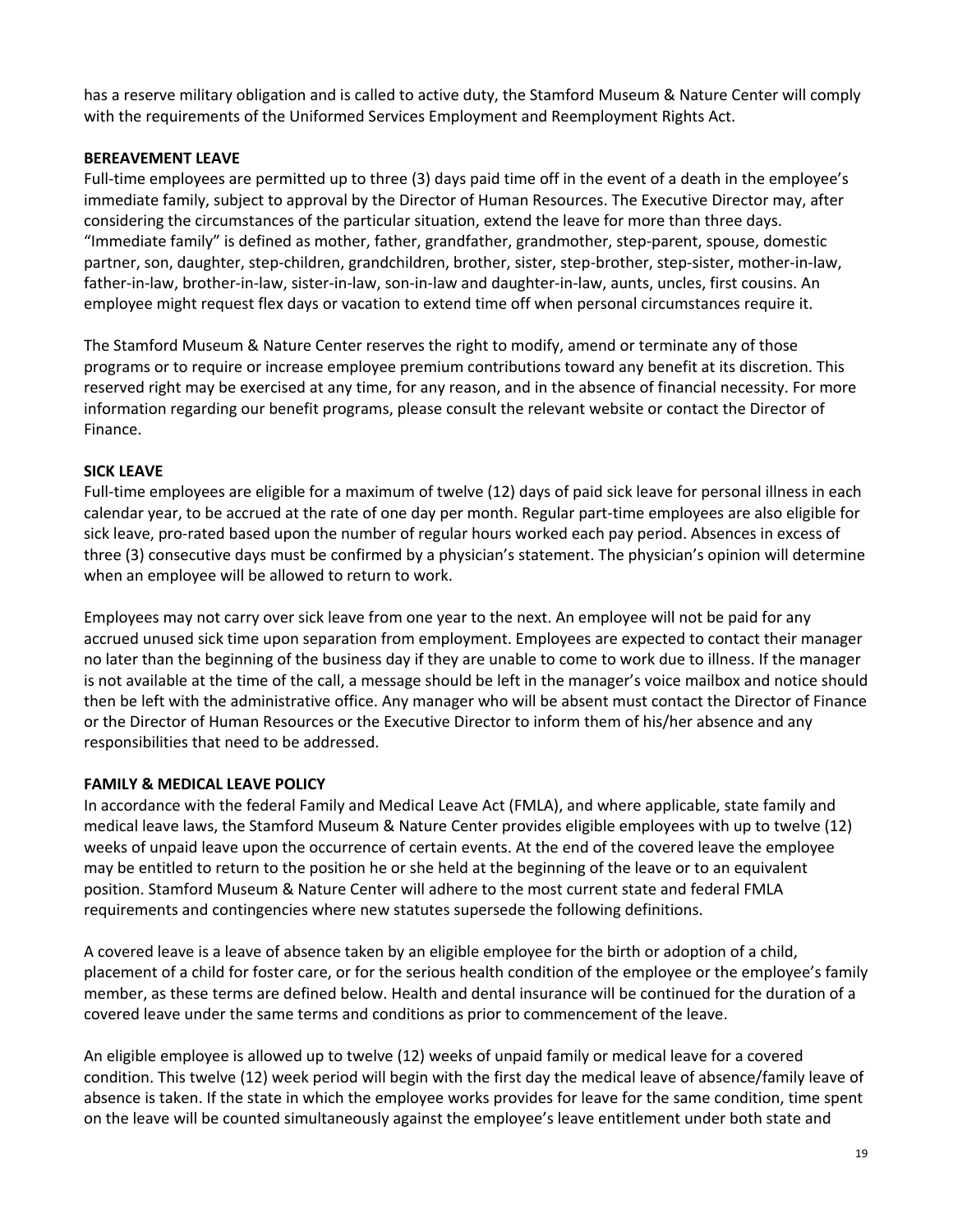federal law. Leave taken on account of a serious health condition of the employee or the employee's parent, spouse or child may be taken intermittently or on a reduced schedule, if medically necessary. In cases where intermittent leave is granted, the Stamford Museum & Nature Center may require an employee to transfer temporarily to an available alternative position, with equivalent pay and benefits, for which the employee is qualified and which better accommodates recurring periods of leave than does the employee's regular position.

A husband and wife both working for the Stamford Museum & Nature Center are permitted to take only a combined total of (12) twelve weeks if the leave is for the birth or adoption of a child or placement of a child with the employee for foster care, or due to the serious health condition of a parent.

A family or medical leave will be granted to eligible employees for the following purposes:

- Upon the birth of a child and in order to care for the child, so long as the leave ends within twelve (12) months of the birth;
- To care for a child upon placement with the employee for adoption or foster care, so long as the leave ends within twelve (12) months of the placement;
- The employee's own serious health condition; or
- To care for the employee's parent, spouse, or child with a serious health condition.
- As of January 28, 2008, eligible employees can take up to 26 work weeks of leave to care for a covered military service member with a serious illness or injury. Other potential new leave entitlements for military personnel will be effective as soon as the DOL issues final rules.

To request FMLA leave when the leave is foreseeable, the employee must give written notice of his or her need to obtain a family or medical leave at least thirty (30) days prior to commencement of the leave. When the need for leave is not foreseeable, notice must be provided as soon as practicable (typically within one or two business days of the time the employee learns of the need to take leave). Failure to provide notice may result in FMLA leave being denied or delayed. All requests for FMLA leave must provide sufficient information so that the Stamford Museum & Nature Center will understand that the leave is needed for FMLA-qualifying reasons. Requests should be forwarded to the Director of Human Resources for approval.

In cases where leave is requested on account of a serious health condition of the employee or a family member, the employee is required to provide to the Director of Human Resources written certification from a health care provider. This written certification must be provided on the certification form included in this Handbook (at Appendix A). In the case of foreseeable leave, the medical certification should be submitted prior to commencement of the leave. When this is not possible or when the leave is not foreseeable, the employee must submit the certification within fifteen (15) days after the employee is notified of the requirement to submit the certification. Failure to provide the medical certification within the fifteen (15) day period may result in a delay or denial of leave until the certification is provided and may cause the employee's absence to be unexcused, which may subject the employee to disciplinary action, up to and including discharge.

Under some circumstances, the Stamford Museum & Nature Center may require, at its own expense, that the employee obtain a written opinion from a second health care provider. If the second opinion differs from the opinion in the original certification, the employee may be required at the Stamford Museum & Nature Center's expense to obtain a third, binding written opinion from a health care provider jointly selected by the employee and the Stamford Museum & Nature Center. In some cases, employees may be required periodically to recertify the need for leave based on a serious health condition.

The Stamford Museum & Nature Center will maintain the employee's group health and dental insurance coverage during a covered leave on the same terms as prior to the commencement of the leave. The Finance Director will advise employees of the amount and method of payment of their portion of the premium for this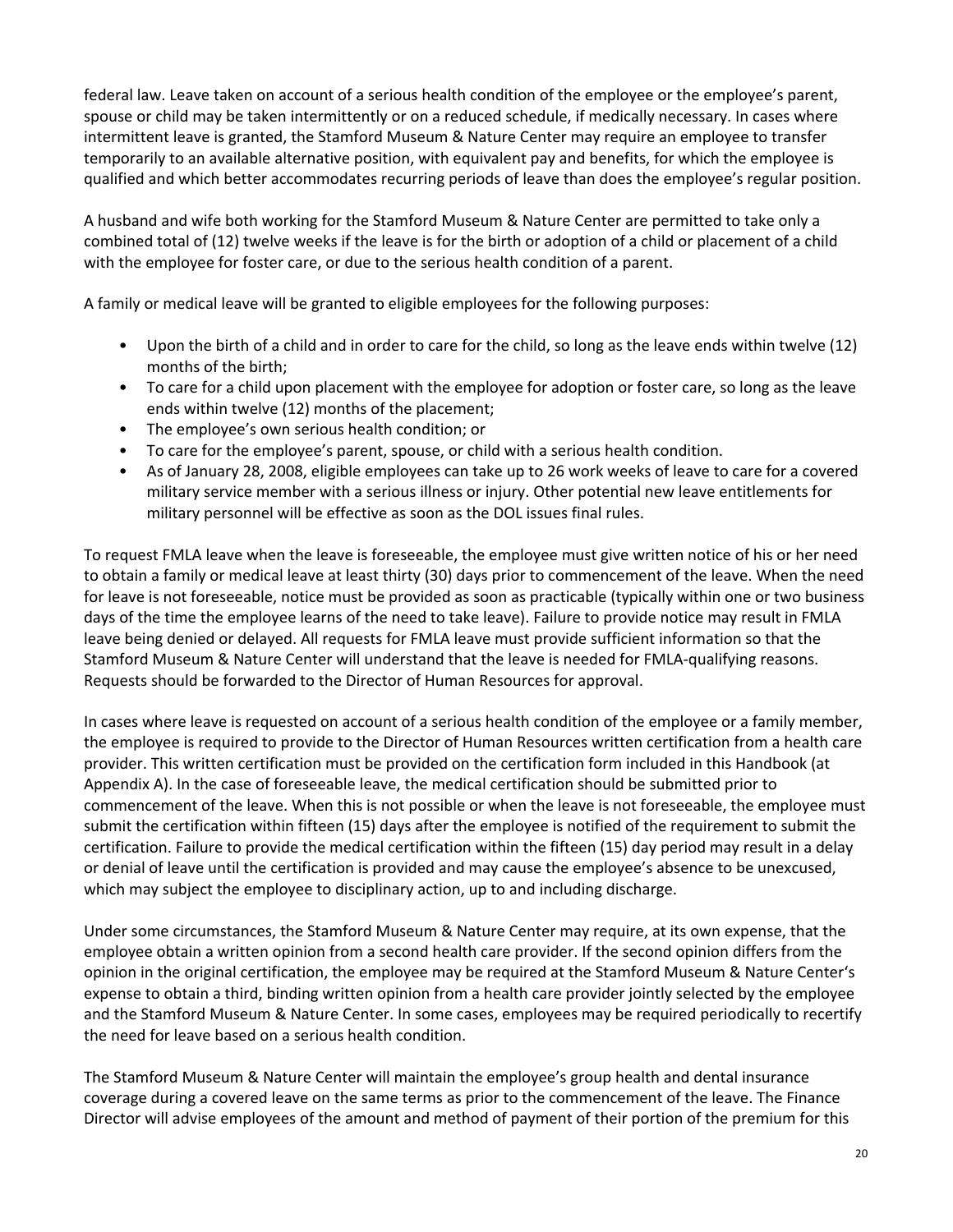coverage. Employees may also choose not to pay their premium portion, in which case their insurance coverage will lapse during their leave. Upon return to work, any lapsed insurance benefits will be fully restored, should the employee wish to continue such coverage. If the employee has not continued medical coverage, they return to work as a "new employee" for the purposes of benefits eligibility. They are entitled to health insurance after the first full month of from the date they return to work.

In the event the employee does not return from a covered leave, except if the reason is due to the continuation, recurrence or onset of a serious health condition or other circumstances beyond the control of the employee, the Stamford Museum & Nature Center may, at its option, seek to recover any health insurance premiums it paid during the unpaid portion of leave. Except as provided in this paragraph, all leaves under this policy are without pay. However, an employee must use all accrued vacation and personal days before family or medical leave commences, and must utilize accrued sick days and any disability pay available before leaves due to the employee's own serious health condition. If the leave is due to a family member's health condition, the employee must use any accrued sick days still available for care of an ill or injured family member in accordance with the Stamford Museum & Nature Center's Sick Leave Policy. Accrued sick days must be used before accrued vacation, floating holidays and personal days. The employee's entitlement to paid leave and leave under this policy are exhausted concurrently.

Unless the employee is a "key employee" (as defined below) and certain conditions are met, or a job elimination has occurred which would have terminated the employee's job or placed the employee in a different position, upon completion of the covered leave the employee will be entitled to return to his or her own job or an equivalent position with equivalent pay, benefits and other terms and conditions of employment. The returning employee will be entitled to all accumulated seniority, retirement, fringe benefits and other service credits that the employee had at the commencement of leave.

An employee on covered leave is required to give his or her manager and the Director of Human Resources at least two (2) weeks advance notice of the date he or she intends to return to work. If the employee does not return to work following the leave, he or she will be deemed to have resigned. His or her termination date will be the earlier of the date on which the employee notifies the Stamford Museum & Nature Center that he or she will not return to work or the last day of leave covered by this policy.

If the Stamford Museum & Nature Center is subject to local legislation applicable to family or medical leave, we will provide employees the most generous benefits available under this policy or the local law. Any leave taken by an eligible employee for any of the reasons covered by this policy will be considered covered leave taken pursuant to this policy and will be credited as such in the Stamford Museum & Nature Center's records, even if the employee does not specifically identify it as a family or medical leave.

It is the Stamford Museum & Nature Center's policy not to discriminate against employees for exercising their rights under this Policy.

#### **DEFINITIONS**

- Child is the natural, adopted, foster, step-child or legal ward of the employee under the age of 18 or, if incapable of self care because of a physical or mental disability, age 18 or older.
- Parent is the natural parent, foster parent, adoptive parent, step-parent or legal guardian of the employee.
- Serious health condition is a disabling physical or mental illness, injury, impairment or condition that involves either inpatient care in a hospital, nursing home or hospice or outpatient care requiring continuing treatment or supervision by a health care provider. Incapacity due to pregnancy, prenatal care and certain chronic conditions are also covered by this definition. Please consult the medical certification form attached to this policy for the definition under federal laws.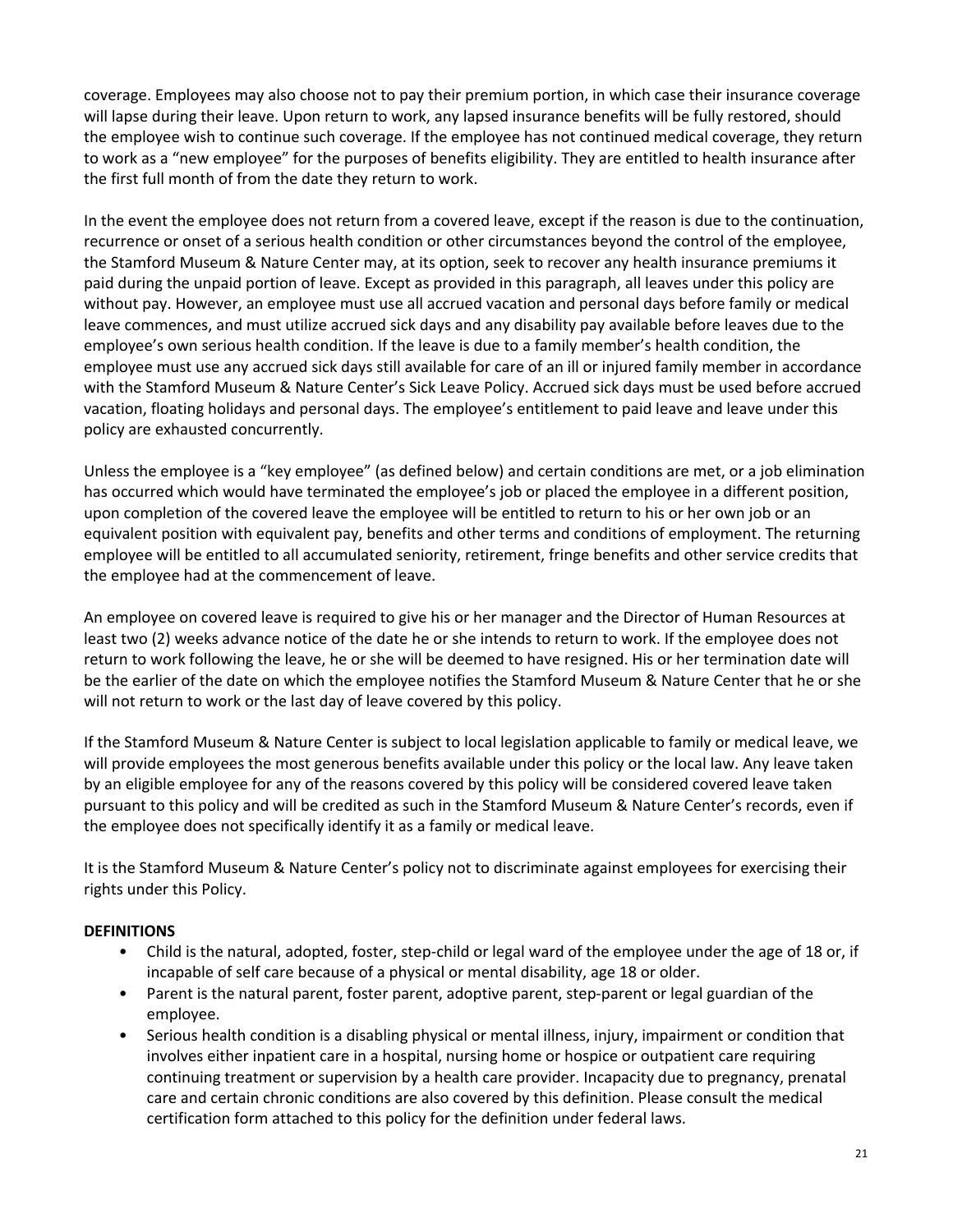- Eligible employee is an individual who has been employed by the Stamford Museum & Nature Center for at least twelve (12) months and has worked at least 1,250 hours during the twelve (12) month period immediately preceding the commencement of the leave. In addition, the individual must work at a location where at least 50 employees are employed by the Stamford Museum & Nature Center within 75 miles.
- Key employee is a salaried "eligible" employee who is among the highest paid ten (10) percent of employees of the worksite. Special provisions of FMLA may apply to key employees.

For Connecticut Employees:

- Eligibility Connecticut Employees working less than full-time who have worked at least 1,000 hours in the twelve (12) months preceding the leave are eligible for leave.
- Purpose Employees in Connecticut may also take leave to care for a parent-in-law with a serious health condition.
- Duration Connecticut Employees may take up to twelve (12) weeks per one (1) year period and up to sixteen (16) weeks per two-(2) year period. Employees are entitled to use the most advantageous combination of up to twelve (12) weeks in twelve (12) months and up to sixteen (16) weeks in 24 months.

In addition, female employees in Connecticut are entitled to unpaid leave for a reasonable time following the birth of a child. This leave is exhausted concurrently with any leave for which the employee may be eligible under the Stamford Museum & Nature Center's family or medical leave policy. Please see the Director of Human Resources for additional information on FMLA and your eligibility for benefits.

# **SOLICITATION & DISTRIBUTION POLICY**

Solicitation of the Stamford Museum & Nature Center employees is prohibited at all times unless approved by the Executive Director. Solicitation by employees is prohibited during (either party's) work hours. Distribution of material by non-employees is prohibited at all times unless approved. Display or distribution of sales materials by employees in work areas is prohibited. Programs arranged by the Stamford Museum & Nature Center for the potential benefit of its employees do not fall into this category.

# **STAFF DISCOUNTS**

Art, Nature & Me Preschool at Stamford Museum & Nature Center staff members will be eligible for a discount off the regular tuition for their immediate family depending on space availability and provided the staff person is working the hours that coincide with the preschool attendance. Immediate family includes children, grandchildren and stepchildren. This discount will also apply to any other program/activity/camp and facility use rental that the Art, Nature & Me Preschool at Stamford Museum & Nature Center staff member's immediate family chooses to participate in – depending on space availability. All staff receive a 25% discount on gift shop purchases.

Should an Art, Nature & Me Preschool at Stamford Museum & Nature Center staff member wish to enroll, they may do so through the appropriate registration avenue and will be expected to pay the discounted fees at the same time and under the same schedule as any other participant.

Full Time Employees (those who work 30 hours per week or more)

| 10%                                        |
|--------------------------------------------|
| Employed from one year to three years: 15% |
| 20%                                        |
| 25%                                        |
|                                            |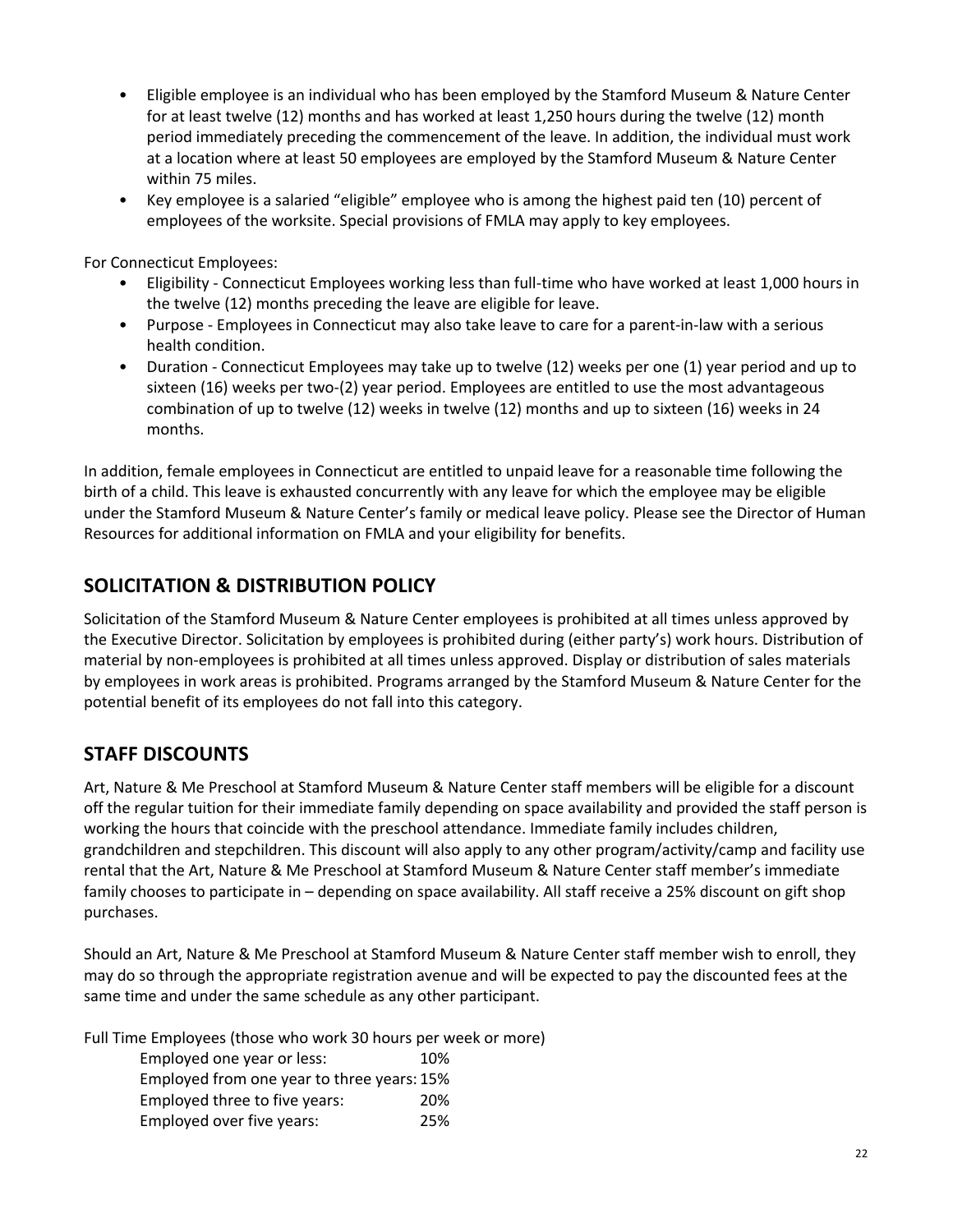Part Time Employees (those who work less than 30 hours per week)

| Employed one year or less:        | .5%   |
|-----------------------------------|-------|
| Employed one year to three years: | 7.5%  |
| Employed three to five years:     | 10%   |
| Employed over five years:         | 12.5% |

Note: All employees employed before July 1, 2012 will receive those discounts previously earned.

# **SEE SOMETHING SAY SOMETHING POLICY**

The Stamford Museum & Nature Center has a responsibility for the stewardship of its resources and the public and private support that enables it to pursue its mission. The Stamford Museum & Nature Center is committed to maintaining a workplace where employees, officers and volunteers are free to raise good faith concerns regarding the Stamford Museum & Nature Center's business practices. The Stamford Museum & Nature Center is committed to compliance with the laws and regulations to which it is subject and to promulgating Stamford Museum & Nature Center policies and procedures to interpret and apply these laws and regulations in its setting.

Any employee who wishes to report a suspected violation of law or Stamford Museum & Nature Center policy may do so confidentially by contacting the Executive Director, Human Resource Director or member of the Board's Human Resource Committee.

The Stamford Museum & Nature Center expressly prohibits any form of retaliation, including harassment, intimidation, adverse employment actions, or any other form of retaliation, against employees who raise suspected violations of law, cooperate in inquiries or investigations, or identify potential violations of Stamford Museum & Nature Center policies. Any employee who engages in retaliation will be subject to discipline, up to and including termination of employment. Any officer who engages in retaliation will be removed from the Board of Directors. Any volunteer who engages in retaliation will no longer be allowed to volunteer for the Stamford Museum & Nature Center.

Any employee who believes that he or she has been subjected to any form of retaliation as a result of reporting a suspected violation of law or policy should immediately report the retaliation to one of the following: the Executive Director, the Human Resource Director or any Board Member on the Human Resource Committee.

Reports of suspected violations of law or policy and reports of retaliation will be investigated promptly and in a manner intended to protect confidentiality, consistent with a full and fair investigation. In the event that the suspected violation involves the Executive Director, The Human Resource Director, or a member of the Human Resource Committee, that individual will not serve on the investigating team. The investigating team will notify the concerned individuals of their findings directly or indirectly where appropriate, and prepare other reports as indicated by the circumstances. A summary of all such reports will be presented to the Human Resource Committee of the Board of Directors.

# **SERVICE ANIMALS POLICY**

The Stamford Museum & Nature Center recognizes that some individuals have service animals to assist them in their ability to overcome or successfully manage a given disability. Our site does not allow domestic animals unless they are providing assistance as a service animal (or service animal in training) to that visiting guest.

Our Heckscher Farm is governed by the Federal Department of Agriculture due to the various heritage breeds that dwell on our Heckscher Farm. Domestic animals may present a risk of disease transmission to other animals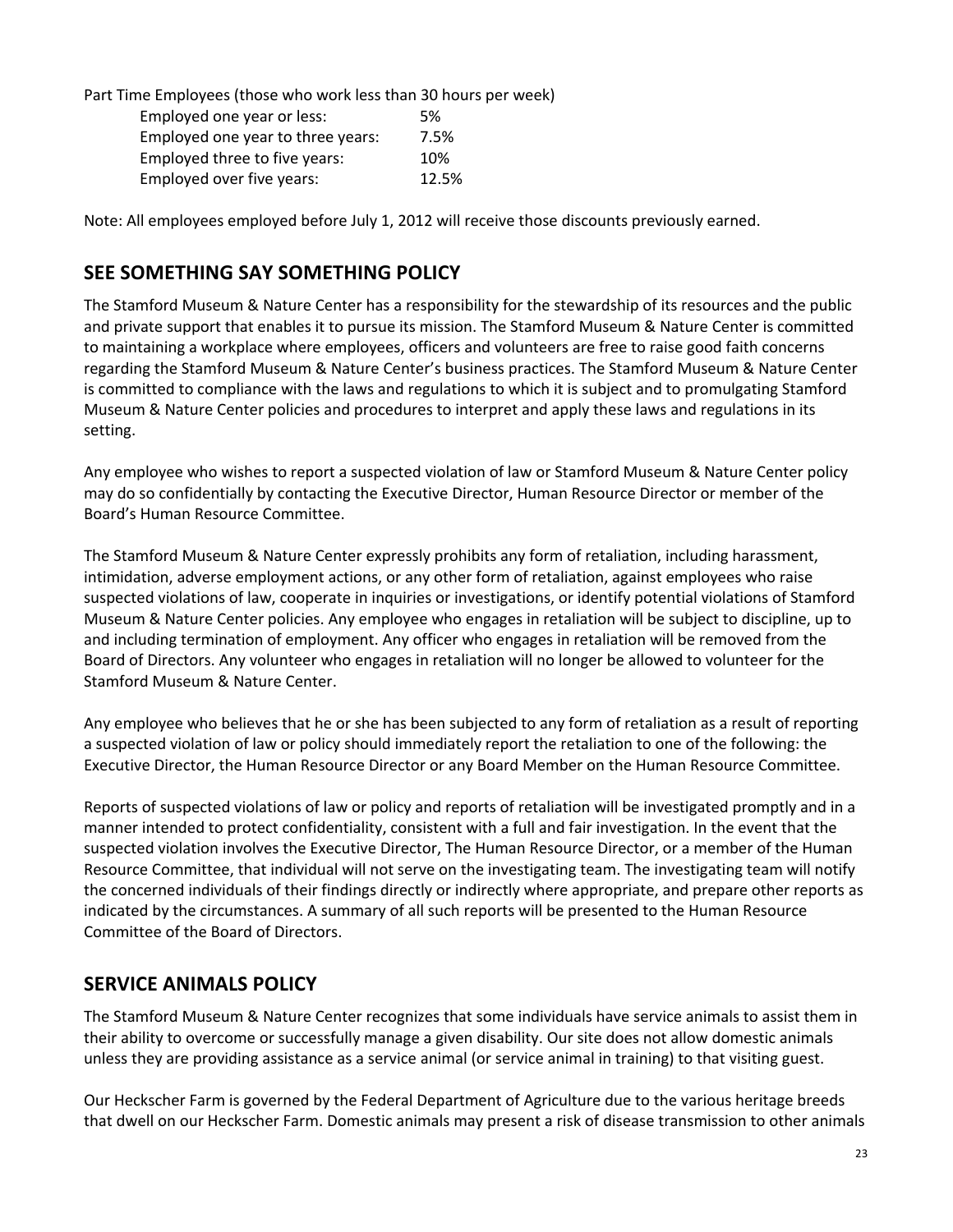and can also be distracting to our animals as well as to other guests and are not allowed on our property as this is a direct violation of our FDA guidelines.

Service animals are limited to dogs and miniature horses and must be Bona Fide. These animals are allowed to enter the Stamford Museum & Nature Center to provide assistance to guests in accordance with applicable federal, state and local regulations.

All Service animals must meet the following criteria:

- Service animals must be under the "effective control" of the individual with the disability in accordance with the ADA. Effective control means "service animals must be harnessed, leashed or tethered unless these devices interfere with the Service animal's work or the individual's disability prevents using these devices. In that instance the individual must be able to maintain control of the Service animal through voice, signal or other effective controls."
- Service animals must be "on duty" and accompany the person who is in need of the Service animal's assistance.
- Service animals must be trained to perform specific tasks for the individual.
- Service animals must not threaten the health or safety of guests or other animals and must not disrupt the operation of the Stamford Museum & Nature Center in any manner.
- Service animal owners must have current proof of licensing and rabies vaccinations.

Emotional support animals do not qualify as Service animals under the ADA and are therefore restricted from entry to the Stamford Museum & Nature Center.

# **SMOKING IN THE WORKPLACE**

In order to maintain a safe and comfortable working environment and to ensure compliance with applicable laws, smoking in any Stamford Museum & Nature Center building, on the farm or in the woods, is prohibited. In addition, smoking should be confined to outside areas that do not constitute a safety hazard or interfere with the enjoyment of our visitors. The current acceptable designated smoking areas are at the Bendel Mansion – ONLY and are the outside porch facing the meadow and the outdoor area immediately outside the main visitor entrance.

### **UNIFORM ALLOWANCE**

The Stamford Museum & Nature Center requires standard attire for employees in certain departments or functions. In addition, we may provide work boots for the Farm and Maintenance departments as required per available budget. Employees in those departments must get approval from their manager before purchasing any boots for which they will be reimbursed by the Stamford Museum & Nature Center. A valid receipt must be presented for reimbursement. Any protective gear or safety equipment required by OSHA guidelines will be provided by Stamford Museum & Nature Center in accordance with those guidelines.

# **WORKERS' COMPENSATION - INJURIES AT WORK**

The Stamford Museum & Nature Center provides workers' compensation insurance in accordance with state law. Workers' compensation insurance benefits may entitle an employee to coverage for certain medical bills and lost salary in the event the employee sustains an injury while working. It is important that employees immediately (at minimum, within 24 hours) report all accidents and injuries that occur while they are working to their manager who will file an incident report. Even minor accidents or injuries that do not result in lost work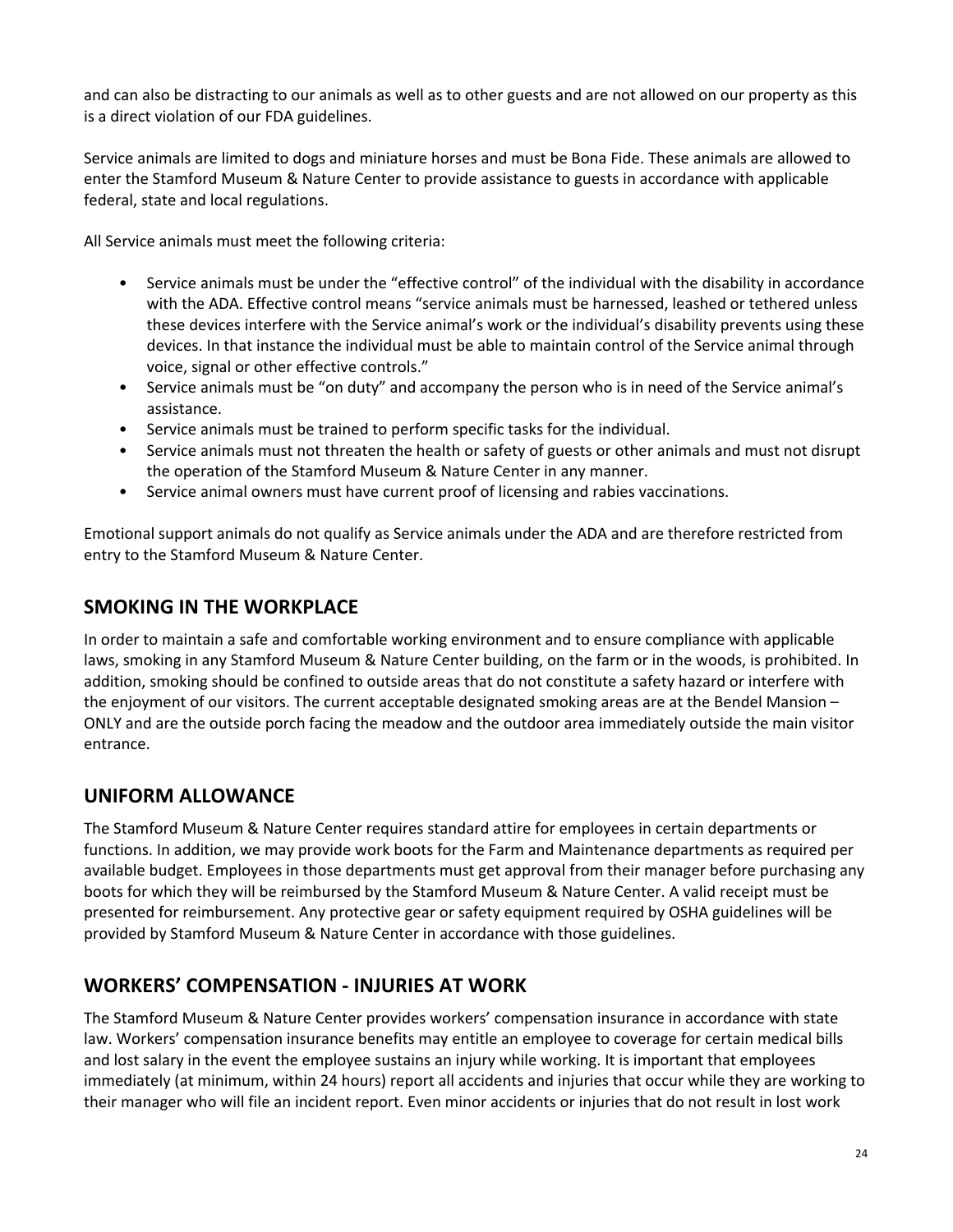time must be reported. The Stamford Museum & Nature Center may require a prompt examination by a physician and physician's permission for an employee to return to work after a work-related injury.

# **ELECTRONIC MEDIA POLICIES**

Use of the Stamford Museum & Nature Center's electronic communication media is considered to be a nonprivate, business related use of corporate resources. Authorized representatives may monitor the use of such equipment and resources at any time. Monitoring may include accessing recorded messages and printing or reading data files or e-mail. Unauthorized employees may not access, read or retrieve others' e-mail or voice mail messages. Employees must not use passwords, access a file or retrieve any stored communication unless specifically authorized to do so, or unless they have received prior written clearance from an authorized representative. In addition, passwords are the property of the Stamford Museum & Nature Center and employees should protect all security codes, user IDs and passwords. All communications through any of the Stamford Museum & Nature Center's communication media must be conducted in a professional tone and manner. No employee may transmit or receive offensive, discriminatory or unprofessional messages. The distribution of chain letters via Museum e-mail is prohibited.

### **TELEPHONE**

Museum telephone lines are necessary for business purposes. The number of phone lines is extremely limited, and it is, therefore, requested that employees keep personal calls to an absolute minimum. Employees may be required to reimburse the Stamford Museum & Nature Center for all personal calls. The use of personal cellular phones while working should be limited.

### **MEDIA MONITORING**

Employees are advised that the Stamford Museum & Nature Center reserves the right to monitor the employees' use of e-mail, voice mail and access to the Internet by monitoring (1) the date and time of logon and logoff and the computer used to access the network; (2) the date and time any word processing or other program is accessed, the identification of the document accessed and the identification and restoration of deleted documents; (3) the date and time the Internet is accessed, the location of the computer used to access the Internet and any web sites or online service accessed; (4) e-mail messages sent to and/or received from the Stamford Museum & Nature Center computers; and (5) identification of telephone numbers dialed from each telephone and access to voice mail messages received by each employee. The Stamford Museum & Nature Center reserves the right to retrieve, monitor or review any information in its electronic or communications systems at any time, including deleted messages or files.

#### **OFFICE EQUIPMENT & COMPUTER WORKSTATION SECURITY USE & GUIDELINES**

As a not-for-profit organization, our contributors and funding sources must be confident that we are wellmanaged and our assets are used appropriately. Our organization's office equipment and computing assets must be protected from loss or unauthorized modification, and the information contained in our databases kept secure and free of harmful code. All of our employees, contractors, directors, volunteers, and others authorized by management to use our office equipment and computer systems are obligated to comply with these guidelines.

### **MANAGEMENT APPROVED USE OF OFFICE EQUIPMENT & COMPUTER SYSTEMS**

Office equipment and computer systems may be used only for conducting our organization's business or for purposes authorized by management. This includes computer workstations and related peripherals and software, telephones, libraries, facsimile machines, photocopiers, office supplies and Internet access and email.

Use is subject to audit by management at any time, and monitoring tools may be used. Employees do not have a right of privacy when using our organization's equipment, including desks and files, voice-mail, accessing the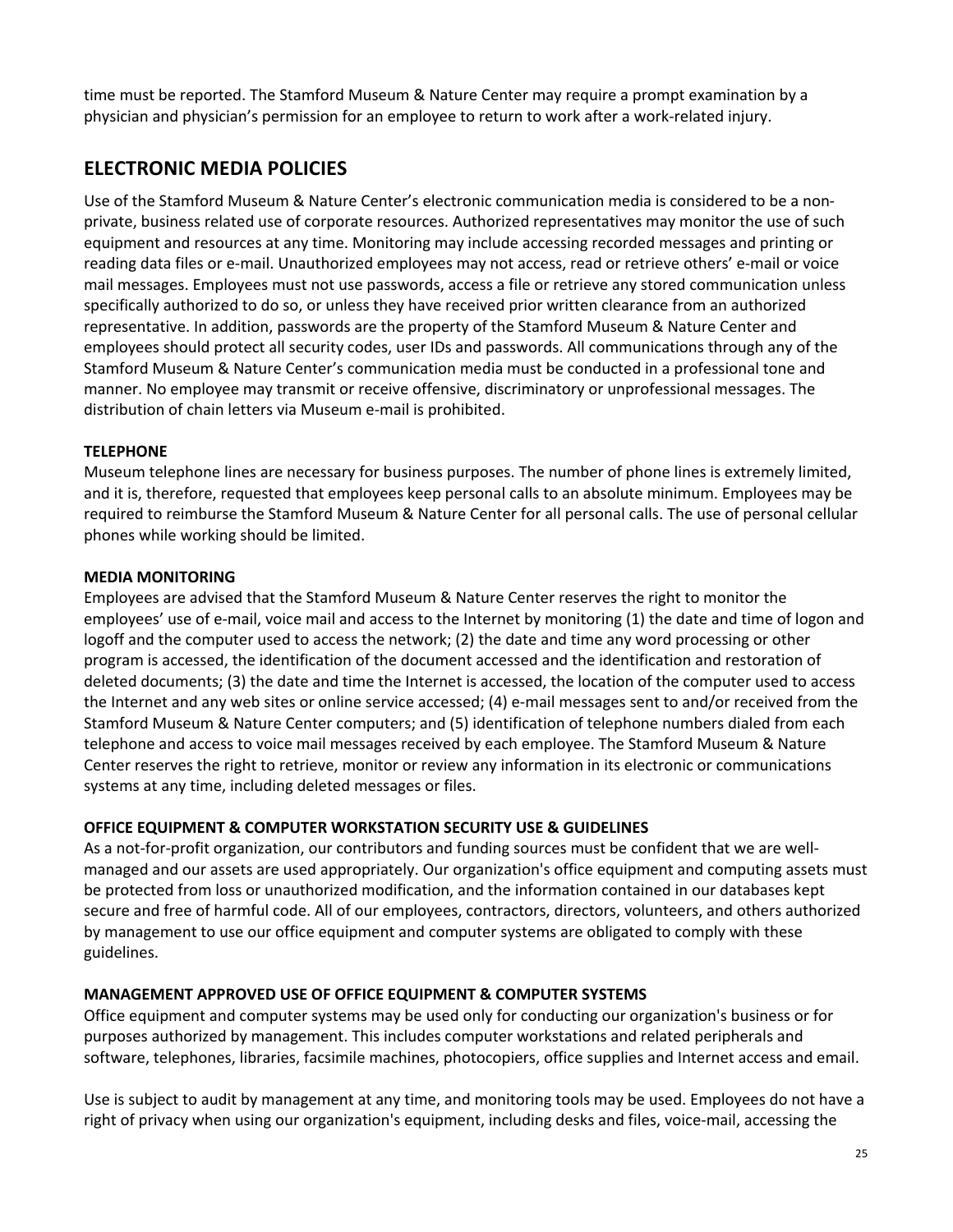Internet or sending e-mail. By using this equipment, consent to monitoring is implied, with or without cause. Any use of communications resources is made with the understanding that such use is not secure, is not private and is not anonymous.

Any questions concerning personal use of office equipment should be discussed with your manager. Unauthorized use of office equipment or computer systems could result in disciplinary action, including dismissal, criminal prosecution and employees being held financially liable for any cost incurred by Stamford Museum & Nature Center because of the improper use.

### **SOFTWARE LICENSES AND OTHER COPYRIGHTED MATERIALS**

You may not install software on our organization's computer systems without the prior consent of the Executive Director or her/his designee.

Most information and software that is accessible on the Internet is subject to copyright or other intellectual property right protection. Therefore, nothing should be copied or downloaded from the Internet for use within our organization unless express permission is obtained from the material's owner. If authorized by management, software or shareware may be downloaded from known websites (see "Protecting Against Computer Viruses" below) only after you have read and understood the related terms and are certain that you can comply.

### **PROTECTING OFFICE EQUIPMENT AND COMPUTER WORKSTATIONS**

Every employee is responsible to prevent the theft of office equipment and computer workstations, and the information they contain. Use "power-on" and "keyboard/screen locks" passwords to prevent unauthorized access to your workstation.

When you leave your work area, and you work in an office that can be locked, and where health and safety regulations allow, lock your office. If you use a portable computer, lock it in a desk or filing cabinet. When traveling, keep portable computers in your possession.

An access password is the primary means of computer data security. You must keep your password secret and not share it with anyone other than your manager. Passwords must not be trivial or predictable, and resistant to compromise by hackers.

To protect the Stamford Museum & Nature Center computers from virus or worm, employees must monitor the installation and update of anti-virus software on their computer. Employees must refrain from accepting suspicious e-mail. Employees must not download unknown e-mail attached files. If you encounter computer problems, report them to management.

#### **PROTECTING CONFIDENTIAL INFORMATION**

Only employees who have a business need to know the information may access confidential employee data and other sensitive information. You must use security controls to manage and limit access to the information. When confidential information is stored on diskettes or CDs, you must keep them in a locked area when not in use. Confidential information may be printed or copied only on a secure printer or copier or one that you are personally watching.

Do not use cellular or cordless phones to discuss confidential information. Do not leave confidential messages on phone mail systems. If confidential information must be sent by fax, do not use a wireless fax and assure that you have an accurate destination fax machine phone number.

You should presume that any unprotected information sent across the Internet will be read by a number of unknown people.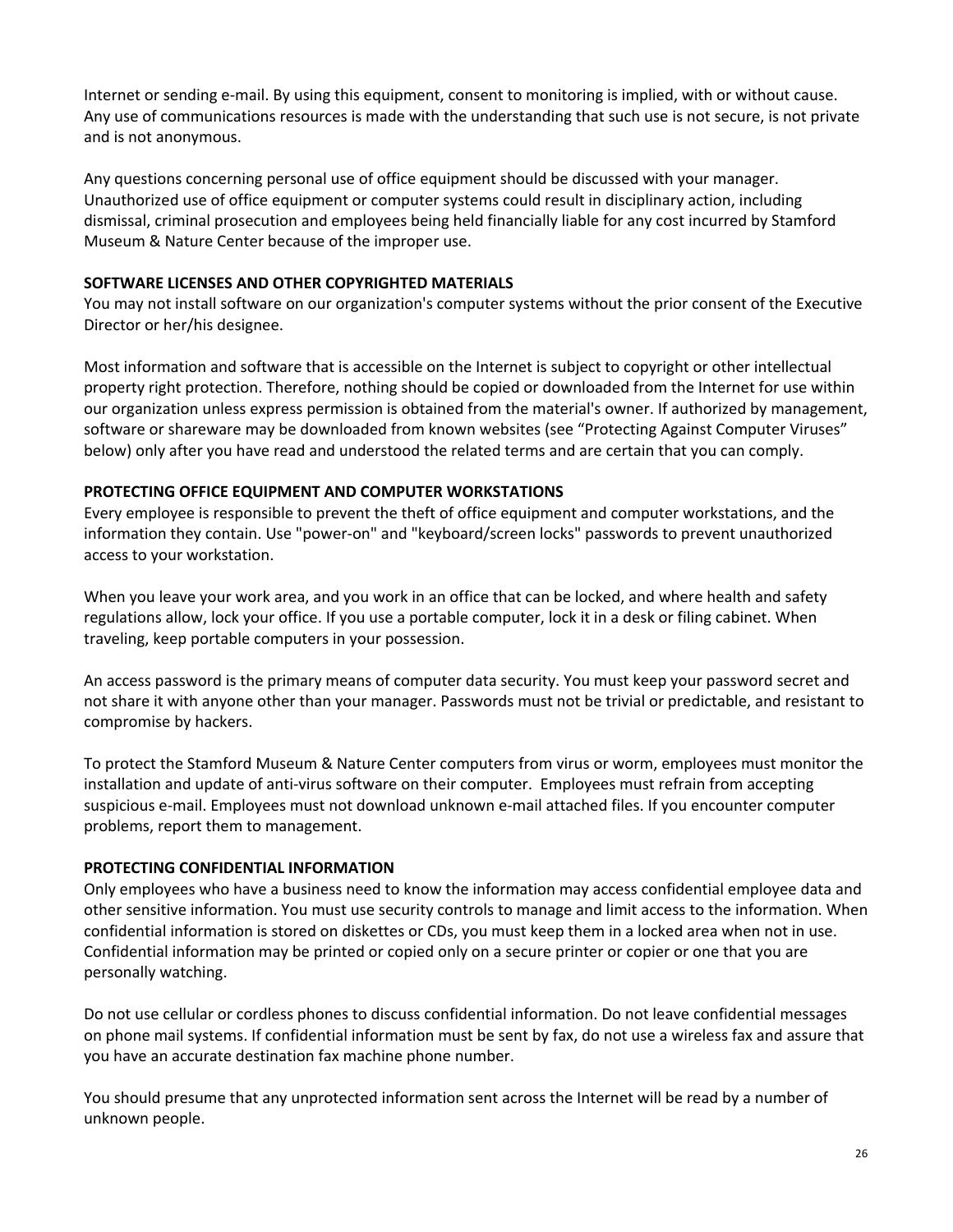Employees must never allow unrestricted access to confidential information unless authorized by the Executive Director. Confidential information accessed through or transmitted across the Internet must be protected to the fullest extent possible. Any of our organization's materials that are protected by copyright, which are transmitted over the Internet or by email must indicate that our organization is the owner of the copyright.

Personal information regarding employees, board members, members, class registrants, clients, sponsors, benefactors, special event financials, volunteers, and/or business partners of Stamford Museum & Nature Center and in the possession of employees, should be considered confidential. It is the policy of Stamford Museum & Nature Center to NOT distribute, sell, share or otherwise convey any information, lists, or data that is used in our business. Employees are responsible for the protection of data in their possession.

Business or financial information, strategy, philosophy, documentation, statistics, internal communications or any other Stamford Museum & Nature Center information pertinent to the business of the organization is confidential and may not be disseminated to any party outside the organization without the expressed written consent of the Executive Director.

#### **THE INTERNET**

The Internet can be an important resource for our organization. Effective use of the Internet can provide improved research, better external communications and increased client responsiveness. Our Internet presence is a reflection of our image, and this must be considered in all our Internet activities. When accessing the Internet from your computer workstation: Adhere to the security and usage guidelines in this document. Always represent yourself as yourself.

Do not place any material on the Internet that would be considered inappropriate, offensive, or disrespectful to others, and do not access such material.

Do not access websites that contain or distribute material that is objectionable in the workplace, including websites that contain sexually explicit materials, advocate illegal activity, or advocate intolerance to others. Personal use of the Internet from the Stamford Museum & Nature Center must be on non-work time and:

- Not interfere with our organization's operations, your job, or the work of other employees.
- Not cause disruption of our computer system, such as sending greeting cards, video, or other large file attachments that can degrade the performance of our systems.
- Not for personal gain or profit.
- Not for solicitation of others.
- Not to provide information about or lists of our employees or members.
- Not for participating in lobbying or any form of partisan political activity.

#### When using electronic mail:

- Do not send mail so that it appears to have come from someone else.
- Do not send unsolicited advertising.
- Do not send mail that is inappropriate in content.
- Do not send or reply to chain letters.
- Do not reply to unsolicited non-business email ("spam" or junk mail). Generally the most effective response is to delete the mailing without reading or responding.

Any employee who becomes aware of violations of this policy should report it immediately to their manager or any member of management.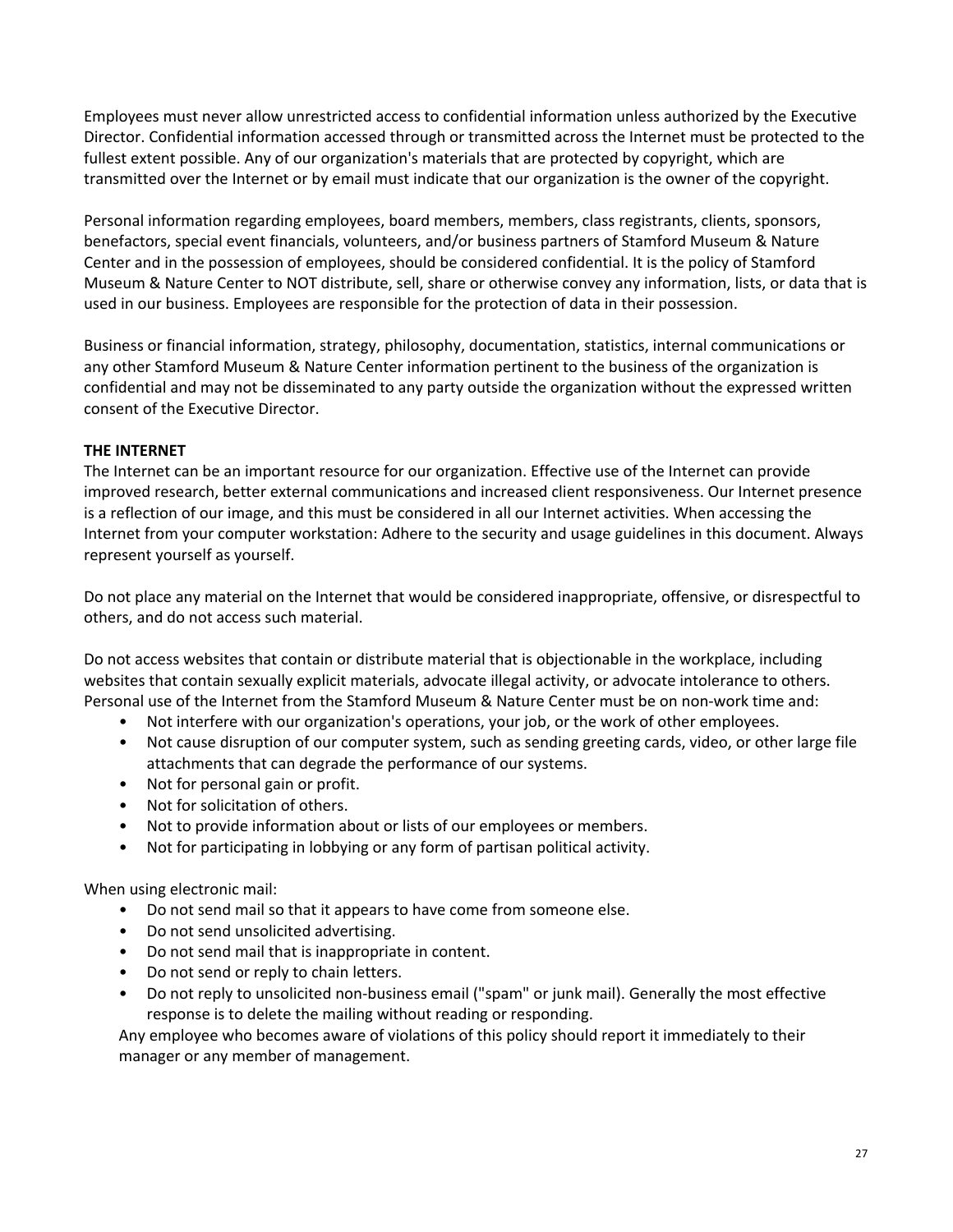### **SOCIAL MEDIA POLICY**

### **SM&NC SOCIAL MEDIA POLICY SCOPE & APPLICATION OVERVIEW**

"Social networking" includes but is not limited to communicating with others over various internet websites, such as Facebook, Twitter, LinkedIn, YouTube, MySpace, and various media sites that are offered by television networks, newspapers, and magazines, that permit users to create profiles, post comments and/or connect with other users. While social networking can be useful to keep current on matters of interest and make both personal and professional connections, if improperly used, it can result in a variety of adverse consequences such as unintended disclosure of private or confidential information, copyright violations, violations of Stamford Museum & Nature Center (SM&NC) policy, and damage to employees' and/or the organization's reputation.

### **SOCIAL MEDIA POLICY**

This SM&NC policy sets forth the terms of use with which permanent and temporary employees and contractor staff of the Stamford Museum & Nature Center (hereinafter referred to collectively as "Employees") must comply in accessing social media websites through SM&NC computers, mobile devices and other SM&NC systems.

- Professional Use. Because the lines between personal and professional can often become blurred in connection with social network use, Employees should maintain separate profiles for personal and professional contacts. For several reasons relating to liability and productivity, use of the SM&NC computers, mobile devices and other SM&NC systems to access social networking sites is limited to legitimate business purposes only. Such purposes include participating in professional associations, educational projects or pursuing a reasonable hobby or recreational interest. As with use of all SM&NC systems and devices, use for purposes of social networking may be monitored by the SM&NC. Employees with questions about whether use of social media is personal or professional should contact Human Resources.
- Content of Postings. Employees are personally responsible for all content they post on social networking sites and must remember that their postings may be widely accessed, including by unintended recipients, and that it is difficult to delete content once it is posted to a site. Employees must adhere to the following guidelines for all postings:

- Do not post anything that has the potential to adversely impact, embarrass or affect the reputation of the SM&NC, its employees, or its clients. Ensure that any posting is accurate, truthful, and respectful. Post only content that you would be comfortable having the SM&NC, your colleagues, and the general public read, hear, or see.

-Do not import or upload any client contacts, discuss SM&NC business or customers, or communicate with other employees or customers on social networking sites about SM&NC matters.

-Do not post the SM&NC logo or photographs or other images relating to the SM&NC or its employees, or otherwise create a posting or page that would lead others to believe it is an SM&NC posting or page without the SM&NC's written consent. Employees are also prohibited from attributing social networking postings to the SM&NC or imply that they are endorsed or written by the SM&NC unless given prior written consent by the SM&NC.

-Employees are discouraged from listing an affiliation with the SM&NC on social networking sites. If your affiliation with the SM&NC is listed on any posting, it should include the following disclaimer: "The statements and views expressed in this posting are my own and do not reflect those of my employer." In addition, upon separation from employment with the SM&NC, employees may not use any confidential information arising from their affiliation with the SM&NC through social networking sites. For example, after separation from the SM&NC, employees may not contact or solicit SM&NC clients through LinkedIn or other social networking sites.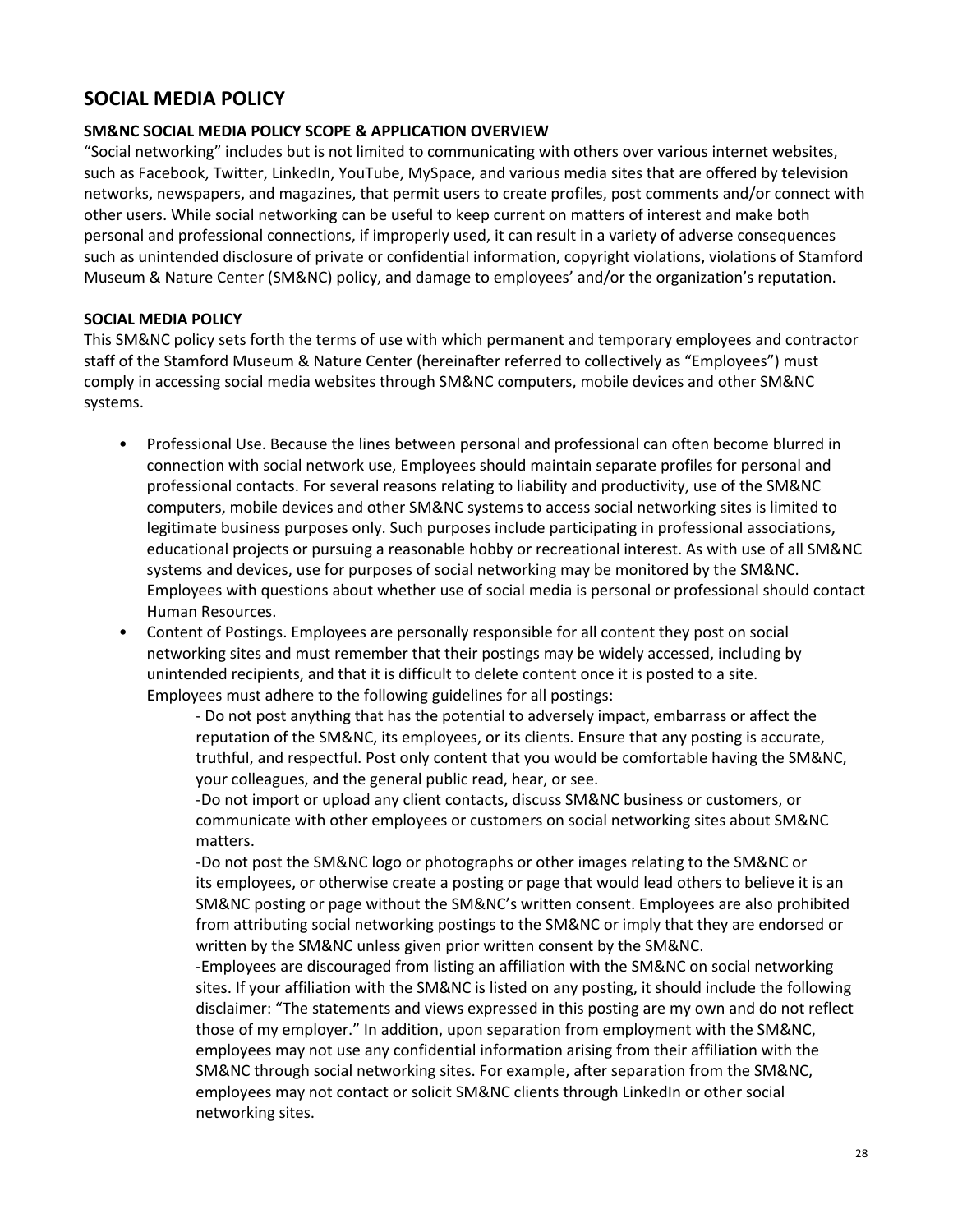-Do not offer referrals, endorsements, or recommendations for or about other SM&NC employees because they can create various risks, including claims of defamation and negligent referral.

-Refrain from posting any content that could be characterized as copyright or trademark infringement. Identify all copyrighted or borrowed material with citations and links and obtain permissions when necessary.

-Remember that the SM&NC has a policy against harassment. Always be professional. Do not make any comments that could possibly lead to claims of harassment based on race, sex, religion, national origin, sexual orientation, age, disability or other legally-protected classification. As always, those who believe that either an employee or client is engaging in harassment, including through social networking sites, must report it to Human Resources immediately. Such conduct will not be tolerated.

- Prohibition on Pretexting. The use of the internet and social networking web sites can be valuable for research on particular individuals. However, using those sites for "pretexting," that is, using a false identity or posing as a confidante or asone who is seeking a genuine social or business relationship to obtain information, has significant ethical and legal implications, and is prohibited.
- Friending. Due to concerns involving unintended disclosure of personal information, fairness, favoritism and coercion, employees should exercise caution in "friending" others, and should not request or accept friend invitations to/from clients, supervisors, co-workers, or those with whom they have a reporting relationship. No employee should feel compelled to accept a friend request from any other employee, and the SM&NC will not tolerate retaliation against those who decline such requests. Employees and/or supervisors who, through social networking sites, are made aware of information that could adversely affect the SM&NC (including but not limited to harassment and concerns relating to the safety of the workplace), should immediately report such information to Human Resources.
- Equal Employment Opportunity and Prohibition of Harassment. The SM&NC's Equal Employment Opportunity and Prohibition of Harassment policies shall apply to use of social networking sites. The SM&NC will not discriminate against any applicant or employee based on their membership in legallyprotected classifications or based on their legally-protected activities, including as publicly or privately disclosed on social networking sites. If social networking searches are used for employment purposes, only legitimate, non-discriminatory factors will be taken into consideration.

### **VIOLATIONS OF THESE POLICIES**

Employees with questions regarding the use of social networking sites or the propriety of any posting should consult Human Resources. Violations of this policy may result in disciplinary action, up to and including termination of employment.

### **INTELLECTUAL PROPERTY**

Except where otherwise agreed to in writing, or in the case of scholarly activity undertaken independent of Stamford Museum & Nature Center duties, the Stamford Museum & Nature Center has proprietary rights to the work product of such person's employment at the Stamford Museum & Nature Center (including all rights comprised in the copyright of any work prepared by such employee within the scope of his/her employment, as to which the Stamford Museum & Nature Center shall be considered the author for copyright purposes.)

Information, data, artwork, equipment or processes created or developed in the course of an employee's work on behalf of Stamford Museum & Nature Center becomes the property of Stamford Museum & Nature Center. Acknowledgement of the creator can be noted where appropriate however, no such property should be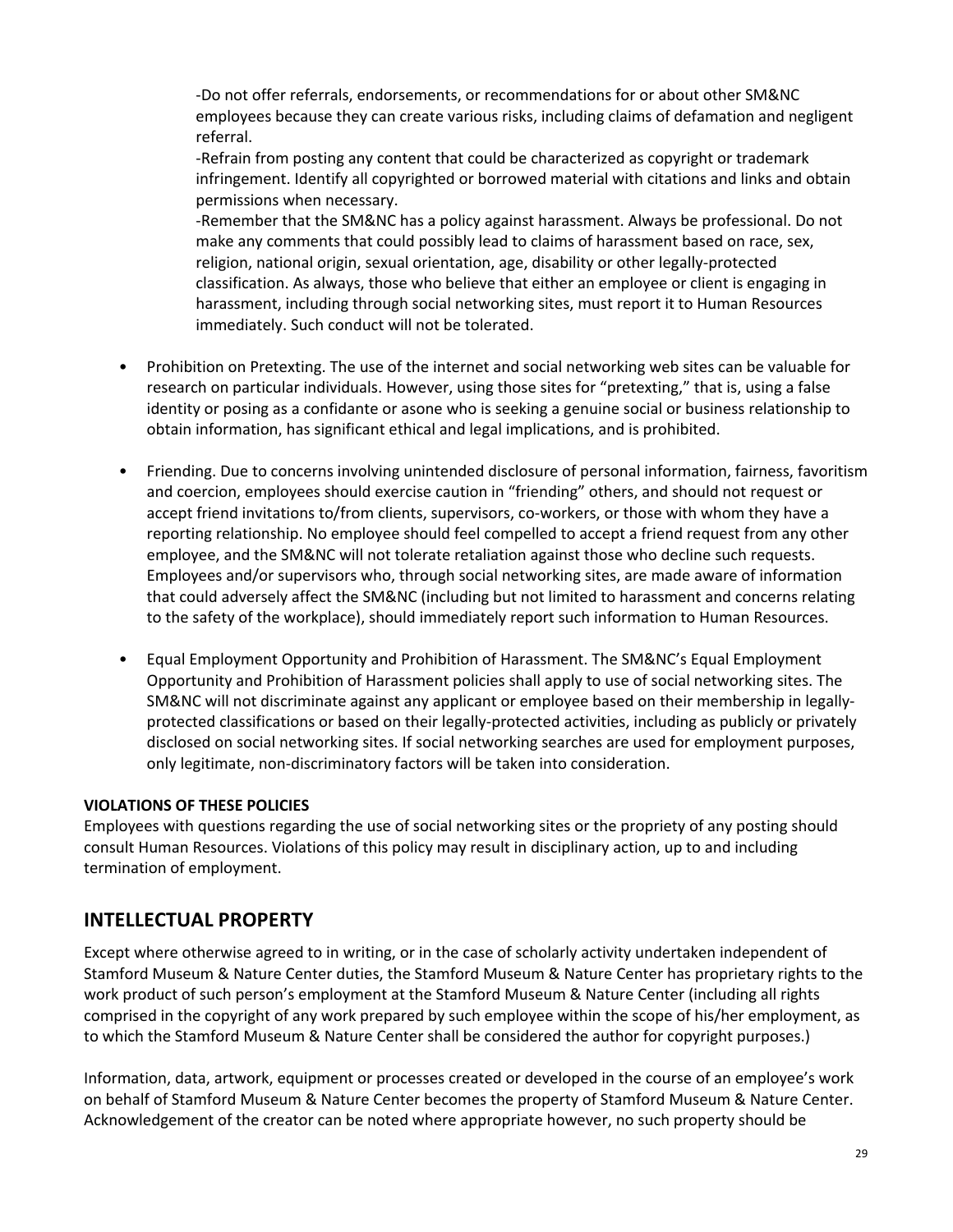removed from or distributed outside of Stamford Museum & Nature Center without the express permission of the Executive Director.

Records created by staff members during the performance of their jobs are the property of the Stamford Museum & Nature Center, regardless of the medium (e.g. paper, electronic, or video).

# **DOCUMENT RETENTION POLICY**

The Stamford Museum &Nature Center (SM&NC) requires that certain types of corporate records be maintained for a specified period of time. Failure to retain those records could have a serious adverse impact on SM&NC. Records can be tangible, like written reports and bank statements, or intangible, like e-mail and electronic attachments.

SM&NC expects all employees to fully comply with any published records retention or destruction policies and schedules, with one exception. In the event that the SM&NC informs you that records are relevant to litigation or potential litigation, then you must preserve those records until legal counsel has determined that the records are no longer needed.

| <b>Type of Document</b>         | <b>Retention Period</b> |
|---------------------------------|-------------------------|
| AP ledgers/schedules            | 7 years                 |
| Audit reports                   | Permanently             |
| <b>Bank statements</b>          | 7 years                 |
| Checks                          | 7 years                 |
| Correspondence - general        | 3 years                 |
| Deeds                           | Permanently             |
| Deposit slips - duplicates      | 3 years                 |
| Depreciation schedules          | 7 years                 |
| Donor restricted gift records   | Permanently             |
| Donor unrestricted gift records | 5 years                 |
| <b>Employment applications</b>  | 3 years                 |
| Insurance policies              | 3 years                 |
| Internal audit reports          | 3 years                 |
| Membership records              | 5 years                 |
| Minute books, bylaws & charter  | Permanently             |
| Payroll records & summaries     | 7 years                 |
| Personnel files (terminated)    | 7 years                 |
| Press releases                  | 3 years                 |
| <b>Public filings</b>           | 3 years                 |
| Retirement records              | Permanently             |
| Tax returns                     | Permanently             |
| Tax worksheets                  | 7 years                 |
| Timesheets                      | 7 years                 |
| Withholding tax statements      | 7 years                 |
| Year-end financial statements   | Permanently             |

# **DRUG AND ALCOHOL POLICY**

The Stamford Museum & Nature Center maintains a strong commitment to provide a safe and productive workplace and to establish programs promoting high standards of safety and health. Consistent with the spirit and objective of this commitment, the Stamford Museum & Nature Center expects employees to report for work in proper condition to perform their duties. The Stamford Museum & Nature Center will not tolerate drug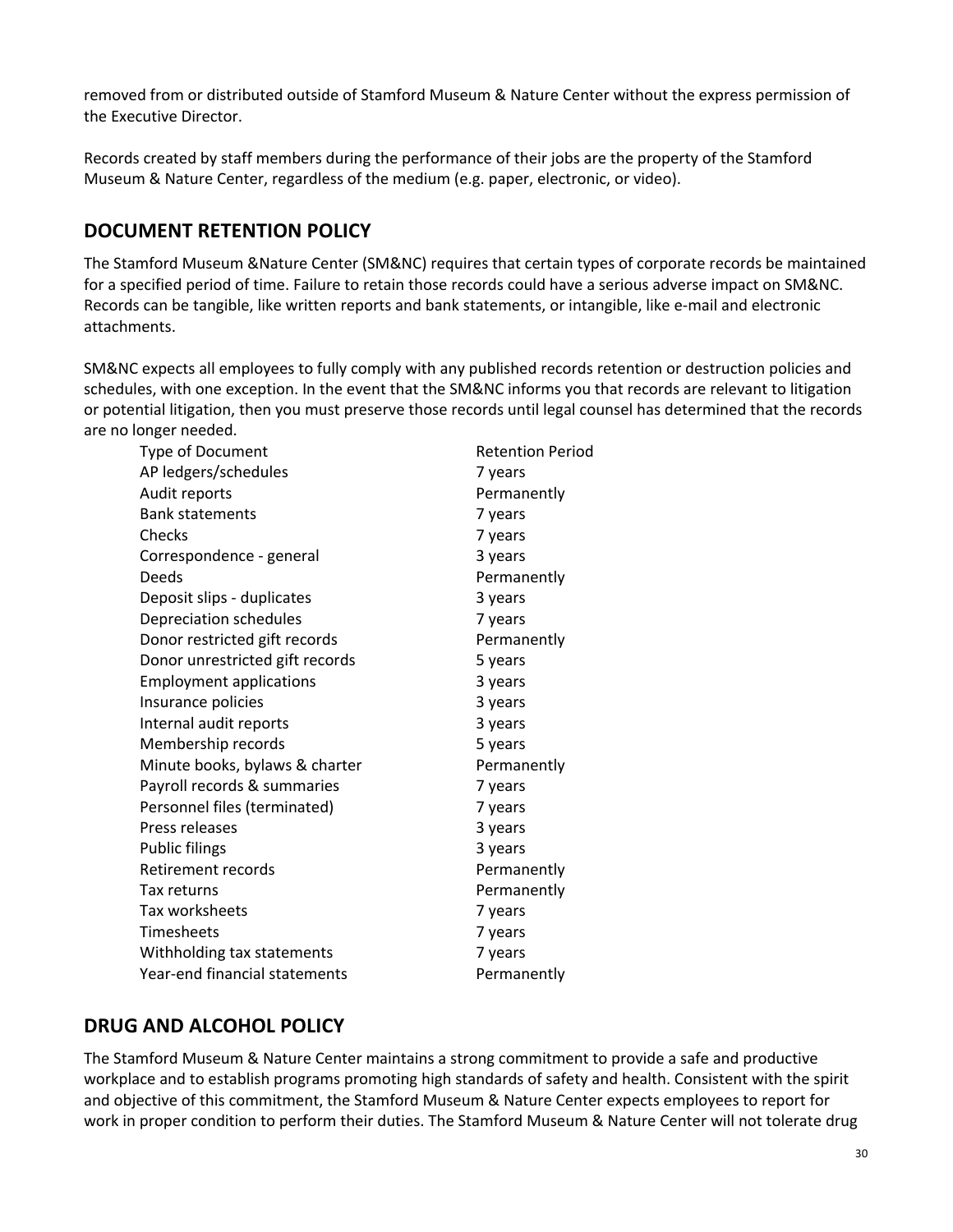or alcohol abuse. The objective of this policy is to prevent drugs and alcohol from threatening the safety and productivity of the Stamford Museum & Nature Center's employees and operations as well as the safety and security of our visitors, clients, guests, and facilities. Use and abuse of controlled substances pose a serious threat to the health and safety of all employees and will not be tolerated.

There are two exceptions to this policy:

- The first exception applies to alcoholic beverages that are expressly authorized by management, such as at the Stamford Museum & Nature Center - sponsored events. At such events, moderate consumption of alcohol is permitted, but reasonable standards of conduct must be maintained.
- The second exception is for use, but not abuse, of prescription medication for which the employee has a valid prescription. The legal use of prescribed medication is permitted on the job if such use does not impair the employee's ability to work safely and does not endanger other employees. If such prescribed medication interferes with the employee's performance or attendance, the employee must so notify the Stamford Museum & Nature Center as soon as possible. As a result the employee may be subject to job reassignment or placed on sick leave until able to resume full responsibility for job duties. Failure to notify the Stamford Museum & Nature Center may subject the employee to discipline, up to and including discharge.

Subject to the foregoing exceptions, employees reasonably suspected of possessing, using, selling, manufacturing, distributing, dispensing, purchasing or having any drugs or alcohol in their system while on the Stamford Museum & Nature Center premises may be suspended without pay pending an investigation of the circumstances. If an investigation determines that no violation of this policy occurred, the employee would be reinstated with full back pay and benefits for the time lost.

An employee must notify the Director of Human Resources of any conviction, guilty plea or no contest plea to any drug or alcohol-related offense no later than five (5) days after the conviction or plea.

The Stamford Museum & Nature Center is interested in supporting and assisting those employees who are willing to help themselves by voluntarily seeking assistance. Employees are encouraged to request assistance from appropriate reputable sources in the community. Information regarding counseling and rehabilitation may be obtained from the Director of Human Resources. The Stamford Museum & Nature Center is committed to implementing this policy in order to maintain a safe, healthy and drug-free work environment. To accomplish this goal, we need the support of every person in the organization. Each employee's review, attention and compliance with this policy are both necessary and important.

### **PERFORMANCE REVIEWS**

The performance evaluation process is an ongoing cycle of communication, goal setting, coaching and feedback throughout the year in line with our culture of high performance. During the year you can expect to receive ongoing feedback from your manager as well as a focus review. This is a vehicle for planning, reviewing, assessing, and communicating the performance of employees and their progress toward accomplishing job and career goals and objectives. It is an opportunity to establish new goals that more closely align with the mission of the organization while stretching the skills of each employee.

It is the Stamford Museum & Nature Center's goal that each employee will be formally evaluated at least twice a year. These evaluations should include discussion of such job-related factors as the quality and quantity of the employee's work, the employee's knowledge of the job, the employee's record of attendance and punctuality, and ways the employee's performance may be improved.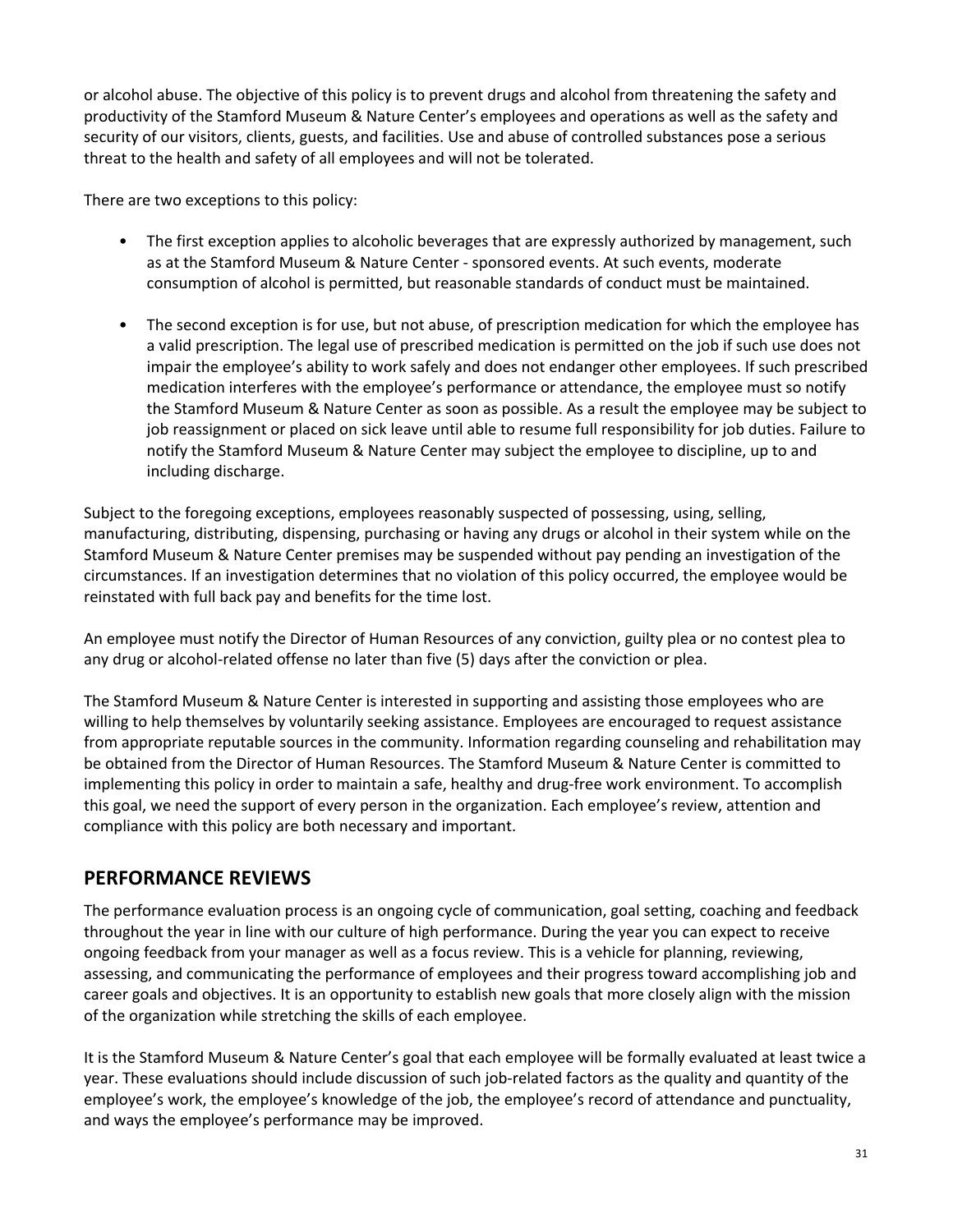While the Stamford Museum & Nature Center strives to have employees evaluated formally twice a year, managers and managers are encouraged to discuss an employee's work performance throughout the year as part of an ongoing dialogue concerning an employee's progress, accomplishments and overall performance.

Annual Evaluations are conducted in July/August at the completion of the Fiscal Year. Focus Checks are conducted mid fiscal year (January/February).

# **PERSONAL COLLECTING**

The Stamford Museum & Nature Center recognizes that its staff members may and do collect works of art for their personal enjoyment and encourages them to do so. The Stamford Museum & Nature Center's staff members, and in particular those employed in a curatorial or registrar capacity, occupy a position of trust in this regard and must exercise care to assure that no conflict of interest arises between themselves and the Stamford Museum & Nature Center. Every staff member is expected to be familiar with the Stamford Museum & Nature Center's ethical principles and the policies regarding collecting and conflicts of interest.

A staff member who learns of the availability of an art work, either for purchase or offered as a gift, which is likely to be of interest to the Stamford Museum & Nature Center for its collection, is expected to place the interests of the Stamford Museum & Nature Center ahead of her/his own in acquiring the object. In all such cases, the staff member shall bring the availability of the object to the attention of the Curator or the Executive Director in order to give the Stamford Museum & Nature Center first opportunity to acquire the work.

Each staff member is expected to exercise reasonable judgment in determining whether the scopes of his/her personal collecting activities are such that they should be discussed with the Executive Director.

A staff member may not act as a dealer in purchasing or selling works of art, nor may he/she act as an appraiser, nor may he/she use his/her position at the Stamford Museum & Nature Center for personal gain in the art market. All personal gifts to staff members from artists, dealers, suppliers, and individuals or organizations with which the Stamford Museum & Nature Center has transactions shall be limited to nominal value or disclosed to the Director for approval.

A staff member may not use family or friends to accomplish indirectly any activity prohibited above.

### **PUBLIC RELATIONS, PUBLIC IMAGE & PUBLIC INFORMATION**

Members of the staff who receive inquiries from the press should promptly advise the Director of External Affairs, the Executive Director or the Executive Associate in the Director's office of the inquiry. Staff members may not respond to press inquiries on behalf of the Stamford Museum & Nature Center unless designated to do so by the Executive Director.

The Entrance booth and lobby reception desk present the initial image of the Stamford Museum & Nature Center to the public. Responsibility for the appearance of this area to lies with the Operations department who consults with the Executive Director. All printed information about the Stamford Museum & Nature Center and its exhibition and education programs, including wall text, labels, brochures, catalogues, announcements, posters, etc., must be approved by appropriate professional staff and/or the Executive Director before presentation to the public.

Inquiries about employment history, credit information and other confidential personal information about staff members will be referred to the Director of Human Resources. The Director of Human Resources will limit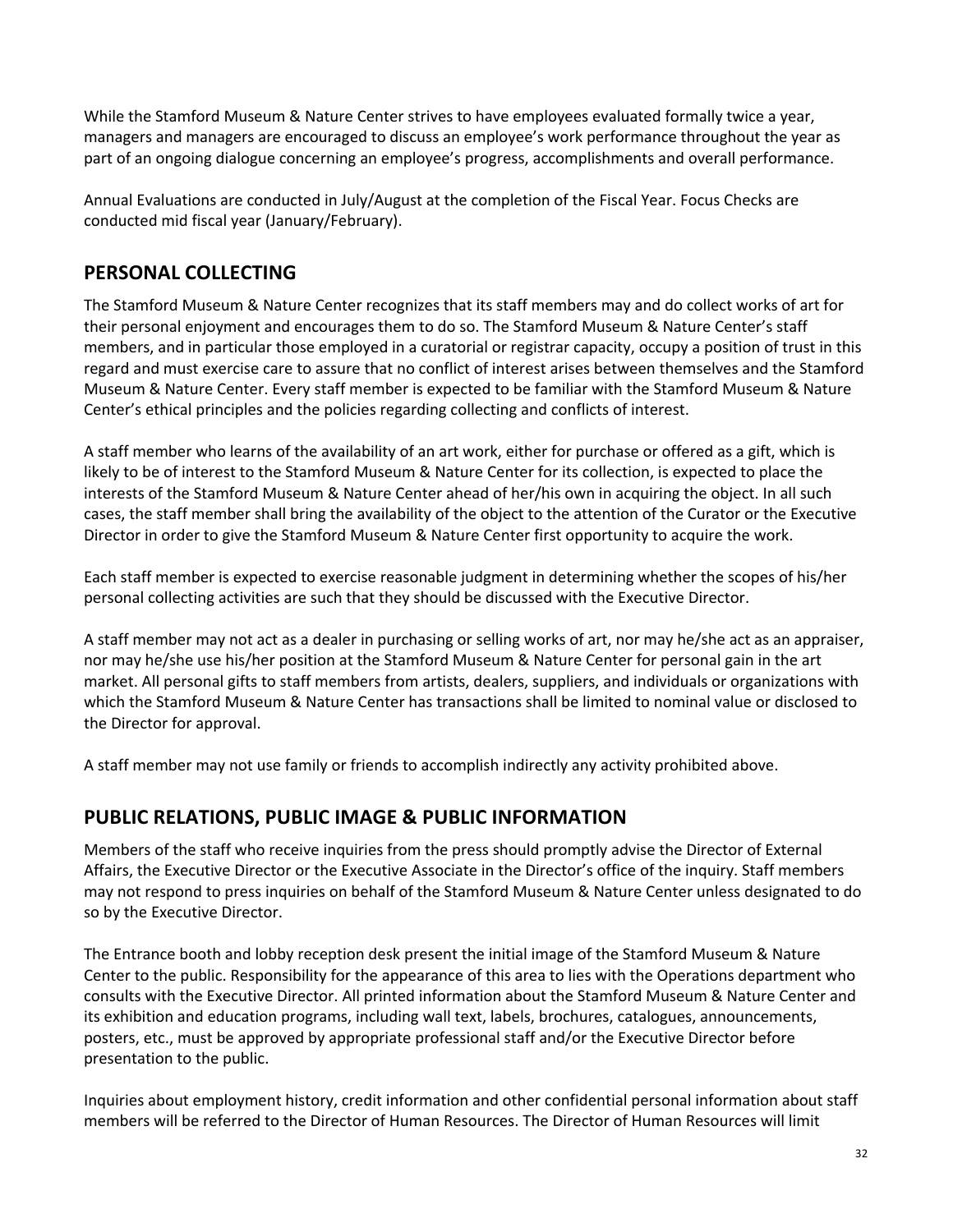his/her replies to verification of employment, dates of employment and position held. Any further disclosures must be requested by obtaining the written approval of the staff member concerned.

To protect the privacy of all individuals associated with the Stamford Museum & Nature Center, including the Stamford Museum & Nature Center Board, Executive Director, staff members, and volunteers, no personal addresses, e-mail addresses, or telephone numbers will be given to anyone. Personal contact information of staff members will be circulated to Museum staff only for use in security or emergency situations.

# **IN CASE OF EMERGENCY**

In the case of an emergency, official outside agencies including police, fire and emergency medical technicians should be contacted immediately. Dial 911 in Stamford and then notify the Stamford Museum & Nature Center management.

Emergency Codes to be used by Staff when there is an on-site emergency are as follows:

- Staff Red Fire/Police
- Staff Blue Medical Emergency Call 911
- Staff Pink Lost Child (Follow the Lost Child Policy)
- Staff Gray Suspicious Person
- Staff Metal A weapon is visible

Non-Emergencies are to be called to the Stamford Police Department Non Emergency line – 203-977-4444.

# **LOST CHILD PROCEDURE**

When a child is reported lost or missing, Initial Staff being notified should:

- Notify all staff by walkie talkie of a STAFF PINK CODE or call main desk to notify all staff by walkie talkie of a STAFF PINK CODE – include child's name, last location, description of child and clothing, and any known medical condition(s) of child. Get the name of parents, home address, home phone and cell phone. If you do not have a walkie talkie, use your cell phone.
- 203-977-6521
- The following questions should be asked of the parent
	- Name of Child
	- Has this happened before? What were the results?
	- Does the child have any medical issues?
	- Where did they park? The car should be checked by a staff person.
- Cabinet Members will then communicate via group phone numbers the status of the Lost Child. If there are no Cabinet members on the property the Manager in charge will be the Asst. Director of Education and/or the Farm Manager
- Refrain using your Walkie-Talkie to allow for updates as needed as well as the final resolution of the Lost Child.
- Gate VS staff at the front gate should go to front gate/put chain up on outgoing drive. Stay at the front gate. An Operations staff member will arrive immediately and check cars for the missing child before allowing any cars to depart the grounds.
- Operations staff will immediately lock the back gate and wait at the back gate. One person will be designated at the back gate and will not allow cars to leave without being checked.
- Call 911 within 10 minutes if child is not located note on the weekends, this is 5 minutes.
- Farm staff will check the farm grounds/buildings/Heckscher Wild.
- Education & Operations staff will check the woods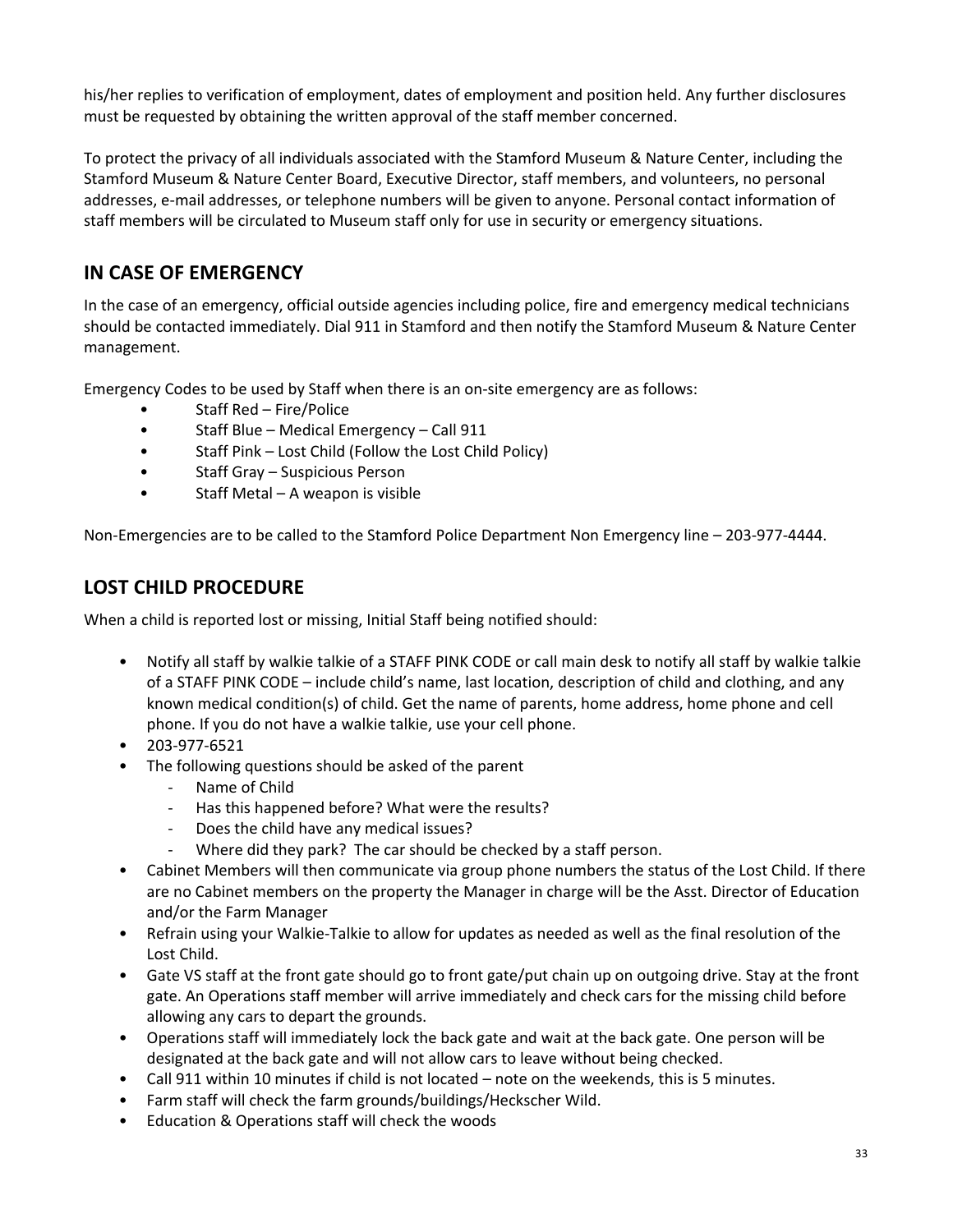- Bendel Mansion staff will check the playground and meadow
- Pre-school staff and any other staff will check the pre school and lower parking lot
- Staff should refrain from being on the walkie-talkie so they may be alerted when the child has been located.

# **OUTSIDE EMPLOYMENT**

The Stamford Museum & Nature Center is entitled to first call on the services of staff members in areas of their respective professional competence. However, the Stamford Museum & Nature Center recognizes that it may be in the best interest of the staff member and the Stamford Museum & Nature Center for the staff member to participate in certain outside activities.

Therefore, Museum staff members may engage in outside employment or gainful activities under the following guidelines:

- The department head and Executive Director must give prior written consent to outside employment of a professional nature, if related to museum activities.
- Activities for which staff is paid shall be performed on their own time.
- Such activities must not lessen the ability of staff to perform their duties and responsibilities in an acceptable manner.

A staff member seeking to engage in outside employment of a professional nature is expected to make reasonable judgments regarding the appropriateness and/or propriety of such employment on his/her own time. It is important to consider whether the staff member's present and future commitments to the Stamford Museum & Nature Center might suffer in any way.

Because of the inherent potential for conflicts of interest, the Stamford Museum & Nature Center staff members may not curate exhibitions, consult or write catalogue essays for organizations participating in like business to the Stamford Museum & Nature Center. A staff member who is invited to curate exhibitions, consult or write catalogue essays for another museum or non-profit art space must obtain written approval from the Department Head and the Executive Director.

Staff members are encouraged to write, publish and lecture both for the Stamford Museum & Nature Center and on their own. With respect to all works prepared as part of the normal duties of the staff member or works prepared at the behest of the Stamford Museum & Nature Center as part of any arrangement made by the Stamford Museum & Nature Center with any third party, a) the Stamford Museum & Nature Center shall own all rights, including the copyrights, in such works, and b) all such works shall be deemed works-made-for-hire within the meaning of the United States Copyright Act.

Staff members may participate as board members, advisory committee members or volunteers in other nonprofit public service community groups. If however, the mission and programs of the other group are similar to those of the Stamford Museum & Nature Center and present a possible conflict of interest situation, the staff member must discuss his/her proposed participation with their Department Head or the Executive Director.

### **ENDING THE EMPLOYMENT RELATIONSHIP**

### **RESIGNATION**

If an employee chooses to resign, the employee must submit a written letter of resignation to his/her manager. The Stamford Museum & Nature Center requires that the employee provide two-weeks notice of his or her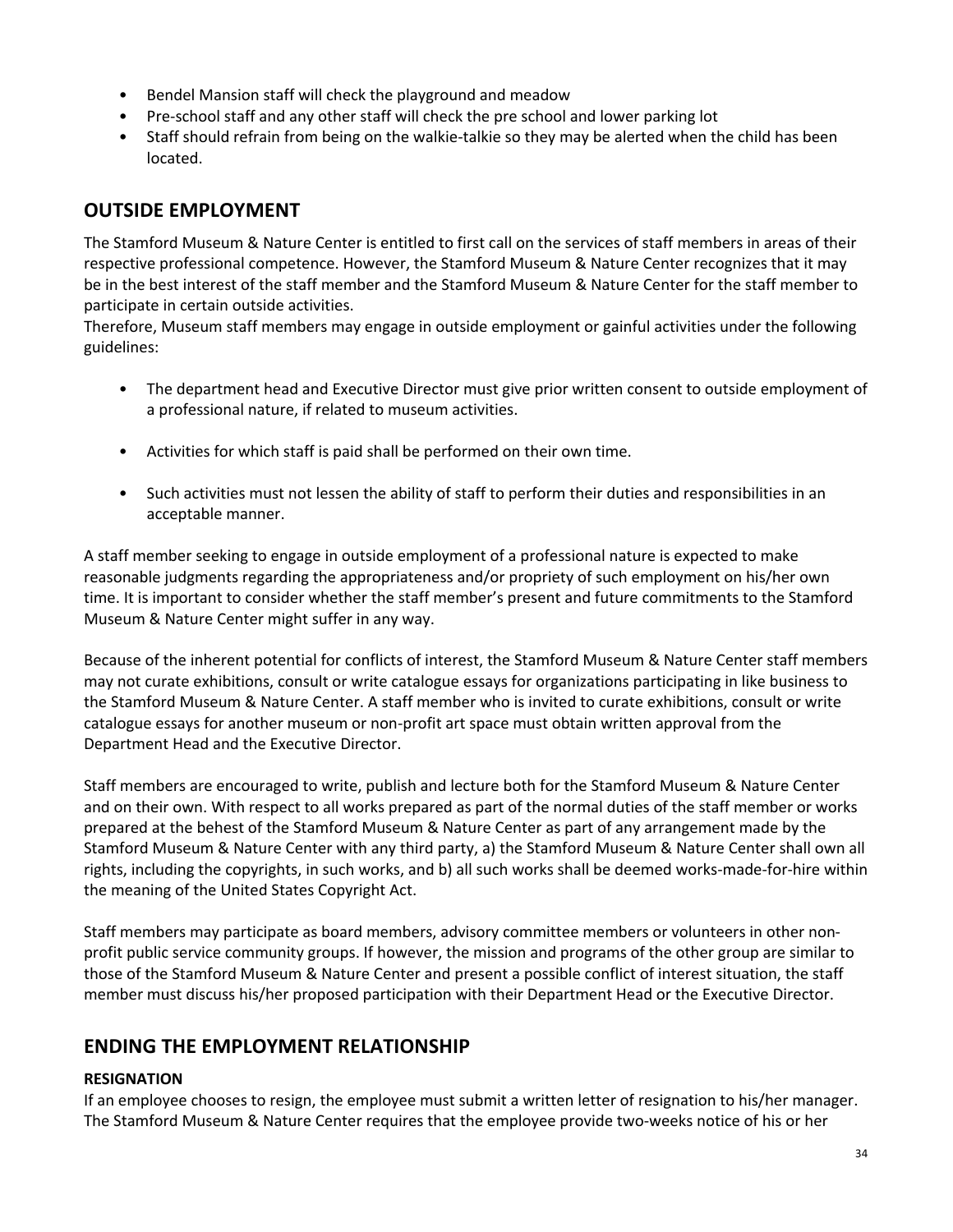resignation but reserves the right to dismiss the employee immediately even if such notice is given. Department heads are encouraged to provide four-weeks notice of his/her resignation in order to facilitate a smooth, professional transition.

### **EXIT INTERVIEW**

The Stamford Museum & Nature Center may ask for an exit interview with the employee to discuss the reason for departure, benefit arrangements, return of property, and arrange for final paycheck.

#### **RETURN OF PROPERTY**

Employees are responsible for all the Stamford Museum & Nature Center property, materials or written information issued to them or in their possession or control. The employee must return all property by their last day of work including files, credit cards, access keys, access codes, laptops, cell phones, and similar devices and materials issued by Stamford Museum & Nature Center.

#### **COBRA**

Under the Consolidated Omnibus Budget Reconciliation Act of 1985 (COBRA), a federal law, the Stamford Museum & Nature Center offers certain former employees and their dependents the opportunity for a temporary extension of their group health coverage ("COBRA Continuation Coverage") at group rates and in certain instances in which coverage under the plan would otherwise end.

To be eligible for COBRA coverage, you must have a "qualifying event", you (and/or your dependent) must have been enrolled in the Stamford Museum & Nature Center health plan when you worked and the health plan must continue to be in effect for active employees. COBRA continuation coverage is available upon the occurrence of a qualifying event that would, except for the COBRA continuation coverage, cause an individual to lose his/her health care coverage. Further information can be obtained from the Director of Finance or the Director of Human Resources.

#### **REFERENCES**

When responding to inquiries concerning former employees, the Stamford Museum & Nature Center will disclose only dates of employment and the last position held unless a signed, written authorization is provided by the former employee.

#### **TERMINATION/DISCHARGE**

An employee who is discharged is paid earned salary, accrued vacation pay and any other benefits to which he/she is entitled under the Stamford Museum & Nature Center policy and in accordance with the laws of the state of Connecticut.

#### **RETIREMENT**

Employees should notify the Director of Finance or the Director of Human Resources as early as possible of their retirement date, but at least one month in advance to allow for an orderly transition of responsibilities. Additional advance notice may be needed for the pension carrier to process paperwork and to give the employee time to make decisions. It is advised that the pension carrier be notified as soon as possible. As an employee approaches retirement, the Stamford Museum & Nature Center will assist in all appropriate matters.

#### **EMPLOYMENT ABANDONMENT**

An employee who is absent for more than three (3) consecutive working days without prior approval and/or without absence notification is considered to have abandoned his/her employment. On the fourth (4th) day the Stamford Museum & Nature

Center will notify the employee by registered mail that their employment has been terminated effective the first day of the unauthorized absence.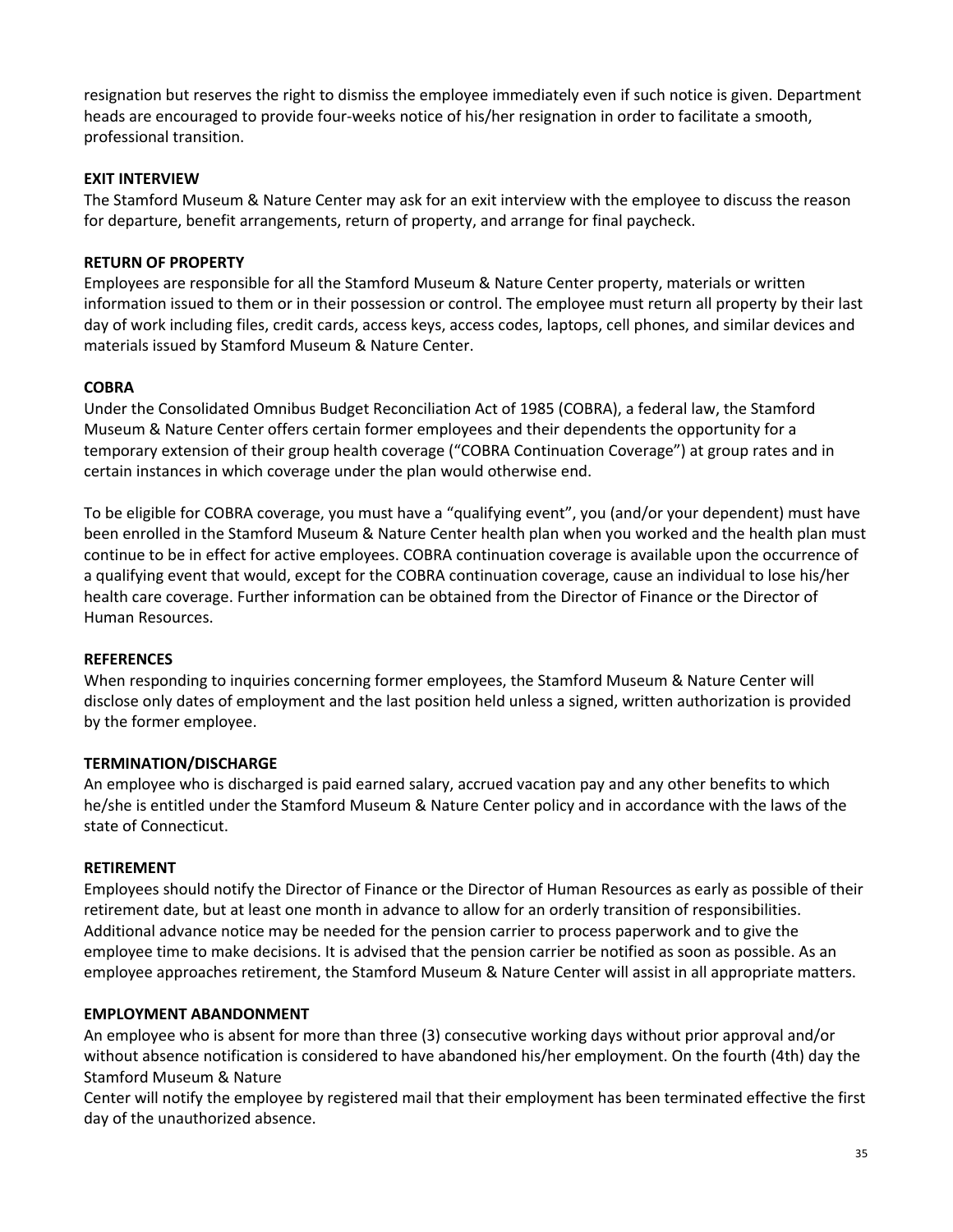### **DISCLAIMER**

The Stamford Museum & Nature Center ("STAMFORD MUSEUM & NATURE CENTER"), has prepared this Handbook for your use as a guide and reference to your employment with the Stamford Museum & Nature Center.

All employees of the Stamford Museum & Nature Center are at-will employees. This means:

- that the employment relationship may be terminated at the will of either the employee or the Stamford Museum & Nature Center;
- that employment may be terminated with or without cause; and
- that employment may be terminated without prior notice.

This handbook is only a guide and is not a contract for employment. These policies and procedures are not a guarantee of employment for any length of time or for any particular terms or conditions of employment. Further, no employee, manager or other person acting on behalf of the Stamford Museum & Nature Center, except the Executive Director and the Director of Human Resources, has the authority to alter any employee's at-will status.

While the Stamford Museum & Nature Center will make reasonable attempts to notify its employees about any changes or modifications to this handbook, the Stamford Museum & Nature Center expressly reserves the right to modify or delete any of the policies contained herein with or without notice.

### **A FEW CLOSING WORDS**

We hope that this Employee Handbook has provided you with some general understanding of your employment at the Stamford Museum & Nature Center. Should you have any questions about the information set forth in this handbook, please do not hesitate to speak to your manager, Department Head, the Director of Human Resources or the Executive Director. We hope your employment with Stamford Museum & Nature Center will be fulfilling and rewarding for both you and the Stamford Museum & Nature Center.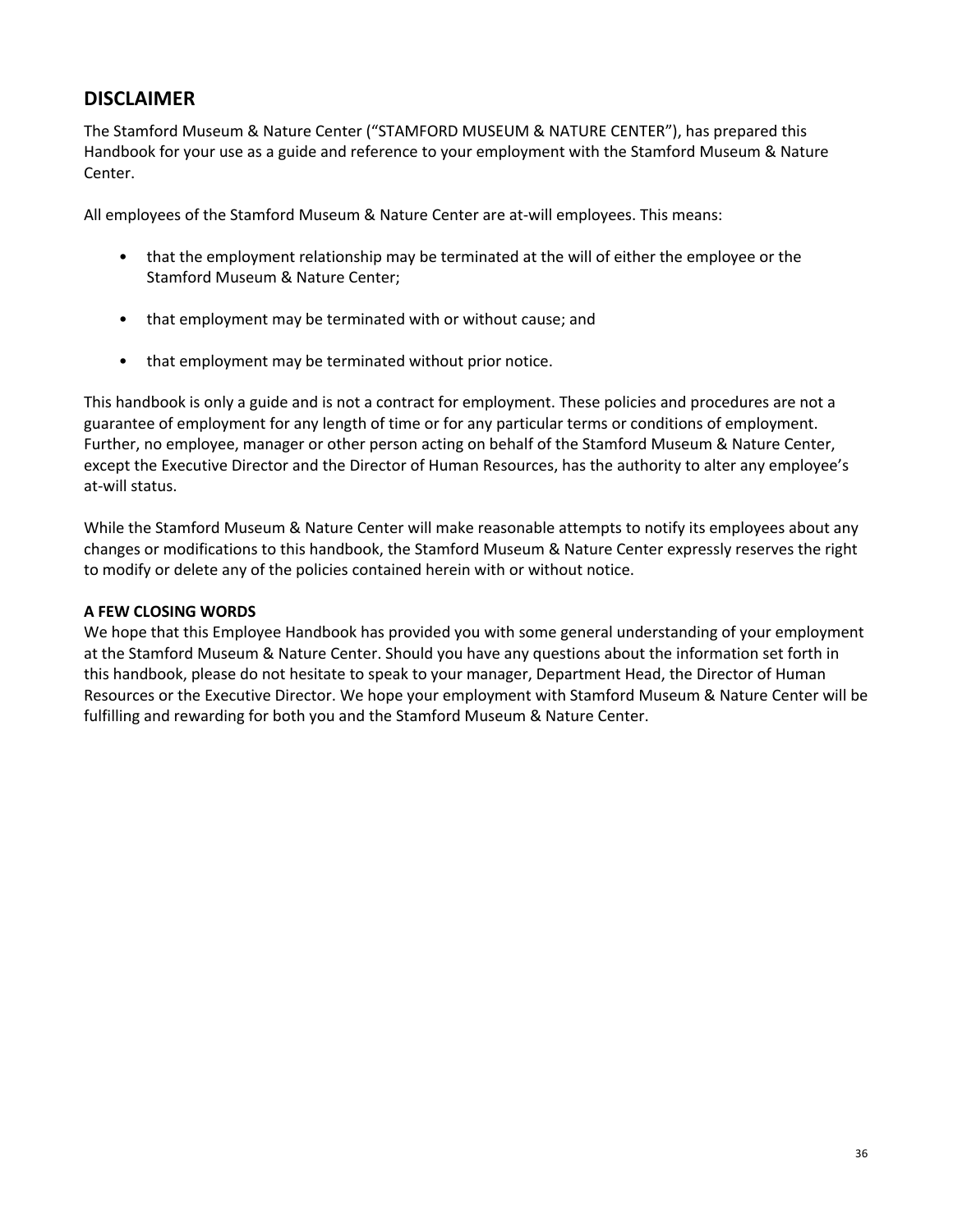# **VISITOR CODE OF CONDUCT**

Welcome to the wonderful world of the Stamford Museum & Nature Center.

We are a place of natural beauty with scenic woodland paths, walking trails throughout the property, and our working Heckscher Farm showcasing heritage breeds of animals. We take pride in being the stewards of valuable resources and irreplaceable works of art, including sculpture on the property and exhibitions of precious art in the Bendel Mansion and museum galleries.

Your safety and comfort is of utmost importance to us and we hope you enjoy your visit. We want to ensure that all of our visitors have an equally memorable and safe experience. Your visit to the Stamford Museum & Nature Center will be educational and enriching by observing the simple guidelines that follow:

- Be considerate of other visitors and the SM&NC staff.
- Parents and chaperones must be in control of children in their care at all times.
- Staff of the SM&NC should not be expected to control or discipline a visitor's child.
- Respect all of the treasures and resources on our 118 acre property, including sculptures, exhibitions, animals, waterways, and plants.
- Museum behavior should be quiet, calm, and considerate.
- Use common courtesy when using your cell phone.
- Stay on sidewalks and pathways and be aware of traffic.

Remember THE NOs:

- No feeding or chasing the animals, as this can endanger their health.
- No climbing on any sculpture.
- No littering --- kindly recycle.
- No biking, hunting, swimming, or fishing is allowed.
- No dogs or pets are allowed.

Be safe, enjoy your visit, and please do come back soon and often.